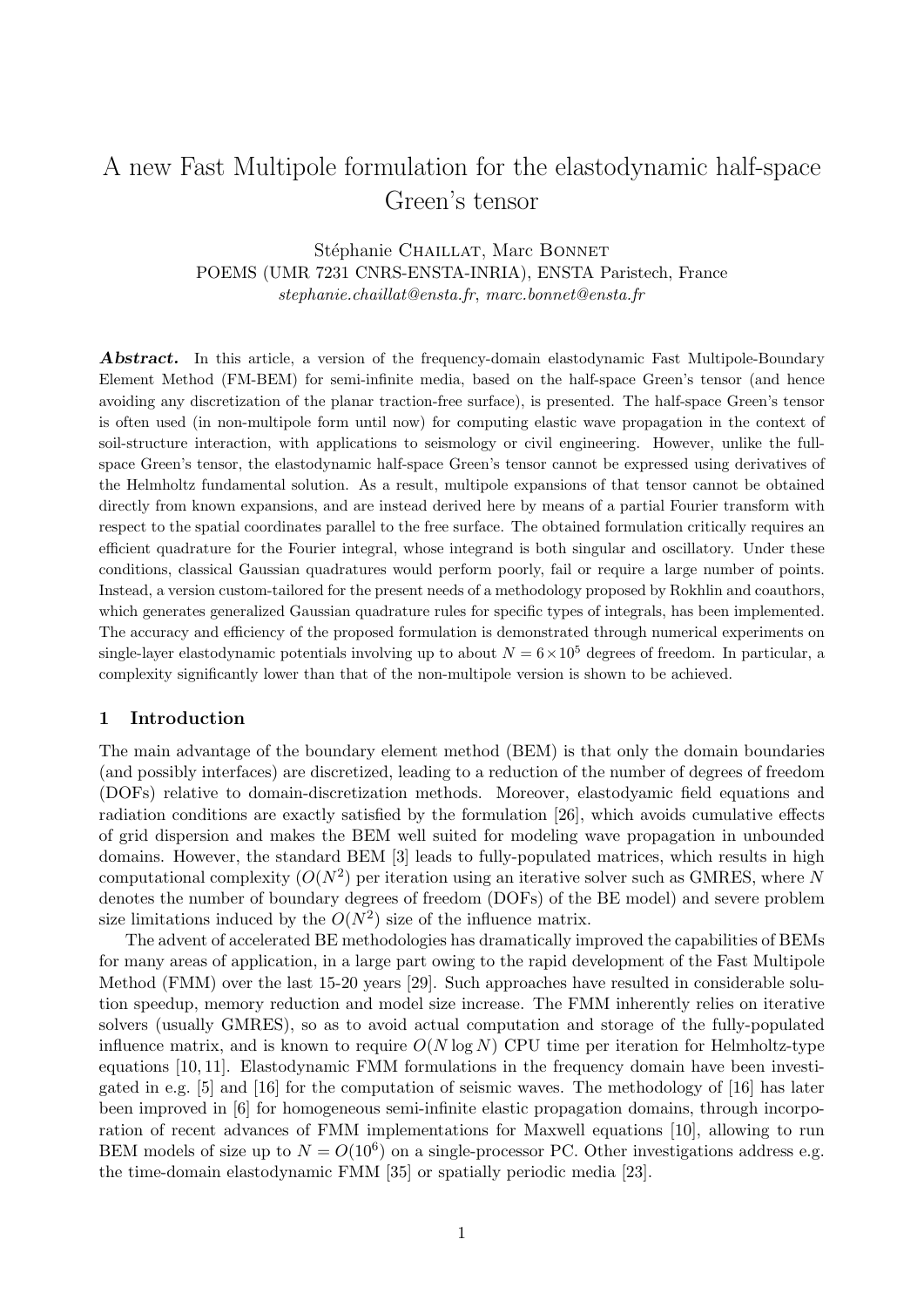All elastodynamic FMM formulations to date are based on the full-space Green's tensor. However, many practical situations of interest for modelling e.g. seismic waves or soil-structure interaction involve semi-infinite media. Existing formulations therefore entail truncated discretizations of the free surface. In such cases, both the potentially large number of additional DOFs required for the free surface and the selection of a suitable truncation radius are serious issues. An acceptable size of the meshed part of the free surface was empirically estimated in [6, 18] as about 3–5 times the radius of the surface irregularity of interest. Assuming a uniform mesh density (with element sizes typically set to a fixed fraction, say  $1/10$ , of the shear wavelength), this results in BE model sizes of 10-15 times that of the meshed irregularity. To avoid meshing (part of) the free surface, one must resort to BEM formulations based on the half-space elastodynamic Green's tensor. The latter is known  $[2, 24]$  and applied in dynamic soil-structure interaction  $[9, 22]$  since some time; it is expressed in Fourier-Bessel integral form (involving oscillating integrals over infinite intervals), with no closed-form expression available. Its numerical evaluation is therefore complex and time-consuming [21, 28]. Singularity and regularization issues for the half-space Green's tensor are addressed in [32], and also [1, 30] for layered half-spaces, with applications to soil-structure interaction. Formulations based on full-space and half-space Green's tensors are compared in [31], the latter being found therein to entail prohibitive computational costs.

Unlike its full-space counterpart, multipole expansions of the elastodynamic half-space Green's tensor cannot be obtained directly as it cannot be expressed using derivatives of simpler kernels having known multipole expansions. This article addresses the resulting current lack of available accelerated BEMs based on the half-space Green's tensor. To this aim, the derivation of the latter is revisited, so as to recast it in a separated-variable form that enables fast computations. The obtained formulation critically requires an efficient quadrature for the resulting Fourier integral, whose integrand is both singular and oscillatory. Under these conditions, classical Gaussian quadratures would perform poorly, fail or require a large number of points. We adopt instead the methodology proposed by Rokhlin and coauthors [4, 8, 36], which generates generalized Gaussian quadrature (GGQ) rules for specific types of integrals and is in particular useful for implementing some forms of the FMM. For instance, GGQ-generating algorithms have been developed in [36] and [8], respectively, for integrals involved in the low-frequency [19] and wideband [7] versions of the FMM for the 3D Helmholtz equation. The tabulated GGQ rules given

Box 1 Notations used in this article.

| $\mu, \nu, \rho, \omega$                                       | Shear modulus, Poisson's ratio, mass density, circular frequency         |
|----------------------------------------------------------------|--------------------------------------------------------------------------|
| $\mathcal{C}$                                                  | Fourth-order elasticity tensor                                           |
|                                                                | $k_{\rm P}, k_{\rm S}, k_{\rm R}$ P, S and Rayleigh wavenumbers          |
| $\kappa^2$                                                     | $:= \frac{1-2\nu}{2(1-\nu)}$                                             |
| prime symbol                                                   | denotes differentiation with respect to $y_3$                            |
| $\bm{a}\otimes \bm{b},\,\bm{a}{\cdot}\bm{b},\,\bm{A}{:}\bm{B}$ | Tensor product, single inner product, double inner product               |
| $\bm{S}$                                                       | $:= I - 2e_3 \otimes e_3$ (symmetry with respect to plane $y_3 = 0$ )    |
| $\xi$<br>$\xi^2$                                               | $:= (\xi_1, \xi_2)$ transformed coordinates in the Fourier space         |
|                                                                | $:= \xi_1^2 + \xi_2^2$                                                   |
| $s_a(\xi)$                                                     | $:= \sqrt{\xi^2 - k_a^2}$ $(a = P,S)$                                    |
| $\beta(\xi)$                                                   | $:= k_{\rm S}^2 - 2\xi^2 = -(s_{\rm S}^2(\xi) + \xi^2)$                  |
| $\delta(\xi)$                                                  | $:= \beta^2(\xi) - 4\xi^2 s_P(\xi) s_S(\xi)$                             |
| $q_a^{\pm}(\boldsymbol{\xi})$                                  | $:= \pm i \xi + s_a(\xi) e_3$ $(a = P,S)$                                |
| $V^{\pm}_{\rm S}(\xi)$                                         | $:= \pm [s_{S}(\xi) q_{S}^{\pm}(\xi) + k_{S}^{2}e_{3}]$                  |
| $V_{\mathrm{p}}^{\pm}(\boldsymbol{\xi})$                       | $:=\pm s_{\rm p}^{-1}(\xi)q_{\rm p}^{\pm}(\xi)$                          |
| p, r                                                           | Size of initial Gauss-Legendre rule; rank of discretized input functions |
| $n_{\xi}, n_{\alpha}$                                          | Sizes of final (generalized Gaussian) radial rule and of angular rule    |
|                                                                |                                                                          |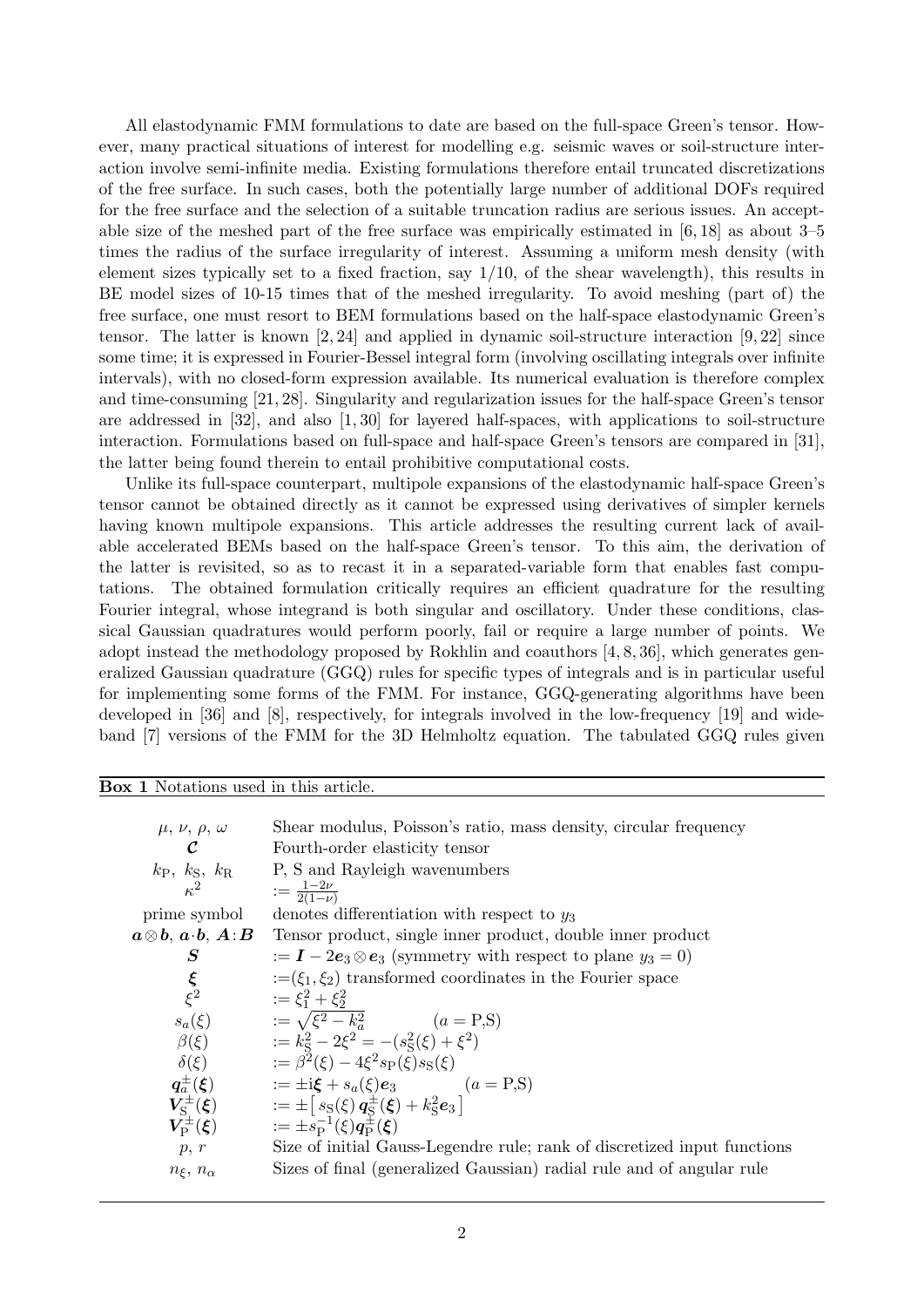in [4, 27, 36] cannot be used directly here because the integrals at hand involve a Rayleigh pole, whereas corresponding representations for Helmholtz problems do not. Instead, the GGQ generation methodology described in [4] is specialized to, and implemented for, the present needs. The accuracy and efficiency of the resulting formulation are then demonstrated through numerical experiments on integral operators involving up to about  $N = 6 \times 10^5$  DOFs, with emphasis on the behavior of the GGQ rules generated. In particular, a complexity significantly lower than that of the non-multipole version of the half-space Green's tensor is empirically shown to be achieved. This investigation thus lays a suitable groundwork for a forthcoming full implementation of elastodynamic fast BEMs based on the half-space Green's tensor.

The article is organized as follows. After reviewing relevant BIE formulations in Sec. 2, the proposed FMM-compatible formulation of the half-space Green's tensor is presented in Sec. 3. An overview of the resulting fast method is given, and the main quadrature issues are reviewed, in Sec. 4. The methodology for generating the required GGQ rules is described in Sec. 5. Finally, numerical tests are reported and discussed in Sec. 6.

Notations. In Box 1, notations used throughout this Article are summarized. Roman letters denote continuous scalar fields and operators, bold letters denote vectors.

# 2 Standard boundary integral equation

In this section, relevant continuous BIE formulations for the propagation of elastic waves in semiinfinite homogeneous regions that may feature topographic irregularities or buried objects are reviewed. Accordingly, letting  $\Omega_F$  denote the half-space  $\{y = (y_1, y_2, y_3) | y_3 < 0\}$  bounded by the infinite traction-free planar surface  $\Gamma_F = \{y \mid y_3 = 0\}$ , configurations of interest in this article are semi-infinite domains  $\Omega$  which deviate from the half-space  $\Omega_F$  (e.g. because of surface irregularities) only in a region of finite size. The boundary  $\partial\Omega$  is thus of the form  $\partial\Omega = S \cup \Gamma_t \cup \Gamma_0$ , where the bounded (and possibly non-connected) surface  $S := \partial \Omega \setminus (\partial \Omega \cap \Gamma_F)$  defines topographic irregularities or buried obstacles, the bounded portion  $\Gamma_t$  of  $\Gamma_F$  supports prescribed tractions, and  $\Gamma_0 \subset \Gamma_F$  is the unbounded planar component of the traction-free surface (Fig. 1). Boundary conditions on S, which are necessary for the elastodynamic problem to be well-posed, are left unspecified. The propagation medium occupying  $\Omega$  is an homogeneous isotropic elastic solid material characterized by its shear modulus  $\mu$ , Poisson's ratio  $\nu$  and mass density  $\rho$ . Time-harmonic motions with circular frequency  $\omega$  are assumed, and the implicit factor  $e^{-i\omega t}$  will as usual be omitted. Cauchy's first law for time-harmonic motions relates the displacement u and the stress tensor  $\sigma$  through:

$$
\nabla \cdot \boldsymbol{\sigma} + \rho \omega^2 \boldsymbol{u} = -\rho \boldsymbol{b} \quad \text{in } \Omega,
$$
\n(1)

where  $\rho b$  is a given body force density. The isotropic linear elastic constitutive equation, expressed in terms of the fourth-order elasticity tensor  $\mathcal{C}$ , reads

$$
\boldsymbol{\sigma} = \boldsymbol{\mathcal{C}} : \boldsymbol{\nabla} \boldsymbol{u}, \qquad \mathcal{C}_{ijk\ell} = \mu \Big[ \frac{2\nu}{1 - 2\nu} \delta_{ij} \delta_{k\ell} + \delta_{ik} \delta_{j\ell} + \delta_{jk} \delta_{i\ell} \Big] \tag{2}
$$

where  $\delta_{ij}$  is the Kronecker symbol. In (1), (2) and thereafter, the symbols ":" and ":" respectively denote simple and double tensor inner products. Combining (1) and (2) yields the well-known second order Navier equation for  $u$  [14].



Figure 1: Geometry and notations.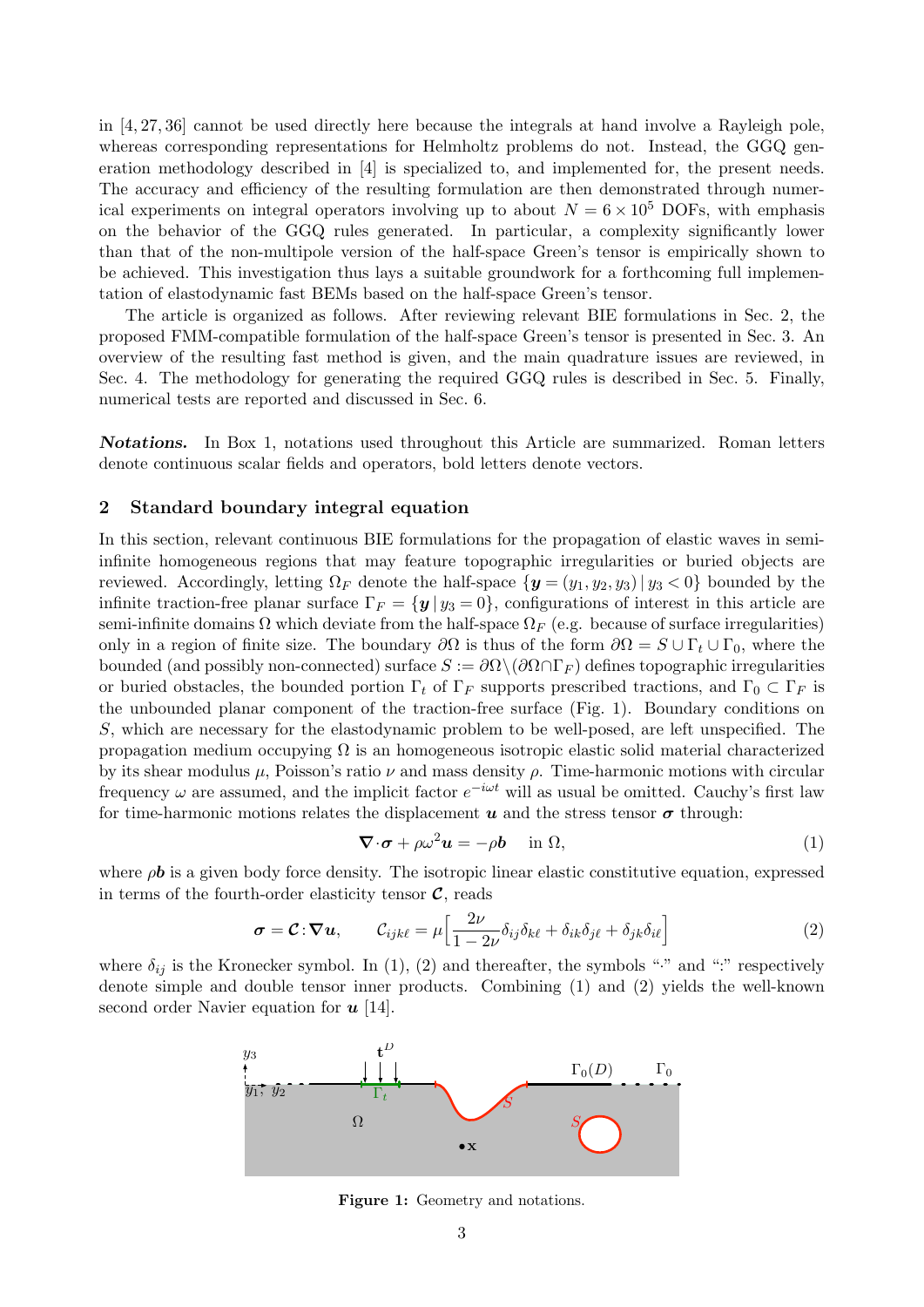BIE based on the full-space elastodynamic Green's tensor. Assuming the absence of body forces, the displacement u is given at an interior point  $x \in \Omega$  by the well-known integral representation formula:

$$
\mathbf{u}(\mathbf{x}) = \int_{S} \mathbf{t}(\mathbf{y}) \cdot \mathbf{U}_{\infty}(\mathbf{x}, \mathbf{y}; \omega) \, dS_{y} + \int_{\Gamma_{t}} \mathbf{t}^{D}(\mathbf{y}) \cdot \mathbf{U}_{\infty}(\mathbf{x}, \mathbf{y}; \omega) \, dS_{y} - \int_{S \cup \Gamma_{t} \cup \Gamma_{0}} \mathbf{u}(\mathbf{y}) \cdot \mathbf{T}_{\infty}(\mathbf{x}, \mathbf{y}; \omega) \, dS_{y} \quad (\mathbf{x} \in \Omega) \tag{3}
$$

where  $t := n \cdot \sigma$  is the traction vector on S and  $t^D$  the prescribed value of the traction on  $\Gamma_t$ ; moreover,  $U_{\infty}(x, y; \omega)$  and  $T_{\infty}(x, y; \omega)$  denote the elastodynamic Green's tensor, defined such that  $U_{\infty} \cdot F$  and  $T_{\infty} \cdot F$  are the displacement and traction vector, respectively, generated at any point  $y \in \mathbb{R}^3$  of the full space by a unit point force  $\mathbf{F}$  applied at  $x \in \mathbb{R}^3$ .

Well-known results on the limiting values of elastic potentials as the collocation point  $x$  reaches the boundary [20, 25] allow to deduce from (3) the boundary integral equation

$$
\mathbf{c}(\mathbf{x}) \cdot \mathbf{u}(\mathbf{x}) + (\text{P.V.}) \int_{S \cup \Gamma_t \cup \Gamma_0} \mathbf{u}(\mathbf{y}) \cdot \mathbf{T}_{\infty}(\mathbf{x}, \mathbf{y}; \omega) \, \text{d}S_{\mathbf{y}} - \int_S \mathbf{t}(\mathbf{y}) \cdot \mathbf{U}_{\infty}(\mathbf{x}, \mathbf{y}; \omega) \, \text{d}S_{\mathbf{y}} \\
= \int_{\Gamma_t} \mathbf{t}^{\text{D}}(\mathbf{y}) \cdot \mathbf{U}_{\infty}(\mathbf{x}, \mathbf{y}; \omega) \, \text{d}S_{\mathbf{y}} \quad (\mathbf{x} \in S \cup \Gamma_t \cup \Gamma_0).
$$
\n(4)

Due to its strong singularity for  $y = x$ , integrals of  $T_{\infty}$  are defined only in the Cauchy principal value (CPV) sense (as indicated by the notation P.V.) while a free-term  $c(x)$  arises. The latter is equal to 0.5I (with I denoting the second-order identity tensor) in the usual case where  $\partial\Omega$  is smooth at  $x$ , and is otherwise a known (second-order tensor-valued) function of the local geometry of  $\partial\Omega$  at x. Note that additional information in the form of boundary conditions on S must be specified to make integral equation (4) well-posed.

BIE based on the half-space elastodynamic Green's tensor. For the geometrical configurations considered in this article, the first integral operator in (4) involves an integral over the unbounded surface  $\Gamma_0$ . Practical implementation of (4) thus requires a truncated version  $\Gamma_0(D)$  of the traction-free surface  $\Gamma_0$ , e.g. bounded by a circle of radius D. As the truncation distance D must be sufficiently large relative to the diameter of the irregularity S, the BE discretization of  $\Gamma_0(D)$ usually introduces large numbers of DOFs, with obvious adverse effects on both computational speed and memory requirements.

The contribution of  $\Gamma_0$  to equation (4) can be removed (and truncation issues avoided) by using the half-space Green's tensor  $U^{\text{HS}}, T^{\text{HS}}$  [32], which satisfies the field equation (1) in the half-space  $\Omega_F$  and the traction-free condition

$$
T^{\text{HS}}(x, y; \omega) := e_3 \cdot \mathcal{C} : \nabla_y U^{\text{HS}}(x, y; \omega) = 0 \quad (y \in \Gamma_F)
$$
\n<sup>(5)</sup>

on the planar surface  $\Gamma_F$ , rather than the full-space Green's tensor (see Sec. 3 for details on  $U^{\text{HS}}$ ). In (5) and thereafter, the gradient operator  $'\nabla'$  conventionally adds one tensorial order from the left, i.e. (for example)  $(\nabla U)_{kij} = \partial_k U_{ij}$ . The integral equation (4) then takes the form (with collocation now needed on S only)

$$
\mathbf{c}(\mathbf{x}) \cdot \mathbf{u}(\mathbf{x}) + (\text{P.V.}) \int_{S} \mathbf{u}(\mathbf{y}) \cdot \mathbf{T}^{\text{HS}}(\mathbf{x}, \mathbf{y}; \omega) \, \text{d}S_{y} - \int_{S} \mathbf{t}(\mathbf{y}) \cdot \mathbf{U}^{\text{HS}}(\mathbf{x}, \mathbf{y}; \omega) \, \text{d}S_{y}
$$
\n
$$
= \int_{\Gamma_{t}} \mathbf{t}^{D}(\mathbf{y}) \cdot \mathbf{U}^{\text{HS}}(\mathbf{x}, \mathbf{y}; \omega) \, \text{d}S_{y} \quad (\mathbf{x} \in S). \tag{6}
$$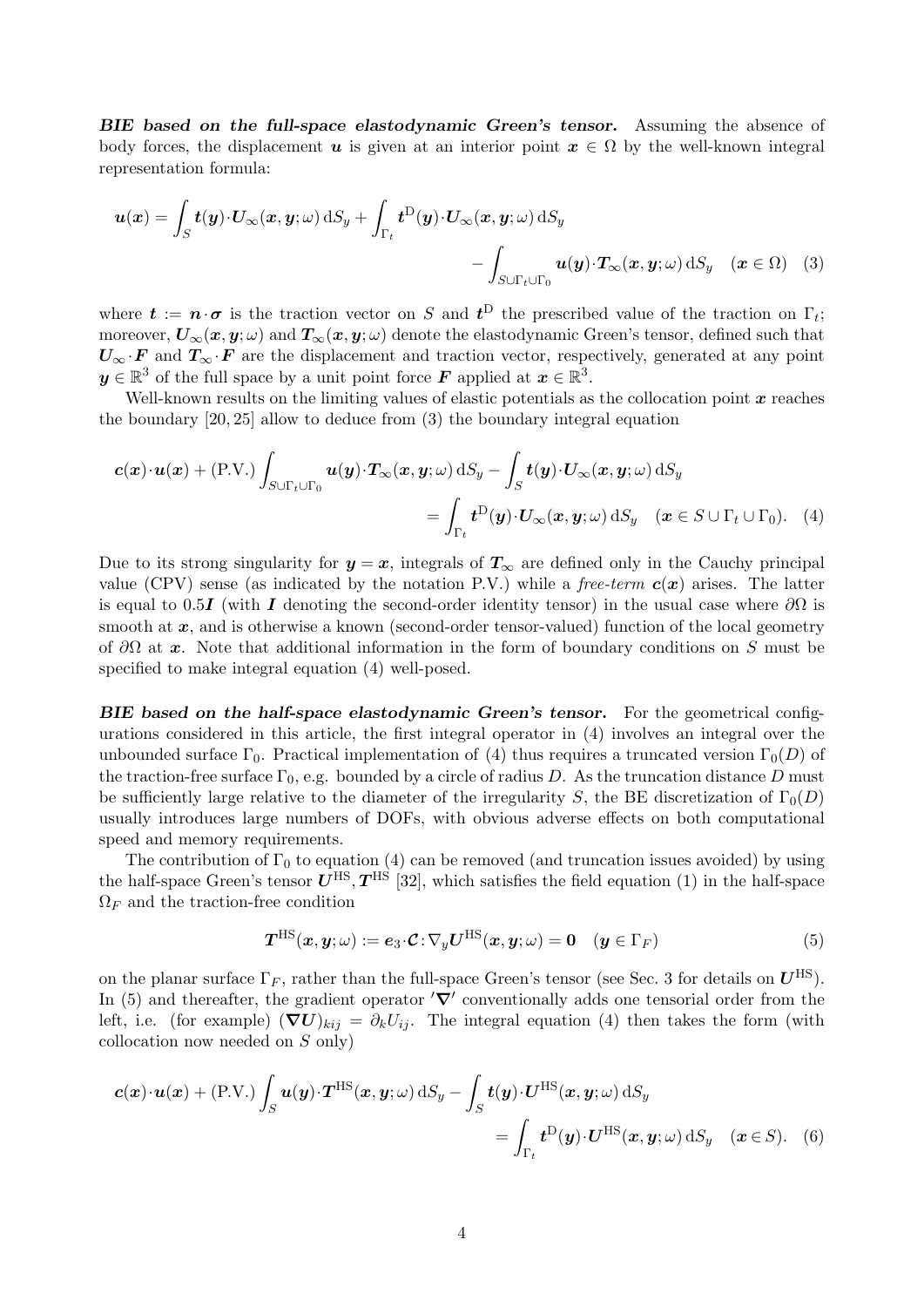Applying iterative linear solvers, such as GMRES [34], to the integral equation (6) essentially entails the evaluation of single-layer and double-layer elastic potentials of the form

$$
\mathcal{S}[\boldsymbol{t}](\boldsymbol{x}) := \int_{S} \boldsymbol{t}(\boldsymbol{y}) \cdot \boldsymbol{U}^{\text{HS}}(\boldsymbol{x}, \boldsymbol{y}; \omega) \, \mathrm{d}S_{y}, \quad \mathcal{D}[\boldsymbol{u}](\boldsymbol{x}) := \int_{S} \boldsymbol{u}(\boldsymbol{y}) \cdot \boldsymbol{T}^{\text{HS}}(\boldsymbol{x}, \boldsymbol{y}; \omega) \, \mathrm{d}S_{y} \tag{7}
$$

for given densities t, u. This article will focus on the single-layer potential  $S[t]$ , whose fast evaluation requires a multipole-type expansion for  $U^{\text{HS}}$ , as a representative computational task involved in a fast-BEM solution strategy; in particular, the case of  $\mathcal{D}[u]$  then follows with straightforward modifications.

In practice, potentials such as  $S[t](x)$  need to be evaluated for a finite (large) set X of locations  $x$ , while the boundary element discretization of S reduces integrals to weighted sums over a finite (also large) set  $\mathcal Y$  of quadrature points  $\mathbf y$ . The set  $\mathcal X$  typically gathers either collocation nodes (when using collocation BIE formulations such as (6)) or quadrature nodes (when using Galerkin BIE formulations). The main focus of this article will be on the fast evaluation of  $(U^{HS}(x, y; \omega))_{x \in \mathcal{X}, y \in \mathcal{Y}}$ , and of weighted sums over  $\mathcal{Y}$ , for large finite sets  $\mathcal{X}, \mathcal{Y}$ . Upon adaptation to  $\mathcal{D}[u]$  and in some cases to potentials involving hypersingular kernels, the proposed treatment is thus applicable not only to the BIE (6) but also to more-complex BIEs (e.g. formulations of Burton-Miller type) and to Galerkin BIE formulations.

# 3 Multipole expansion for the elastodynamic half-space Green's tensor

Our starting point for deriving a multipole expansion of  $U^{\text{HS}}$  is the additive decomposition

$$
\boldsymbol{U}^{\text{HS}}(\boldsymbol{x},\boldsymbol{y};\omega) = \boldsymbol{U}_{\infty}(\boldsymbol{x},\boldsymbol{y};\omega) + \bar{\boldsymbol{U}}_{\infty}(\boldsymbol{x},\boldsymbol{y};\omega) + \boldsymbol{U}_{\text{C}}(\boldsymbol{x},\boldsymbol{y};\omega),\tag{8}
$$

where  $U_{\infty}$  is the elastic full-space Green's tensor and  $\bar{U}_{\infty}$ , given by

$$
\bar{U}_{\infty}(x, y; \omega) := U_{\infty}(S \cdot x, y; \omega) \cdot S, \tag{9}
$$

(with  $S := I - 2e_3 \otimes e_3$  denoting the tensor associated with the symmetry with respect to the free surface  $y_3 = 0$ ) is the image full-space Green's tensor, i.e. the value at y of the full-space Green's tensor for an image point force  $S \cdot F$  applied at the mirror image source point  $S \cdot x$  (Fig. 2). The complementary Green's tensor  $U_{\text{C}}$  must therefore solve the homogeneous field equation (1) in  $\Omega_F$ and be such that  $U^{\text{HS}}$  given by (8) satisfies the free-surface condition (5) on  $\Gamma_F$ . The single-layer potential  $\mathcal{S}[t]$  can accordingly be given, using obvious notation, as the additive decomposition

$$
\mathcal{S}[t](x) = \mathcal{S}_{\infty}[t](x) + \bar{\mathcal{S}}_{\infty}[t](x) + \mathcal{S}_{\mathcal{C}}[t](x). \tag{10}
$$

A FMM treatment of integral equation (6) thus may exploit the "standard" FMM associated with the diagonal form-based decomposition of the full-space Green's tensor [6], for the evaluation of contributions  $S_\infty[t](x)$ ,  $\bar{S}_\infty[t](x)$ . Attention is therefore focused on fast evaluation of the contribution  $\mathcal{S}_{\mathcal{C}}[t](x)$  involving the complementary Green's tensor.



Figure 2: Notations for the definition of the image full-space Green's tensor.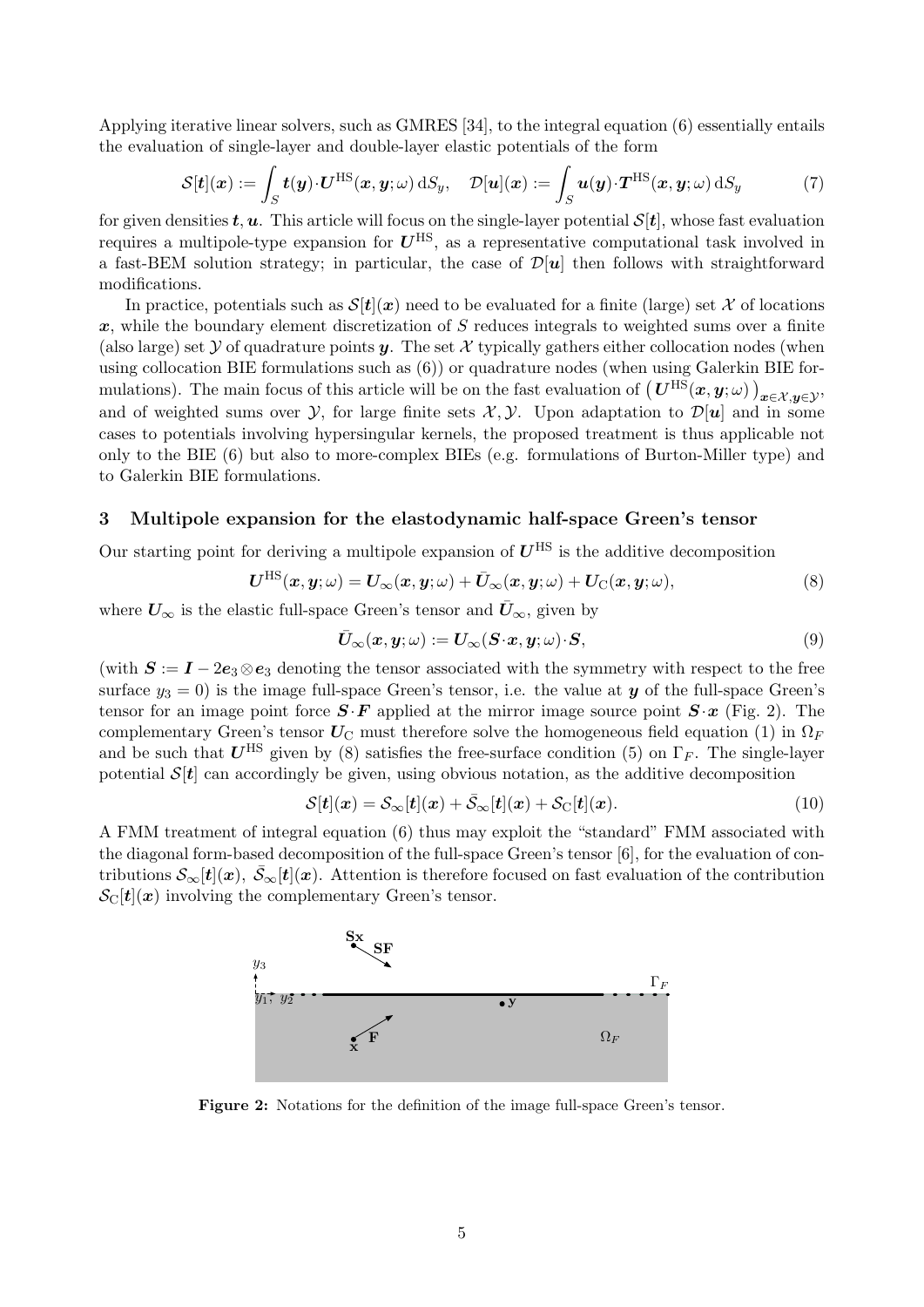#### 3.1 Derivation in the Fourier space

The proposed method for formulating the complementary Green's tensor is based on a partial Fourier transform with respect to the spatial coordinates  $y_1, y_2$  parallel to the free surface  $\Gamma_F$  (see Fig. 2), and therefore bears similarities with the method used for defining low-frequency FMMs [11, 19. The partial Fourier transform  $\hat{u}$  of a generic scalar, vector or tensor field  $u$  is defined by

$$
\hat{\mathbf{u}}(\xi, y_3) = \frac{1}{4\pi^2} \int_{\mathbb{R}^2} e^{-i(\xi_1 y_1 + \xi_2 y_2)} \mathbf{u}(y_1, y_2, y_3) \, dy_1 dy_2, \tag{11}
$$

where  $\boldsymbol{\xi} := (\xi_1, \xi_2)$  are the transformed coordinates associated with  $(y_1, y_2)$ . Using the prime (') symbol to denote partial derivatives with respect to the vertical coordinate  $y_3$ , one then has

$$
\widehat{\nabla u}(\xi, y_3) = \mathrm{i}\xi \otimes \widehat{u}(\xi, y_3) + \mathbf{e}_3 \otimes \widehat{u}'(\xi, y_3). \tag{12}
$$

Full-space Green's tensor. While not necessary for the actual computation of the contribution  $\mathcal{S}_{\infty}[t](x)$ , the partial Fourier transform  $\hat{U}_{\infty}$  of the full-space Green's tensor  $U_{\infty}$  and its image counterpart  $\hat{U}_{\infty}$  are needed for formulating the boundary condition  $T^{\text{HS}} = 0$  on  $\Gamma_F$  in partial-Fourier form (which implies that only the values at  $y_3 = 0$  of  $\hat{U}_{\infty}$ ,  $\hat{U}_{\infty}$  and  $\hat{U}'_{\infty}$ ,  $\hat{U}'_{\infty}$  are necessary). The tensor  $U_{\infty}$  is given by ([14], eq. 5.16.23):

$$
\boldsymbol{U}_{\infty}(\boldsymbol{x},\boldsymbol{y};\omega) = \frac{1}{4\pi k_{\mathrm{S}}^2 \mu} \big[ \nabla \nabla \big\{ G(|\boldsymbol{y}-\boldsymbol{x}|;k_{\mathrm{S}}) - G(|\boldsymbol{y}-\boldsymbol{x}|;k_{\mathrm{P}}) \big\} - \Delta G(|\boldsymbol{y}-\boldsymbol{x}|;k_{\mathrm{S}}) \boldsymbol{I} \big] \tag{13}
$$

where  $G(r; k)$  is the full-space fundamental solution for the Helmholtz equation with wavenumber  $k$ :

$$
G(r;k) = \frac{\exp(ikr)}{r}
$$
\n(14)

and  $k_P, k_S$  are the wavenumbers corresponding to dilatational and shear elastic waves, i.e.:

$$
k_{\rm S} = \omega \sqrt{\rho/\mu}, \quad k_{\rm P} = \kappa k_{\rm S}, \quad \text{with} \quad \kappa^2 := \frac{1 - 2\nu}{2(1 - \nu)}.
$$
 (15)

The partial Fourier transform  $\hat{G}$  of  $G(r;k)$  is known [19]; it is given by

$$
\hat{G}(\xi, y_3; \mathbf{x}, k_a) = \frac{1}{2\pi s_a} e^{\mathbf{q}_a^-(\xi) \cdot \mathbf{x}} e^{-s_a(\xi)y_3} \qquad (y_3 \ge x_3), \ \ a = \text{P}, \text{S}, \tag{16a}
$$

$$
=\frac{1}{2\pi s_a}e^{-q_a^+(\xi)\cdot x}e^{s_a(\xi)y_3} \qquad (y_3\leq x_3), \ \ a=\text{P},\text{S},\tag{16b}
$$

with  $s_a(\xi) := \sqrt{\xi^2 - k_a^2}, \xi^2 = ||\xi||^2$  and having set

$$
\mathbf{q}_a^-(\xi) := -\mathrm{i}\xi + s_a(\xi)e_3, \quad \mathbf{q}_a^+(\xi) := \mathrm{i}\xi + s_a(\xi)e_3 \qquad (a = \mathrm{P}, \mathrm{S}).\tag{17}
$$

One notes for later reference that applying (12) to (16a,b) yields

$$
\widehat{\nabla G}(\boldsymbol{\xi}, y_3; \boldsymbol{x}, k_a) = -\widehat{G}(\boldsymbol{\xi}, y_3; \boldsymbol{x}, k_a) \boldsymbol{q}_a^-(\boldsymbol{\xi}) \qquad (y_3 \ge x_3), \ \ a = \text{P}, \text{S}, \tag{18a}
$$

= 
$$
\hat{G}(\xi, y_3; \mathbf{x}, k_a) \mathbf{q}_a^+(\xi)
$$
  $(y_3 \le x_3), \ \mathbf{a} = \mathbf{P}, \mathbf{S}.$  (18b)

**Original source point.** This case corresponds to  $x \in \Omega_F$ , for which one has  $y_3 > x_3$  since only the case  $y_3 = 0$  needs to be considered for enforcing (5). Taking the partial Fourier transform of (13) and exploiting (16a) and (18a) therein, one arrives at

$$
\hat{\boldsymbol{U}}_{\infty}(\boldsymbol{\xi}, y_3; \boldsymbol{x}, \omega) = \hat{\boldsymbol{U}}_{\mathrm{P}}(\boldsymbol{\xi}) e^{\boldsymbol{q}_{\mathrm{P}}^{-}(\boldsymbol{\xi}) \cdot \boldsymbol{x}} e^{-s_{\mathrm{P}}(\boldsymbol{\xi}) y_3} + \hat{\boldsymbol{U}}_{\mathrm{S}}(\boldsymbol{\xi}) e^{\boldsymbol{q}_{\mathrm{S}}^{-}(\boldsymbol{\xi}) \cdot \boldsymbol{x}} e^{-s_{\mathrm{S}}(\boldsymbol{\xi}) y_3}
$$
(19)

with

$$
\hat{\boldsymbol{U}}_{\mathrm{P}}(\boldsymbol{\xi}) = \frac{-1}{8\pi^2\mu k_{\mathrm{S}}^2 s_{\mathrm{P}}(\boldsymbol{\xi})} \boldsymbol{q}_{\mathrm{P}}^-(\boldsymbol{\xi}) \otimes \boldsymbol{q}_{\mathrm{P}}^-(\boldsymbol{\xi}), \qquad \hat{\boldsymbol{U}}_{\mathrm{S}}(\boldsymbol{\xi}) = \frac{1}{8\pi^2\mu k_{\mathrm{S}}^2 s_{\mathrm{S}}(\boldsymbol{\xi})} \big[ \boldsymbol{q}_{\mathrm{S}}^-(\boldsymbol{\xi}) \otimes \boldsymbol{q}_{\mathrm{S}}^-(\boldsymbol{\xi}) + k_{\mathrm{S}}^2 \boldsymbol{I} \big].
$$

Then, the traction Green's tensor  $T_{\infty} := e_3 \cdot C \cdot \nabla_y U_{\infty}$  is obtained in Fourier form as

$$
\hat{T}_{\infty}(\xi) = D(\xi) \cdot \hat{U}_{\infty}(\xi,0) + C \cdot \hat{U}'_{\infty}(\xi,0)
$$
\n(20)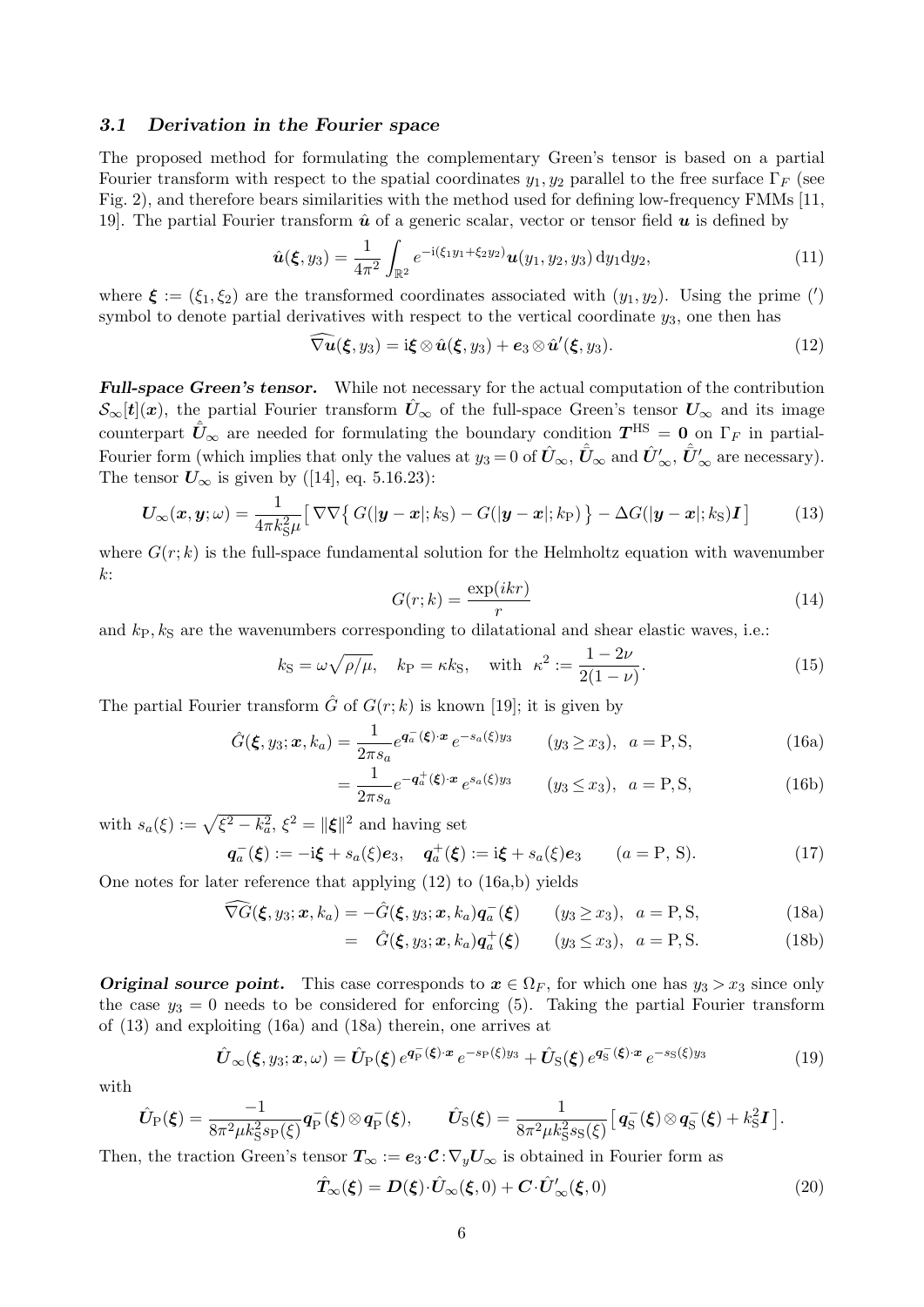having used (12) and with

$$
\mathbf{C} = \mu \big[ \mathbf{I} + (\kappa^{-2} - 1)\mathbf{e}_3 \otimes \mathbf{e}_3 \big], \qquad \mathbf{D}(\boldsymbol{\xi}) = \mathrm{i} \mu \big[ \boldsymbol{\xi} \otimes \mathbf{e}_3 + (\kappa^{-2} - 2)\mathbf{e}_3 \otimes \boldsymbol{\xi} \big]
$$

(with  $\kappa$  as defined in (15)). Inserting (19) in (20), one obtains

$$
\hat{T}_{\infty}(\xi) = (D(\xi) - s_{\mathrm{P}}(\xi)C) \cdot \hat{U}_{\mathrm{P}}(\xi) e^{q_{\mathrm{P}}(\xi) \cdot x} + (D(\xi) - s_{\mathrm{S}}(\xi)C) \cdot \hat{U}_{\mathrm{S}}(\xi) e^{q_{\mathrm{S}}(\xi) \cdot x}.
$$

The following explicit expression of  $\hat{T}_{\infty}$  is then readily obtained by using the previously-given definitions of  $C, D$  and  $\hat{U}_{\text{P}}, \hat{U}_{\text{S}}$ :

$$
\hat{T}_{\infty}(\boldsymbol{\xi}) = \frac{1}{8\pi^2 k_{\rm S}^2} \Big\{ \left[ 2\boldsymbol{q}_{\rm P}^-(\boldsymbol{\xi}) \otimes \boldsymbol{q}_{\rm P}^-(\boldsymbol{\xi}) + (2\kappa^2 - 1) k_{\rm S}^2 s_{\rm P}^{-1}(\boldsymbol{\xi}) \boldsymbol{e}_3 \otimes \boldsymbol{q}_{\rm P}^-(\boldsymbol{\xi}) \right] \boldsymbol{e}^{\boldsymbol{q}_{\rm P}^-(\boldsymbol{\xi}) \cdot \boldsymbol{x}} - \left[ 2\boldsymbol{q}_{\rm S}^-(\boldsymbol{\xi}) \otimes \boldsymbol{q}_{\rm S}^-(\boldsymbol{\xi}) + k_{\rm S}^2 (\boldsymbol{I} + s_{\rm S}^{-1}(\boldsymbol{\xi}) \boldsymbol{q}_{\rm S}^-(\boldsymbol{\xi}) \otimes \boldsymbol{e}_3) \right] \boldsymbol{e}^{\boldsymbol{q}_{\rm S}^-(\boldsymbol{\xi}) \cdot \boldsymbol{x}} \Big\}. \tag{21}
$$

**Image source point.** This case corresponds to the choice  $S \cdot x$  ( $x \in \Omega_F$ ) of source point. Since  $(\mathbf{S}\cdot\mathbf{x})_3 = -x_3 > y_3$ , the derivation of the Fourier transform  $\mathbf{U}_{\infty}$  exploits (16b) and (18b), with x replaced by  $\mathbf{S}\cdot\mathbf{x}$ . The value of  $\hat{U}_{\infty}$  is then given by (19) with the following modifications: (i) replace  $q_a^-$  by  $-q_a^+$ , (ii) replace x by  $S \cdot x$  and  $y_3$  by  $-y_3$ , and (iii) right-multiply the result by  $S$ , to obtain

$$
\hat{\overline{U}}_{\infty}(\xi, y_3) = \hat{\overline{U}}_{\mathrm{P}}(\xi) e^{\overline{q_{\mathrm{P}}}(\xi) \cdot \mathbf{x}} e^{s_{\mathrm{P}}(\xi) y_3} + \hat{\overline{U}}_{\mathrm{S}}(\xi) e^{\overline{q_{\mathrm{S}}}(\xi) \cdot \mathbf{x}} e^{s_{\mathrm{S}}(\xi) y_3}
$$
(22)

with

$$
\hat{\overline{U}}_{\rm P}(\boldsymbol{\xi}) = \frac{1}{8\pi^2\mu k_{\rm S}^2 s_{\rm P}(\boldsymbol{\xi})} q_{\rm P}^+(\boldsymbol{\xi}) \otimes q_{\rm P}^-(\boldsymbol{\xi}) = \mathbf{S} \cdot \hat{\mathbf{U}}_{\rm P}(\boldsymbol{\xi}),
$$
  

$$
\hat{\overline{U}}_{\rm S}(\boldsymbol{\xi}) = \frac{-1}{8\pi^2\mu k_{\rm S}^2 s_{\rm S}(\boldsymbol{\xi})} \big[ q_{\rm S}^+(\boldsymbol{\xi}) \otimes q_{\rm S}^-(\boldsymbol{\xi}) - k_{\rm S}^2 \mathbf{S} \big] = \mathbf{S} \cdot \hat{\mathbf{U}}_{\rm S}(\boldsymbol{\xi}),
$$

having used the fact that  $S \cdot q_a^+ = -q_a^-$  and  $q_a^+ \cdot (S \cdot x) = -q_a^- \cdot x$ .

Finally, the traction vector on the free surface associated with  $\bar{U}_{\infty}$  is found to be given, in Fourier form, by:

$$
\hat{\bar{T}}_{\infty}(\boldsymbol{\xi})=-\boldsymbol{S}\!\cdot\!\hat{\boldsymbol{T}}_{\infty}(\boldsymbol{\xi}).
$$

In preparation for formulating the complementary Green's tensor, summing the full-space and image Green's tensors yields

$$
\hat{T}_{\infty} + \hat{T}_{\infty} = (\mathbf{I} - \mathbf{S}) \cdot \hat{T}_{\infty} = 2(e_3 \otimes e_3) \cdot \hat{T}_{\infty}
$$
\n
$$
= \frac{1}{4\pi^2 k_S^2} e_3 \otimes \left[2V_S^-(\boldsymbol{\xi}) e^{q_S^-(\boldsymbol{\xi}) \cdot \boldsymbol{x}} + \beta(\boldsymbol{\xi}) V_P^-(\boldsymbol{\xi}) e^{q_P^-(\boldsymbol{\xi}) \cdot \boldsymbol{x}}\right] \tag{23}
$$

with  $\beta(\xi) = k_S^2 - 2\xi^2 = -(s_S^2(\xi) + \xi^2)$  and

$$
V_{\rm S}^{-}(\xi) := -s_{\rm S}(\xi) q_{\rm S}^{-}(\xi) - k_{\rm S}^{2} e_{3}, \qquad V_{\rm P}^{-}(\xi) := -s_{\rm P}(\xi)^{-1} q_{\rm P}^{-}(\xi). \tag{24}
$$

Complementary Green's tensor. Finally, the complementary Green's tensor solves the homogeneous Navier equation in  $\Omega_F$ . Its partial Fourier transform  $U_C(\xi, y_3)$  thus satisfies

$$
\hat{A}\hat{U}_{\rm C} + B\hat{U}'_{\rm C} + C\hat{U}''_{\rm C} = 0, \quad (y_3 < 0), \tag{25}
$$

where the matrix C is defined as in (20) and matrices  $\vec{A}, \vec{B}$  are given (in tensor form) by

$$
\mathbf{A} = \mu \big[ (1 - \kappa^{-2}) \boldsymbol{\xi} \otimes \boldsymbol{\xi} - s_{\rm S}(\boldsymbol{\xi})^2 \mathbf{I} \big], \qquad \mathbf{B} = i \mu (\kappa^{-2} - 1) \big[ \boldsymbol{e}_3 \otimes \boldsymbol{\xi} + \boldsymbol{\xi} \otimes \boldsymbol{e}_3 \big].
$$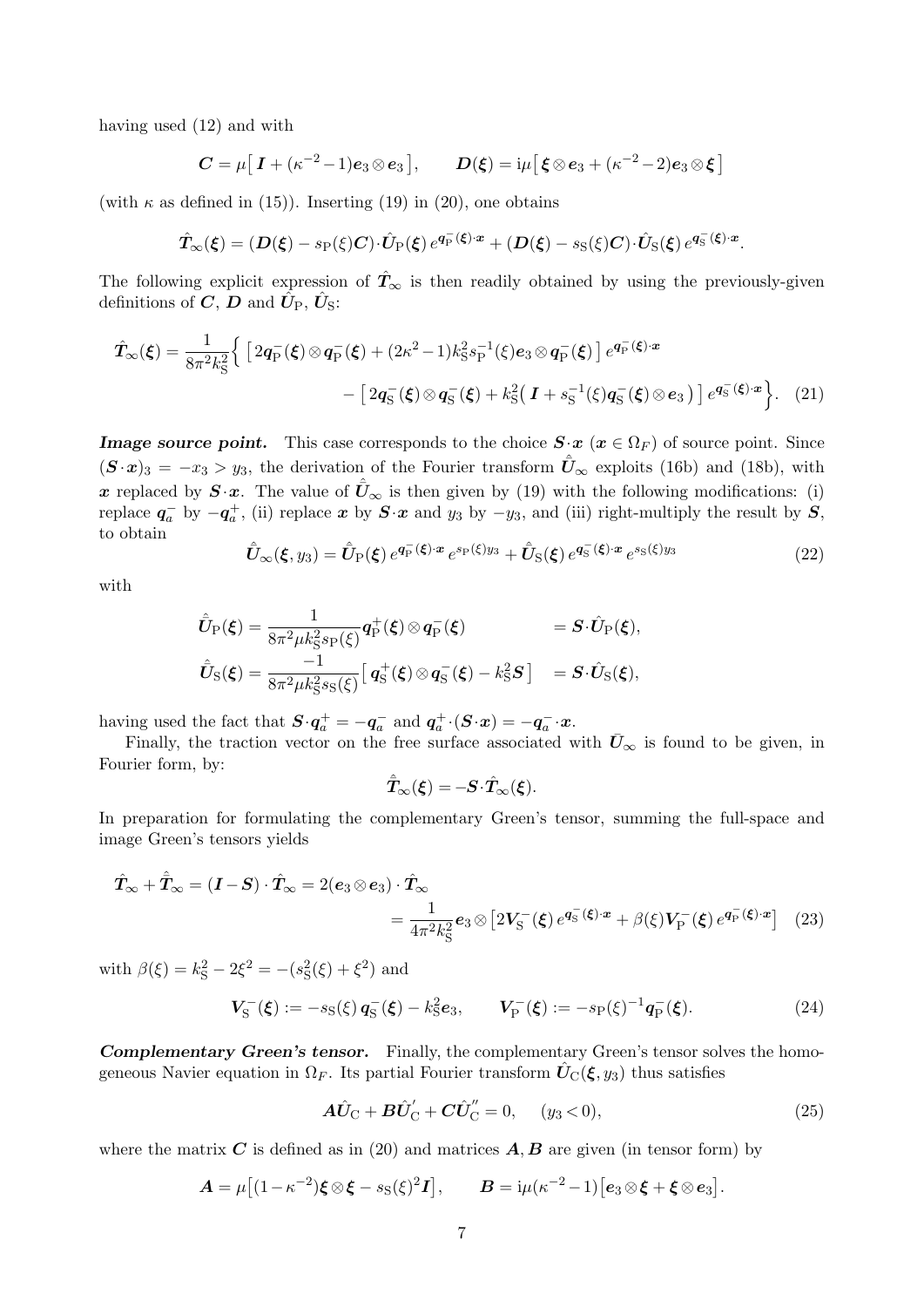Moreover,  $\hat{U}_{\text{C}}$  must vanish in the limit  $y_3 \to -\infty$ . On enforcing next that such  $\hat{U}_{\text{C}}$  actually solves (25), one obtains

$$
\hat{\boldsymbol{U}}_{\text{C}}(\boldsymbol{\xi},y_3)=\boldsymbol{Q}(\boldsymbol{\xi},y_3)\!\cdot\!\boldsymbol{U}_{\text{C}}^{\text{SP}},
$$

where

$$
\mathbf{Q}(\xi, y_3) = \begin{bmatrix} i e^{s_S(\xi)y_3} & 0 & i \xi_1 e^{s_P(\xi)y_3} / s_P(\xi) \\ 0 & i e^{s_S(\xi)y_3} & i \xi_2 e^{s_P(\xi)y_3} / s_P(\xi) \\ \xi_1 e^{s_S(\xi)y_3} / s_S(\xi) & \xi_2 e^{s_S(\xi)y_3} / s_S(\xi) & e^{s_P(\xi)y_3} \end{bmatrix}
$$

and the  $3 \times 3$  constant matrix  $U_C^{\text{SP}}$  is determined by enforcing the free-surface condition

$$
\hat{T}_{\infty} + \hat{T}_{\infty} + \hat{T}_{\rm C} = \mathbf{0} \qquad (y_3 = 0).
$$

As a result, the complementary Green's tensor is found after a straightforward derivation to be given, in Fourier form, by

$$
\hat{U}_{\text{C}}(\xi, y_3) = \frac{s_{\text{P}}(\xi)}{4\pi^2 \delta(\xi)\mu k_{\text{S}}^2} \left[ 2V_{\text{S}}^+(\xi)e^{s_{\text{S}}(\xi)y_3} + \beta(\xi)V_{\text{P}}^+(\xi)e^{s_{\text{P}}(\xi)y_3} \right] \tag{26}
$$
\n
$$
\otimes \left[ 2V_{\text{S}}^-(\xi)e^{q_{\text{S}}^-(\xi)\cdot x} + \beta(\xi)V_{\text{P}}^-(\xi)e^{q_{\text{P}}^-(\xi)\cdot x} \right]
$$

with  $\beta(\xi)$  defined as in (23),  $\delta(\xi)$  given by  $\delta(\xi) := \beta^2(\xi) - 4\xi^2 s_P(\xi) s_S(\xi)$ , and

$$
V_{\rm S}^+(\xi) = s_{\rm S}(\xi) \, q_{\rm S}^+(\xi) + k_{\rm S}^2 e_3, \qquad V_{\rm P}^+(\xi) = s_{\rm P}^{-1}(\xi) q_{\rm P}^+(\xi). \tag{27}
$$

The unique (real, positive) value  $k_R$  of  $\xi$  such that  $\delta(k_R) = 0$  is the Rayleigh wavenumber (i.e.  $k_R$  is, as expected, a pole of  $\hat{U}_{\text{C}}$ ), and that one has  $k_{\text{P}} < k_{\text{S}} < k_{\text{R}}$ . Another important remark is that (26) has an exponential decay of type  $O(e^{-\xi|x_3+y_3|})$  for large  $\xi$  provided  $x_3+y_3 < 0$ ; this stems from the fact that  $s_a^{\pm}(\xi, \alpha) = \xi(1+o(1))$  for sufficiently large  $\xi$ .

## 3.2 Expression in physical coordinates

The complementary Green's tensor can now be expressed in terms of physical coordinates by means of an inverse Fourier integral:

$$
\boldsymbol{U}_{\mathrm{C}}(\boldsymbol{x},\boldsymbol{y})=\int_{\mathbb{R}^2}e^{\mathrm{i}(\xi_1y_1+\xi_2y_2)}\hat{\boldsymbol{U}}_{\mathrm{C}}(\boldsymbol{\xi},y_3;\boldsymbol{x})\,\mathrm{d}\xi_1\mathrm{d}\xi_2.
$$

Inserting (26) and rearranging terms, the above formula can be recast in the following form:

$$
\boldsymbol{U}_{\text{C}}(\boldsymbol{x},\boldsymbol{y}) = \frac{1}{4\pi^2 k_{\text{S}}^2 \mu} \sum_{a,b=\text{P},\text{S}} \int_{\mathbb{R}^2} A_{ab}(\xi) \left[ \exp(\boldsymbol{q}_a^+(\xi) \cdot \boldsymbol{y}) \, \boldsymbol{V}_a^+(\xi) \right] \otimes \left[ \exp(\boldsymbol{q}_b^-(\xi) \cdot \boldsymbol{x}) \, \boldsymbol{V}_b^-(\xi) \right] \mathrm{d}\xi, \tag{28}
$$

with

$$
A_{\rm PP}(\xi) := \frac{\beta^2(\xi)s_{\rm P}(\xi)}{\delta(\xi)}, \quad A_{\rm PS}(\xi) = A_{\rm SP}(\xi) := \frac{2\beta(\xi)s_{\rm P}(\xi)}{\delta(\xi)}, \quad A_{\rm SS}(\xi) := \frac{4s_{\rm P}(\xi)}{\delta(\xi)}.
$$

Decomposition (28) takes the form of a superposition of products of functions of x and of y. This structure, reminiscent of the more usual diagonal form available for  $U_{\infty}$  [33], is an essential feature for the fast evaluation of (7) and other similar quantities. Numerical evaluation of the integral (28) now requires the definition of an efficient numerical quadrature in Fourier space, which plays the same role as the integration over the unit sphere involved in diagonal-form multipole expansions of free-space fundamental solutions. This task will be facilitated by introducing polar coordinates in the Fourier space, i.e. setting  $\boldsymbol{\xi} = (\xi_1, \xi_2) = \xi(\cos \alpha, \sin \alpha)$ , to obtain

$$
\boldsymbol{U}_{\text{C}}(\boldsymbol{x}, \boldsymbol{y}) = \frac{1}{4\pi^2 k_{\text{S}}^2 \mu} \sum_{a,b=\text{P},\text{S}} \int_0^{+\infty} \xi A_{ab}(\xi) \left\{ \int_0^{2\pi} \left[ \exp(\boldsymbol{q}_a^+(\xi,\alpha) \cdot \boldsymbol{y}) \, \boldsymbol{V}_a^+(\xi,\alpha) \right] \right. \\ \left. \otimes \left[ \exp(\boldsymbol{q}_b^-(\xi,\alpha) \cdot \boldsymbol{x}) \, \boldsymbol{V}_b^-(\xi,\alpha) \right] \, \mathrm{d}\alpha \right\} \mathrm{d}\xi. \tag{29}
$$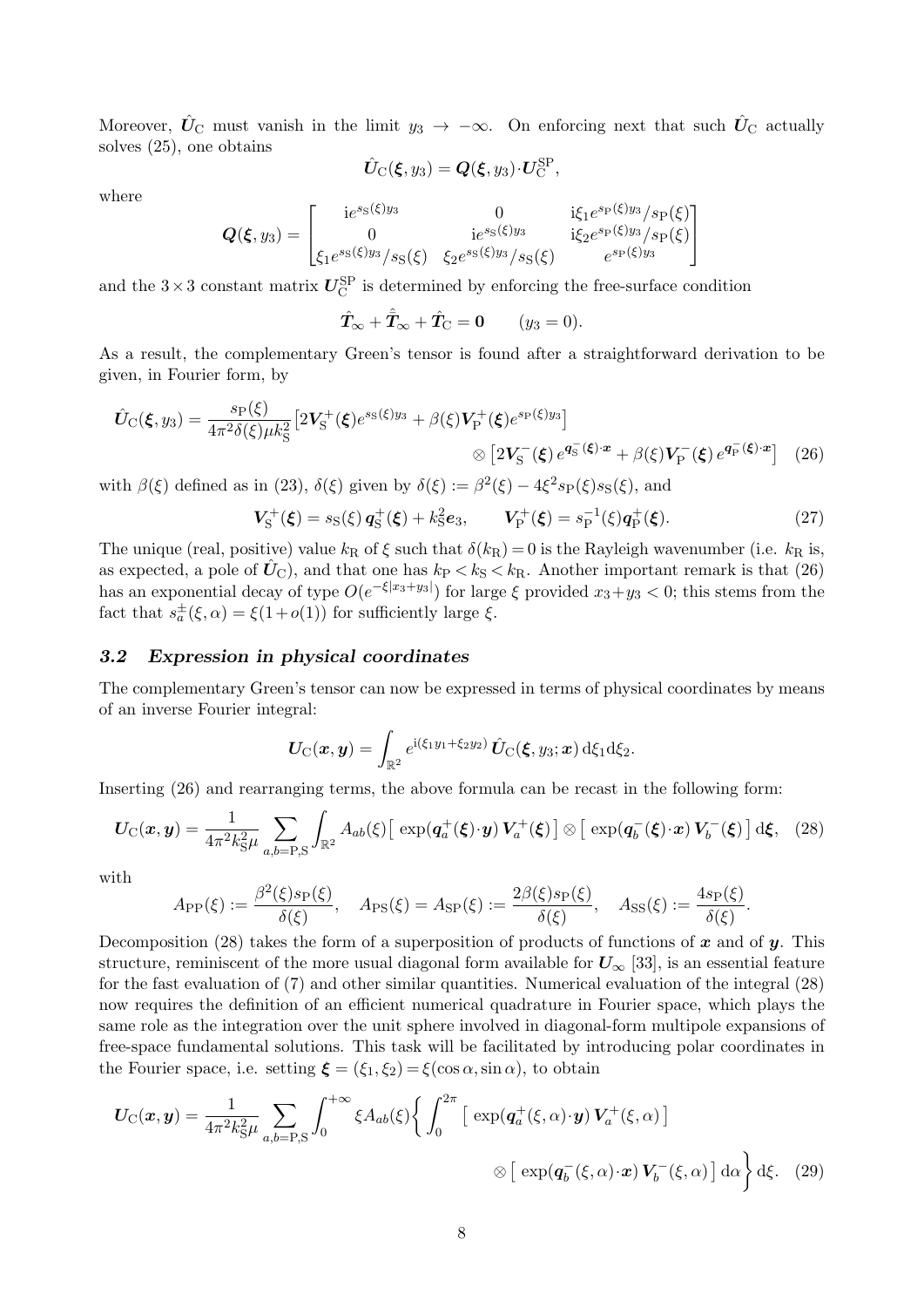#### 3.3 Discussion

**Partial Fourier vs. Bessel representations of**  $U_C^{HS}$ **.** The angular integrals in (29) can be expressed analytically using formulas (47) involving Bessel functions, reducing (29) to a onedimensional radial integral. Such representation, used in most existing applications of  $U^{\text{HS}}$ , e.g. [21, 28], is however not suitable for a fast-multipole treatment as it destroys the sum-of-products structure of (29). The two-dimensional integral format of (29) is thus an essential feature of the proposed acceleration approach.

A useful consequence of having used the additive decomposition (8) is the fact that  $\hat{U}_{C}(\xi, y_3)$ , as given by (26), is a rank-one tensor. This significantly reduces the number of multipole moments that arise from inserting decomposition (29) into (7). Another possible approach, somewhat less attractive from a computational standpoint but nevertheless valid, would consist in directly setting up a partial Fourier representation of  $\bar{U}^{\text{HS}}$  by substituting identities (47) into the Bessel-transform representation of  $U^{\text{HS}}$  available e.g. in the appendix of [21], leading to a rank-three tensor function  $\hat{U}(\xi, y_3)$ .

**Convergence of radial integral.** The radial integral in (29) is convergent whenever  $x_3+y_3 < 0$ since (as already mentioned in Sec. 3.1) the integrand in that case decays exponentially as  $\xi \to +\infty$ . The case  $x_3 + y_3 = 0$  requires closer examination. To this aim, one notes that  $V_s^{\pm} = O(\xi^2)$ ,  $V_P^{\pm} = O(1)$ ,  $\beta(\xi) = O(\xi^2)$  and  $\delta(\xi) = O(\xi^2)$  (the latter estimate requiring some straightforward derivations) for large  $\xi$ . The integrand of (29) is thus  $O(\xi^5)$  if  $x_3 + y_3 = 0$ , making the radial integral divergent. An alternative possibility consists in expressing the complete Green's tensor  $U^{\rm HS}$  in Fourier integral form, with the transform  $\hat{U}^{\rm HS}$  obtained by summing contributions (19), (22) and (26) according to (8). After some manipulation, one finds that  $\|\hat{\mathbf{U}}^{\text{HS}}(\xi,\alpha,y_3)\| = O(\xi^{-1}),$ which still makes the radial integral divergent. The two-dimensional Fourier integral form of  $U^{\text{HS}}$ , and thus the proposed acceleration approach, is thus valid subject to the restriction  $x_3+y_3 < 0$  and cannot be applied when  $x_3+y_3=0$ . Furthermore, if the angular integrations are effected analytically first (using formulae (47)), the integrands in the resulting radial integrals can be shown (from the large-argument asymptotic behavior of the Bessel functions, see e.g. formulae 8.451 in [17]) to be equivalent to a linear combination of  $(2/\xi r)^{1/2} \cos \xi r$  and  $(2/\xi r)^{1/2} \sin \xi r$  (with  $r := ||\mathbf{y} - \mathbf{x}||$ )). The corresponding radial integrals are known to be finite (see e.g. formulae 3.751 in [17]). As a result, the non-multipole evaluation of  $U^{\text{HS}}$  by means of radial Fourier integration remains available in this case. One may thus conclude that configuration involving pairs of source and observation points that are both located on the surface  $\Gamma_F$  are permitted, but any Green's tensor evaluations involving such pairs must be effected in non-multipole fashion.

**Clustering.** If convergent (i.e. whenever  $x_3 + y_3 < 0$ ), integral (29) can be evaluated accurately by means of a suitably-constructed quadrature rule for any configuration of source and observation points. In particular, in contrast with more usual forms of the FMM, integral representation (29) of  $U_{\text{C}}$  is valid without requiring that clusters of source and observation points be well-separated (both clusters may well be in fact identical). As a consequence, there is no obligation to define subsets of points through a division of the spatial region enclosing all points into cubic cells. The simplest option of applying (29) to all source and observation points at once (i.e., in FMM parlance, of enclosing all points in one single cell) is available, and is adopted for the remainder of this article.

## 4 Quadrature strategy for fast evaluation of elastodynamic potentials

# 4.1 Fast Multipole Method

The evaluation of a single-layer potential  $S[t](x)$  of the form (7) for a given density t, which is typically one of the main computational tasks involved in the iterative solution of integral equations such as (6), is now addressed. As indicated earlier, attention is focused on the computation of the complementary potential  $\mathcal{S}_{\text{C}}[t](x)$  introduced in (10), as the other contributions  $\mathcal{S}_{\infty}[t](x)$  and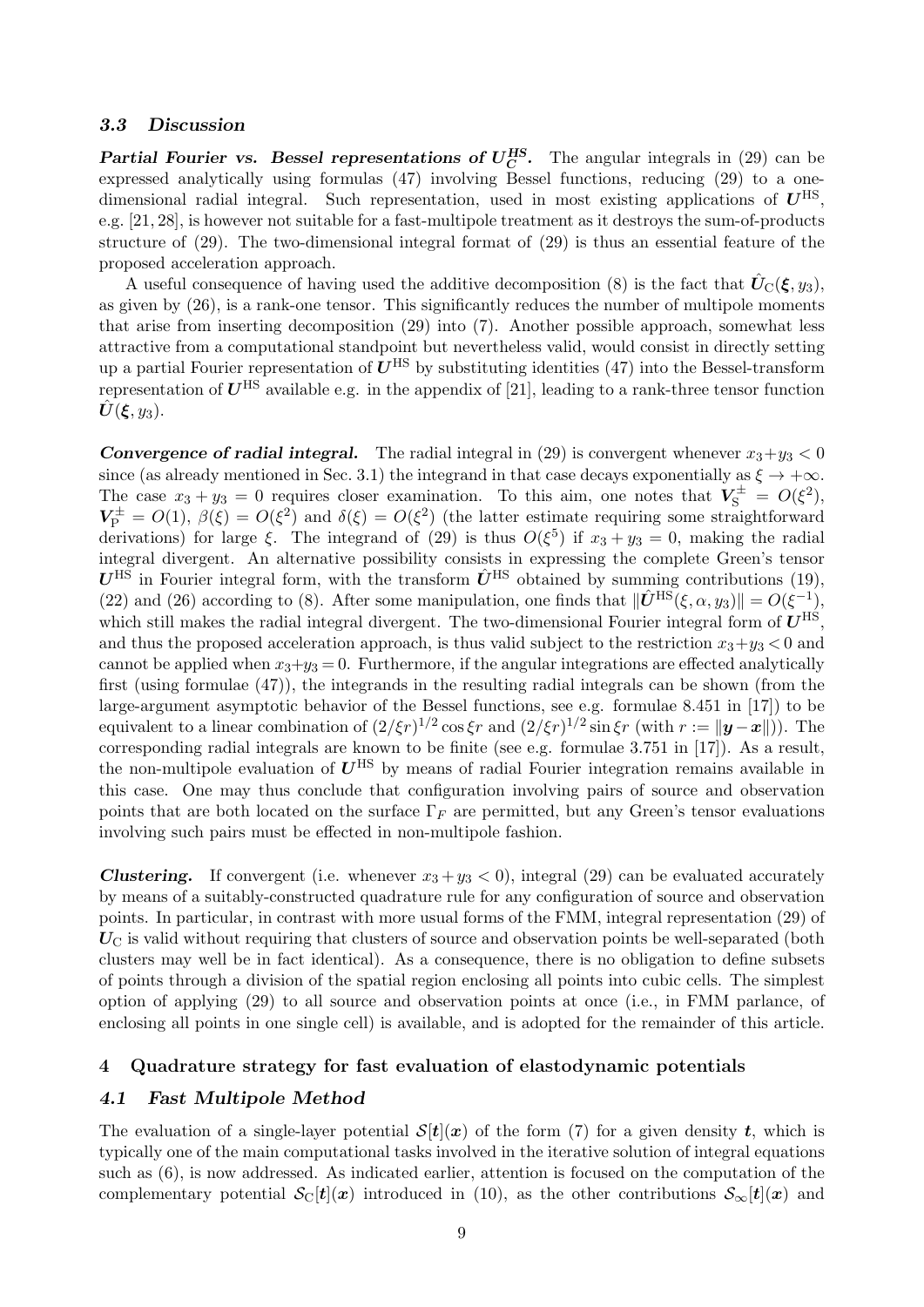$\bar{\mathcal{S}}_{\infty}[t](x)$  can be evaluated using known FMM procedures. Substituting the representation (29) of  $U_{\rm C}$  into the definition of  $S_{\rm C}[t](x)$  and rearranging terms, the complementary potential is given by

$$
\mathcal{S}_{\text{C}}[\boldsymbol{t}](\boldsymbol{x}) = \frac{1}{4\pi^2 k_{\text{S}}^2 \mu} \sum_{a,b=\text{P},\text{S}} \int_0^{+\infty} \xi A_{ab}(\xi) \left\{ \int_0^{2\pi} \mathcal{R}_a(\xi,\alpha) \left[ \exp(\boldsymbol{q}_b^-(\xi,\alpha) \cdot \boldsymbol{x}) \, \boldsymbol{V}_b^-(\xi,\alpha) \right] \, \mathrm{d}\alpha \right\} \mathrm{d}\xi \tag{30}
$$

where the multipole moments are given by

$$
\mathcal{R}_a(\xi,\alpha) := \left\{ \int_S \exp(q_a^+(\xi,\alpha) \cdot \mathbf{y}) \, \mathbf{t}(\mathbf{y}) \, \mathrm{d}S_{\mathbf{y}} \right\} \cdot V_a^+(\xi,\alpha). \tag{31}
$$

The Fourier integral (30) is in practice evaluated by means of a product quadrature rule, whose details will be discussed next, so that one has

$$
\mathcal{S}_{\text{C}}[\boldsymbol{t}](\boldsymbol{x}) = \frac{1}{4\pi^2 k_{\text{S}}^2 \mu} \sum_{a,b=\text{P},\text{S}} \sum_{i=1}^{n_{\xi}} w_i^{\xi} \xi_i A_{ab}(\xi_i) \bigg\{ \sum_{j=1}^{n_{\alpha}} w_j^{\alpha} \mathcal{R}_a(\xi_i,\alpha_j) \big[ \exp(\boldsymbol{q}_b^{-}(\xi_i,\alpha_j) \cdot \boldsymbol{x}) \, \boldsymbol{V}_b^{-}(\xi_i,\alpha_j) \big] \bigg\} + E(n_{\xi},n_{\alpha}) \tag{32}
$$

where  $(\xi_i, w_i^{\xi})$  $\binom{5}{i}1 \leq i \leq n_{\xi}$  and  $(\alpha_j, w_j^{\alpha})1 \leq j \leq n_{\alpha}$  denote the sets of nodes and weights used for the radial and angular quadratures, respectively, and  $E(n<sub>\xi</sub>, n<sub>\alpha</sub>)$  is the quadrature error.

The computational complexity of the evaluation of  $S_{\text{C}}[t](x)$  by means of (32) is of order  $O(n_{\xi}n_{\alpha}N)$  (where  $n_{\xi}$  and  $n_{\alpha}$  depend on N, as discussed in Sec. 6), since the computational work required by (31) and (32) is (for a fixed quadrature rule) clearly proportional to the  $O(N)$  size of the set of collocation points and that of the BE mesh, respectively. In contrast, when evaluating  $S_{\rm C}[t](x)$  in standard (non-multipole) fashion, no angular quadrature is required thanks to the exact formulae (47) but x and y are no longer separated in  $U_{\rm C}(x, y)$ , resulting in an overall computational complexity of order  $O(n_{\xi}N^2)$ .

#### 4.2 Behavior of the integrands in the multipole expansion

The construction of quadrature rules suited to the evaluation of (32) is dictated by the following considerations.

Radial integration: truncation. As already mentioned in Sec. 3.1, the large- $\xi$  behavior of  $\hat{U}^{\text{HS}}(\xi,\alpha,y_3)$  is of type  $O(e^{-\xi|x_3+y_3|})$  provided  $x_3+y_3<0$ . The radial integral in (29) may thus be truncated to a finite interval  $\xi \in [0, \xi_{\text{max}}]$ . The upper bound  $\xi_{\text{max}}$  is here set to the following value, similar to the one used in [28]:

$$
\xi_{\text{max}} = 2k_{\text{R}} + \frac{10}{\min|x_3|} \quad (k_{\text{R}} \text{ is the Rayleigh wavenumber}). \tag{33}
$$

**Radial integration: Rayleigh pole.** The radial integral in (29) has one branch point at  $\xi = k_P$ and one pole at  $\xi = k_{\rm R}$ . The Rayleigh pole, which corresponds to the velocity of Rayleigh waves propagating along the free surface, may cause difficulties in the quadrature as it lies on the real ξ-axis. Its contribution to the radial integral may be evaluated by means of the residue theorem (see e.g. [13]) or by using the analyticity of the integrand and deforming the integration path to avoid the singularity (see [22], where this treatment is used for layered viscoelastic media). A simpler approach, which consists in considering the elastic material as the limiting case of a viscoelastic material with vanishingly small attenuation [28], is used here through setting the angular frequency to the complex value  $\omega(1+i\gamma)$  with  $\gamma=10^{-8}$ . The Rayleigh singularity on the real  $\xi$ -axis is thus avoided.

Radial integration: oscillatory integrands. The radial integrands in (29) are also oscillatory. Classical (e.g. Gaussian) quadrature rules over the whole interval  $\xi \in [0, \xi_{\text{max}}]$  perform poorly for highly oscillatory integrands. This difficulty may be overcome by splitting  $\xi \in [0, \xi_{\text{max}}]$  into many subintervals; the resulting computational burden however becomes unacceptable in the context of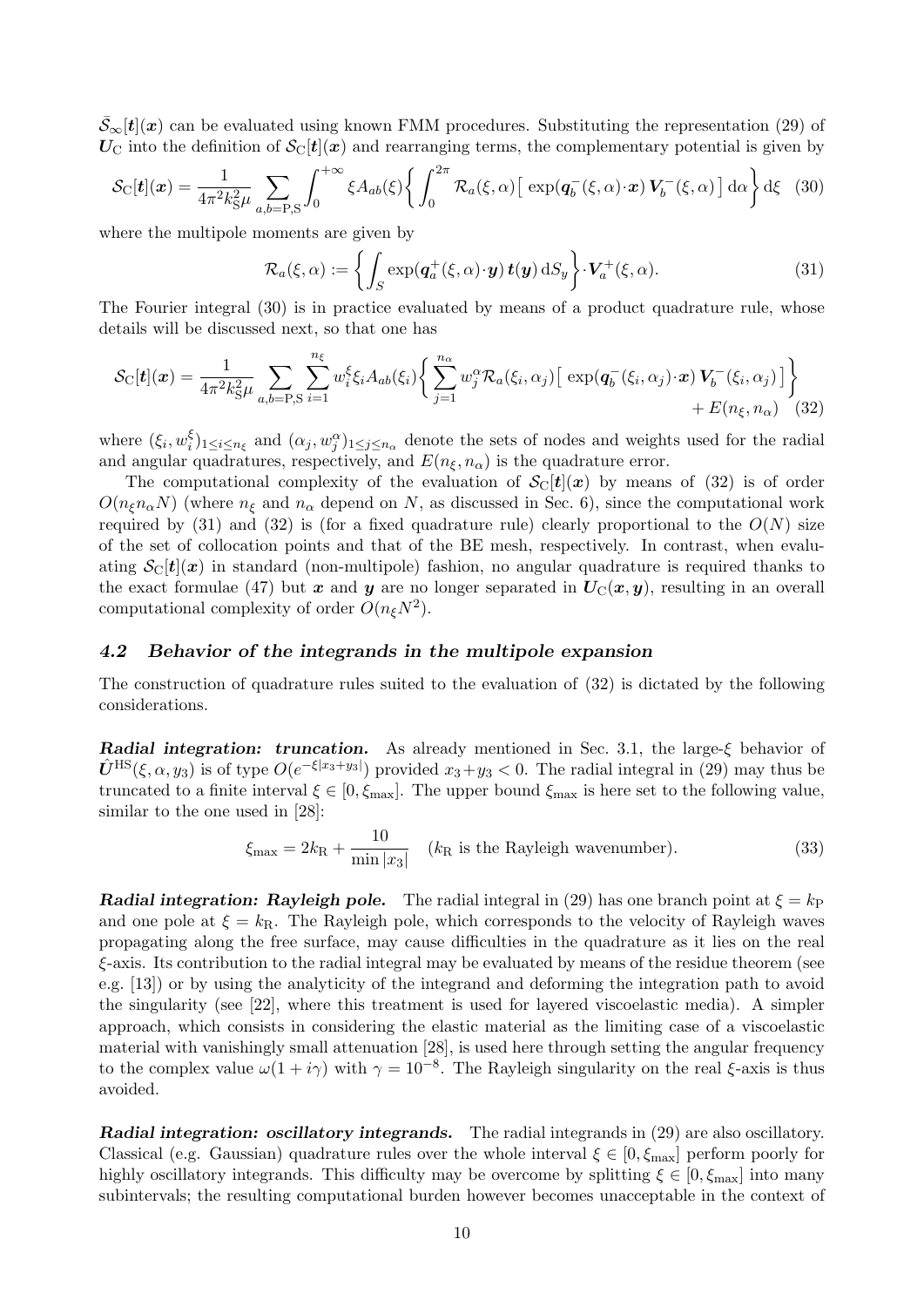the FMM. Alternatively, quadrature rules whose weights incorporate analytically-computed contributions of the oscillatory factor in the integrand, initially proposed in [15], may be used (see e.g. [28] for the non-multipole computation of  $e_3 \cdot U^{\text{HS}}$ ). This approach is however not suitable for a FMM framework since (for the present context) it relies on Bessel transforms and thus destroys the separation of variables in (29).

**Angular integration.** Integrals over  $\alpha$  involved in (29) are of the form

$$
I_{n,m} := \int_0^{2\pi} e^{i\xi(r_1 \cos \alpha + r_2 \sin \alpha)} \cos^n \alpha \sin^m \alpha \, d\alpha \qquad (0 \le n, m \le 2, 0 \le n + m \le 2). \tag{34}
$$

They involve smooth periodic functions. Trapezoidal quadrature rules are well suited to this type of integral, and are used here; they were also used in [7] for radial Fourier integrals involving  $\ddot{G}$ given by  $(16a,b)$ .

## 4.3 Generalized Gaussian approach for radial quadrature

The previous considerations highlight the need for quadrature rules that perform adequately and efficiently for the radial integrals, which are both oscillatory and singular. The framework of generalized Gaussian quadrature [4, 8, 36] (GGQ) allows to generate rules that are custom-tailored to specific types of problematic integrands such as those involved here, and require much fewer nodes than standard rules. The Fourier representation  $(29)$  of  $U_{\rm C}$  involves a singularity not present in corresponding representations for Helmholtz problems, namely the Rayleigh pole  $\xi = k_R$ . As a result, the tabulated GGQ rules given in [4, 27, 36] cannot be used directly here. Instead, the methodology for GGQ generation described in [4] is specialized to, and implemented for, the class of integrands involved in the evaluation of (29), as described next in Sec. 5. The version of [4] is preferred here as their authors deem it to be more robust than their earlier versions [27, 36] regarding the treatment of singularities appearing in (29).

Principle of generalized Gaussian quadratures. The radial integration featured in (29) requires a quadrature rule that is suitable for a set of  $L$  specific integrals of the form

$$
I_{\ell}(\boldsymbol{p}) = \int_0^{\xi_{\max}} f_{\ell}(\xi; \boldsymbol{p}) \,d\xi \qquad (1 \leq \ell \leq L, \ \boldsymbol{p} \in \mathcal{P})
$$

where  $(f_\ell)_{1\leq \ell \leq L}$  are real-valued square-integrable functions, whose (singular, oscillatory...) behavior may make numerical quadrature difficult (or a priori expensive), and  $p$  is a set of parameters that enter the functions. The  $f_\ell$  are chosen so that all integrands appearing in (29) are linear combinations of them (the  $L = 17$  such functions needed for this purpose are listed in Appendix C), while the parameters gathered in  $p$  are the frequency  $\omega$  and the source and observation points  $x, y$ . The quadrature rule then must yield accurate values of the integrals  $I_{\ell}(p)$  for all values of p in a given parameter domain  $P$ , whose definition reflects the clusters of source and observation points for which  $U_{\rm C}(x, y)$  needs to be evaluated and the frequencies of interest. To this aim, a large number K of sampling values  $p_k \in \mathcal{P}$  is introduced, so as to define a large collection of  $m = KL$ input functions  $\phi_i(\xi)$   $(1 \leq i \leq m)$ , each  $\phi_i$  being of the form  $\phi_i(\xi) = f_\ell(\xi; \mathbf{p}_k)$  for some  $(k, \ell)$ . GGQ rules are then constructed so as to integrate accurately the whole collection of input functions  $\phi_1, \ldots, \phi_m$ . For a sufficiently dense sampling of P, the same level of accuracy will then be achieved on  $U_{\rm C}(x, y)$  for any  $(x, y)$  within the prescribed parameter range.

**Parameters.** To specify the parameters involved in  $(29)$  and their domain  $P$ , it is convenient to use non-dimensional quantities. Accordingly, setting  $\xi = k_S \bar{\xi}$  (where  $\bar{\xi}$  is non-dimensional), the other quantities entering (29) can be expressed in terms of non-dimensional counterparts as follows:  $\xi \, d\xi = k_S^2 \bar{\xi} \, d\bar{\xi}, \, s_a = k_S \bar{s}_a(\bar{\xi}), \, \boldsymbol{q}^{\pm}_a(\xi, \alpha) = k_S \boldsymbol{\bar{q}}^{\pm}_a(\bar{\xi}, \alpha), \, \boldsymbol{V}^{\pm}_P$  $V_P^{\pm}(\xi,\alpha) = \bar{V}_{\rm P}^{\pm}(\bar{\xi},\alpha), V_{\rm S}^{\pm}$  $S_{\rm S}^{\pm}(\xi,\alpha) = k_{\rm S}^2 \bar{V}_{\rm S}^{\pm}(\bar{\xi},\alpha),$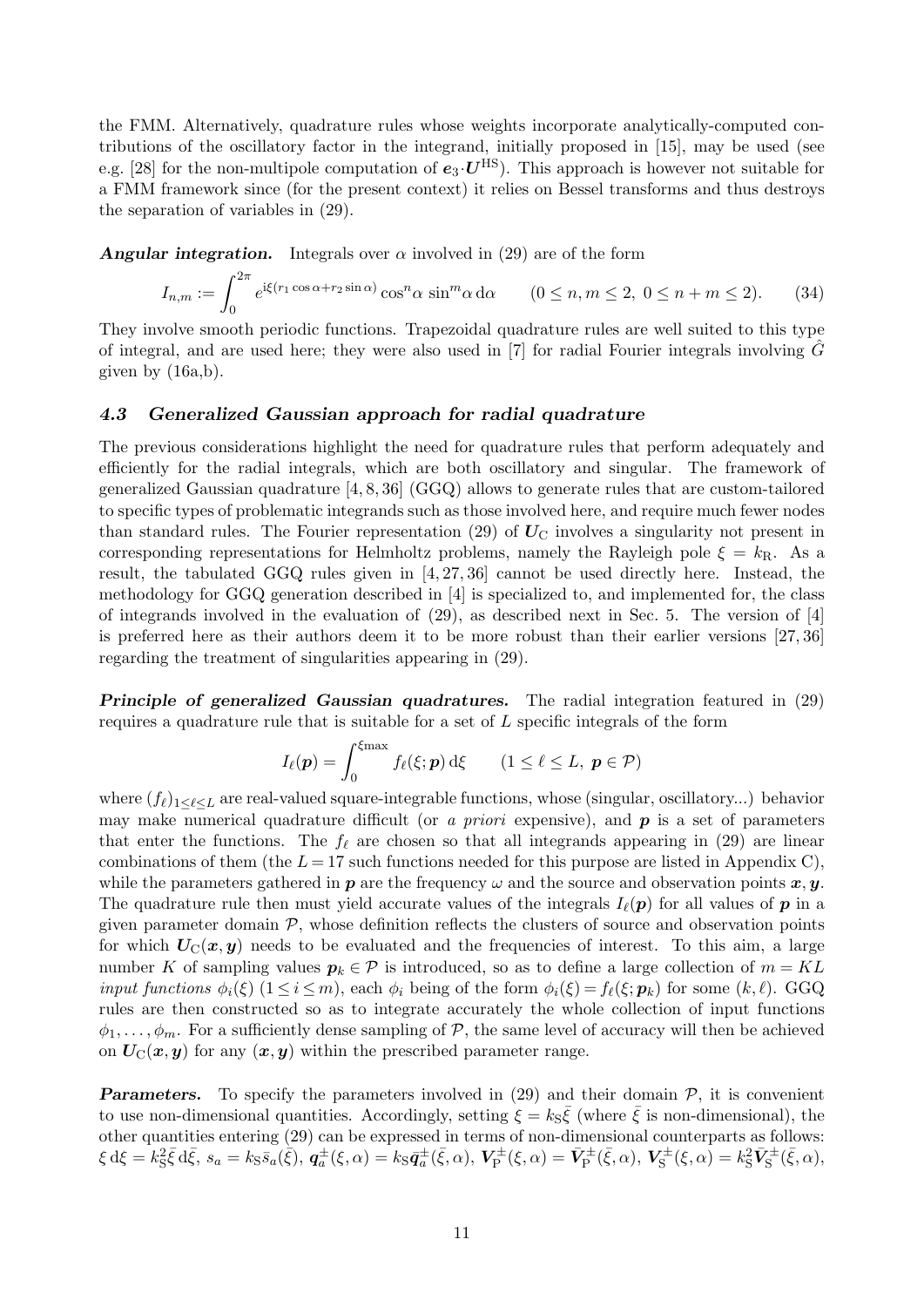$A_{\rm PP}(\xi) = k_{\rm S}^2 \bar{A}_{\rm PP}(\bar{\xi}), A_{\rm PS}(\xi) = \bar{A}_{\rm PS}(\bar{\xi}), A_{\rm SS}(\xi) = k_{\rm S}^{-2} \bar{A}_{\rm SS}(\bar{\xi}),$  where all overbarred quantities are non-dimensional and depend only on the non-dimensional integration variable  $\bar{\xi}$ . Expression (29) then takes the form

$$
\boldsymbol{U}_{\text{C}}(\boldsymbol{x}, \boldsymbol{y}) = \frac{k_{\text{S}}^2}{4\pi^2 \mu} \sum_{a,b=\text{P},\text{S}} \int_0^{+\infty} \bar{\xi} \bar{A}_{ab}(\bar{\xi}) \left\{ \int_0^{2\pi} \left[ \exp(k_{\text{S}} \bar{\boldsymbol{q}}_a^+(\bar{\xi}, \alpha) \cdot \boldsymbol{y}) \, \bar{\boldsymbol{V}}_a^+(\bar{\xi}, \alpha) \right] \right. \\ \left. \otimes \left[ \exp(k_{\text{S}} \bar{\boldsymbol{q}}_b^-(\xi, \alpha) \cdot \boldsymbol{x}) \, \bar{\boldsymbol{V}}_b^-(\bar{\xi}, \alpha) \right] \, \mathrm{d}\alpha \right\} \mathrm{d}\bar{\xi}. \tag{35}
$$

Apart from the multiplicative factor  $k_S^2/(4\pi^2\mu)$ , which affects neither the quadrature definition nor the relative quadrature error, the parameters  $\omega$ , x and y appear in the above integrand only in the two exponentials. Since, by virtue of definitions (17), one has

$$
\exp(k_{\rm S}\bar{q}_a^+(\bar{\xi},\alpha)\cdot\mathbf{y})\exp(k_{\rm S}\bar{q}_b^-(\xi,\alpha)\cdot\mathbf{x})
$$
  
= 
$$
\exp\left(ik_{\rm S}[\bar{\xi}_1(y_1-x_1)+\bar{\xi}_2(y_2-x_2)]\right)\exp\left(k_{\rm S}(\bar{s}_a y_3+\bar{s}_b x_3)\right)\quad(a,b=\rm P,\rm S),
$$

the relevant non-dimensional parameters involved in (35) are

$$
p_1 := k_S[(y_1 - x_1)^2 + (y_2 - x_2)^2]^{1/2}, \qquad p_2 := k_S x_3, \qquad p_3 := k_S y_3.
$$
 (36)

The parameter set  $\mathcal P$  may then be defined as a set of points in  $(p_1, p_2, p_3)$  space. One notes in particular that dimensional invariance implies that the same parameter set  $P$  corresponds to sets of points  $x, y$  in physical space whose size may vary in inverse relation to the chosen frequency. Moreover, if all points x and y of interest are located on the same geometrical entity (e.g. the surface S for potentials (7)), parameters  $p_1$  and  $p_2$  are sufficient to specify limits on  $\omega$ , x and y.

Overview of the GGQ-generating algorithm. The required GGQ rule is generated by the procedure outlined in Box 2. It produces a set of  $n_{\xi}$  quadrature nodes and weights  $(\xi_j, w_j^{\xi_j})$  $\binom{5}{j}$ 1 $\leq j \leq n_{\xi}$ (with  $n_{\xi}$  much smaller than m) such that

$$
\Big|\sum_{j=1}^{n_{\xi}} \phi_i(\xi_j) w_j^{\xi} - \int_0^{\xi_{\max}} \phi_i(\xi) d\xi\Big| \leq \varepsilon \qquad (1 \leq i \leq m).
$$

This procedure directly transposes for the present needs the GGQ generation method of [4], to which the reader is referred for theoretical background.

#### 5 Construction of the custom-tailored generalized Gaussian quadrature

This section is devoted to a detailed explanation of the four main steps of the GGQ-generating procedure used in this work (Box 2) and their implementation.

The FMM algorithm requires a single quadrature rule for the nine scalar components of  $U_{\text{C}}$ as given by (29). The latter can be expressed as linear combinations of a set of 17 functions  $f_1(\xi; p_1, p_2), \ldots, f_{17}(\xi; p_1, p_2)$ , given in Appendix C. The  $m = 17K$  input functions  $\phi_1(\xi), \ldots, \phi_m(\xi)$ are then defined from the  $f_{\ell}(\xi; p_1, p_2)$  by sampling the parameter region of interest P using a large number K of values  $(p_1, p_2)_k \in \mathcal{P}, 1 \leq k \leq K$ .

Step 1: adaptive construction of an oversized quadrature. A piecewise-Legendre quadrature rule integrating all products of input functions is constructed. Its p nodes  $\xi_k$  and weights  $\hat{w}_k$ are determined so that these integrals are computed with precision  $\varepsilon_1$ , i.e.

$$
\Big| \int_0^{\xi_{\max}} \phi_i(\xi) \phi_j(\xi) d\xi - \sum_{k=1}^p \phi_i(\hat{\xi}_k) \phi_j(\hat{\xi}_k) \hat{w}_k^{\xi} \Big| \le \varepsilon_1 \qquad (1 \le i, j \le m). \tag{37}
$$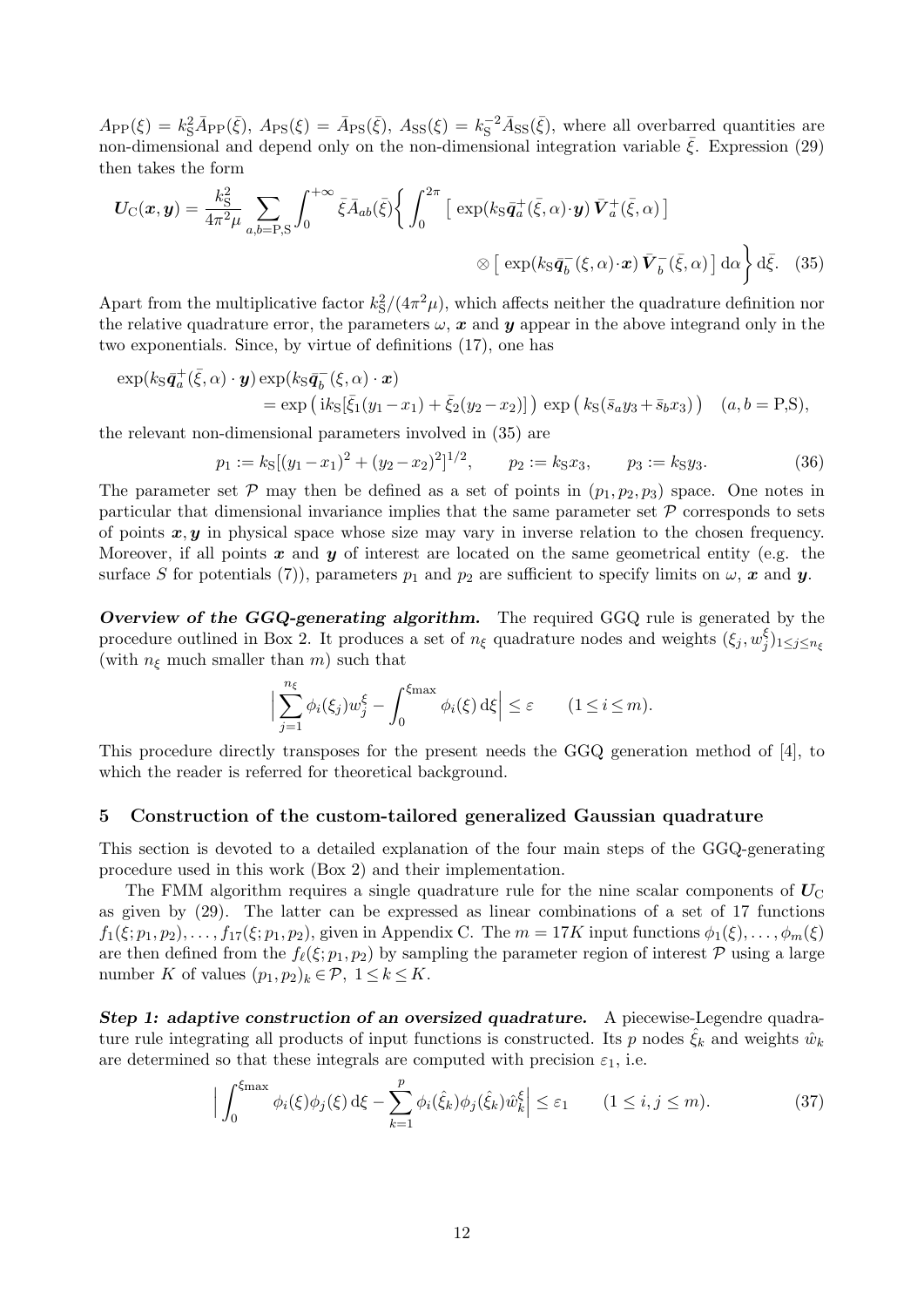Box 2 Generation of generalized Gaussian quadrature rules: main steps of the algorithm.

**Input** m input functions  $\phi_1, \ldots, \phi_m$  defined on the interval  $[0, \xi_{\text{max}}]$  (Appendix C)

- **Step 1** Compute nodes  $\hat{\xi}_1,\ldots,\hat{\xi}_p$  and weights  $\hat{w}_1,\ldots,\hat{w}_p$  of a p-node piecewise-Legendre quadrature rule (with p large) that integrates accurately all products of input functions  $(\phi_i)_{1\leq i\leq m}$ (Algorithm 1).
- **Step 2** Find the (low) numerical rank r of the set of input functions; compress input functions to  $r L^2$ -orthonormal functions  $u_1, \ldots, u_r$  (Algorithm 2).
- **Step 3** Construct nodes  $\tilde{\xi}_1,\ldots,\tilde{\xi}_r$  and weights  $\tilde{w}_1,\ldots,\tilde{w}_r$  of a r-point quadrature rule that achieves the same accuracy as Step 1 (Algorithm 3).
- **Step 4** Further reduce the number of nodes from r to  $n_{\xi}$  using non-quadratic optimization (Algorithm 4).

**Output**  $n_{\xi}$ -point GGQ rule (nodes  $\xi_1, \ldots, \xi_{n_{\xi}}$ , weights  $w_1^{\xi}$  $\zeta_1^{\xi}, \ldots, w_{n_{\xi}}^{\xi}$ 

Since the set  $f_1, \ldots, f_{17}$  is exhaustive with respect to the radial integration in (29), the p-node quadrature will then evaluate accurately  $U_{\mathcal{C}}(x, y)$  for any  $x, y$  covered in P provided the sampling of P is fine enough (i.e. K is large enough). The nodes  $\hat{\xi}_k$  and weights  $\hat{w}_k$  in (37) are obtained by adaptively constructing a piecewise Legendre quadrature (Algorithm 1). An order- $\ell$  Legendre expansion on  $[0, \xi_{\text{max}}]$  is sought for each  $\phi_i$ . If this expansion is satisfactory (which is decided on the basis of the  $L^2$ -norm of the difference between order- $\ell$  and order- $2\ell$  being smaller than a preset tolerance, see step 5 of Algorithm 1), the iterative process is stopped; otherwise the interval is split into two subintervals of equal length and order- $\ell$  Legendre expansions are sought on each subinterval until either no further subdivision is found necessary, or the maximum number of successive subdivisions (here set to 30) is reached. The order  $\ell$ , which is an adjustable parameter of the algorithm, must be large enough for detecting singularities yet small enough for the algorithm to be efficient ( $\ell = 20$  is used here, while examples in [4] use  $\ell = 30$ ). Because classical quadratures perform poorly for integrating singular and oscillatory functions, the number p of nodes generated for this preliminary quadrature is quite large (typically of the order of  $10<sup>3</sup>$ ).

Algorithm 1 Adaptive construction of an oversized quadrature.

1: **Inputs:** (a) m input functions  $\phi_1, \ldots, \phi_m$  defined on the interval  $[0, \xi_{\text{max}}]$ ; (b) precision  $\varepsilon_1$ ; (c) order  $\ell$  of the piecewise-Legendre expansion

- 4: Compute the coefficients  $\alpha_0, \ldots, \alpha_{2\ell-1}$  of the Legendre expansion
- $\quad\text{if } \sum_{j=\ell}^{\bar{2}\ell-1}|\alpha_j|^2<\varepsilon_1^2 \text{ then}$
- 6: The order- $\ell$  Legendre expansion of  $\phi_i$  is sufficient
- 7: else

8: Split the interval into two subintervals of equal length

- 9: Repeat the procedure until convergence or the interval is too small
- 10: end if
- 11: Store the endpoints of each subinterval
- 12: end for
- 13: Gather all the endpoints obtained for each input function into a single list, sort the list and eliminate repeated values
- 14: Construct a quadrature formula on  $[0, \xi_{\text{max}}]$  by concatenating the  $\ell$ -point Legendre quadratures on each subinterval defined by the list found by previous step
- 15: Output: p-point quadrature rule  $\hat{\xi}_1,\ldots,\hat{\xi}_p,\,\hat{w}_1,\ldots,\hat{w}_p$

<sup>2:</sup> for  $i = 1, ..., m$  do

<sup>3:</sup> Construct  $2\ell$  Legendre nodes  $\xi_1, \ldots, \xi_{2\ell}$  on  $[0, \xi_{\text{max}}]$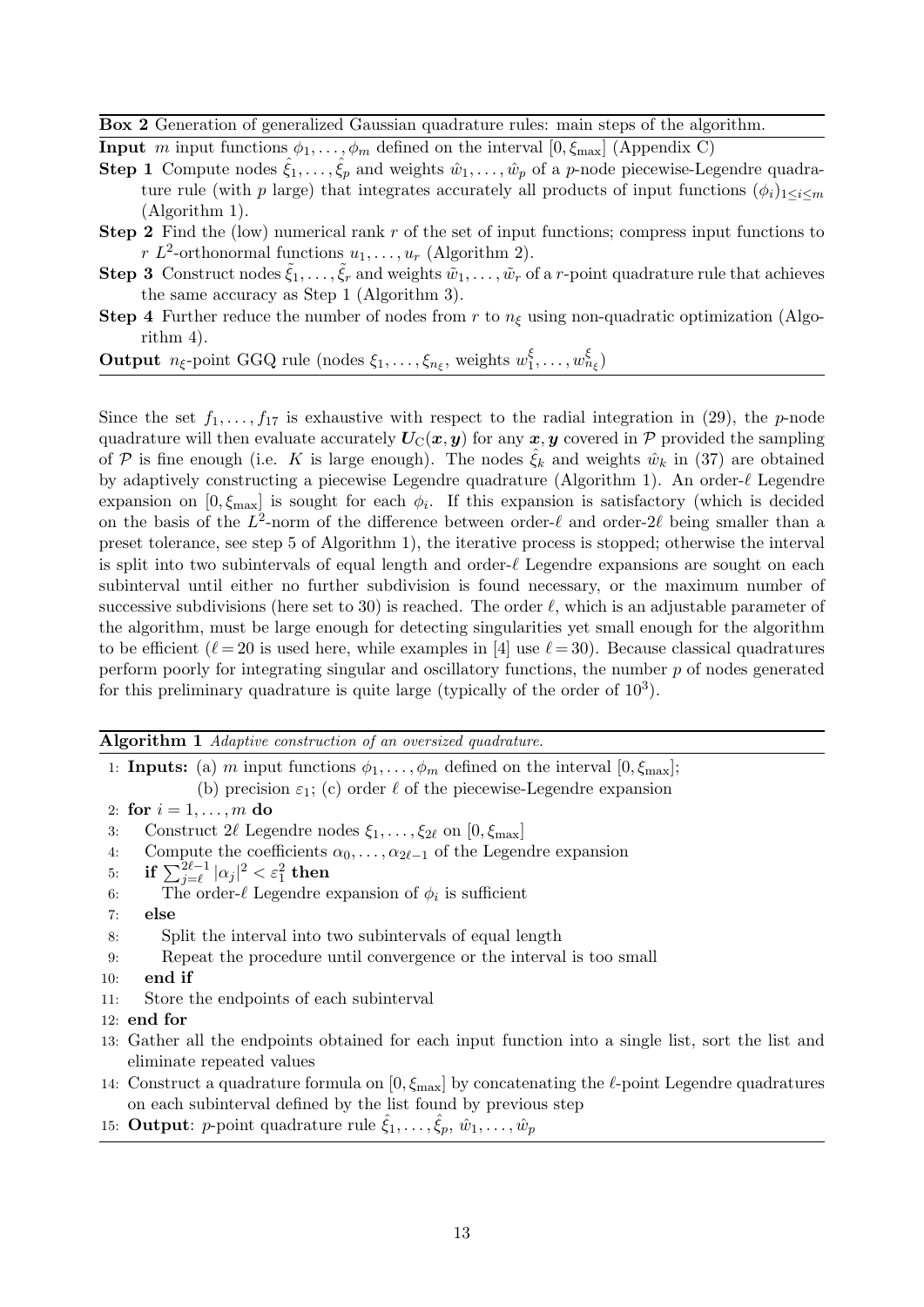Algorithm 2 Compression of the input functions to rank r.

1: **Inputs:** (a) m input functions  $\phi_1, \ldots, \phi_m$  sampled at  $\hat{\xi}_k$   $(1 \leq k \leq p)$ ;

- (b) *p*-point quadrature rule  $\hat{\xi}_1, \ldots, \hat{\xi}_p, \hat{w}_1, \ldots, \hat{w}_p$ ; (c) precision  $\varepsilon_2$
- 2: Compute the matrix  $A \in \mathbb{R}^{p \times m}$  defined by  $(38)$
- 3: Compute the rank-revealing QR decomposition to precision  $\varepsilon_2$  of A, satisfying (39)
- 4: Construct the r orthonormal functions  $u_1, \ldots, u_r$  defined by their values

$$
u_j(\tilde{\xi}_i) := Q_{ij}/\sqrt{\tilde{w}_i} \qquad (1 \le i \le p, \ 1 \le j \le r)
$$

5: **Output** : orthonormal functions  $u_1, \ldots, u_r$  sampled at Legendre nodes  $\tilde{\xi}_1, \ldots, \tilde{\xi}_p$ 

**Step 2: compression of the input functions to rank r.** The unacceptably large size p of the quadrature rule produced by Step 1 is now reduced by observing that the values  $\phi_i(\hat{\xi}_k)$  of the input functions sampled at the p nodes  $\xi_k$  are highly redundant, i.e. that the matrix A, defined by

$$
A \in \mathbb{R}^{p \times m}, \qquad A_{ki} := \phi_i(\hat{\xi}_k) \sqrt{\hat{w}_k} \tag{38}
$$

has a numerical rank r much smaller than both p and  $m$ . Accordingly, an orthonormal basis  $u_1, \ldots, u_r$  of functions is built, and r evaluated, by applying a rank-revealing QR decomposition to A (see details in Algorithm 2) with precision  $\varepsilon_2$ , i.e. such that

$$
||A - QR||_2 \le \varepsilon_2. \tag{39}
$$

The initial large set of input functions  $\phi_1, \ldots, \phi_m$  is thereby compressed into the smaller set  $u_1, \ldots, u_r$  of (sampled) functions.

Step 3: construction of a r-point quadrature rule. A r-point quadrature rule  $\tilde{\xi}_1, \ldots, \tilde{\xi}_r$  $\tilde{w}_1, \ldots, \tilde{w}_r$  that accurately integrates the r orthonormal functions  $u_1, \ldots, u_r$  can now be extracted from the p-point quadrature. The procedure (Algorithm 3) consists in finding the minimum-norm solution  $Z \in \mathbb{R}^p$  of the underdetermined system of equations

$$
BZ = R,\t\t(40)
$$

with the matrix  $B \in \mathbb{R}^{r \times p}$  and the vector  $R \in \mathbb{R}^r$  given by

$$
B_{ik} := u_i(\hat{\xi}_k) \sqrt{\hat{w}_k}
$$
  
\n
$$
R_i := \sum_{k=1}^p u_i(\hat{\xi}_k) \hat{w}_k \approx \int_0^{\xi_{\text{max}}} u_i(\xi) d\xi
$$
  
\n
$$
(1 \le i \le r, 1 \le k \le p),
$$
  
\n
$$
(1 \le i \le r),
$$
  
\n
$$
(1 \le i \le r),
$$

Algorithm 3 Construction of a r-point quadrature rule.

- 1: **Inputs:** (a) r orthonormal functions  $u_1, \ldots, u_r$ ; (b) *p*-point quadrature rule  $\hat{\xi}_1, \ldots, \hat{\xi}_p, \hat{w}_1, \ldots, \hat{w}_p$
- 2: Form the matrix  $B \in \mathbb{R}^{r \times p}$  and vector  $R \in \mathbb{R}^r$  as defined after equation (40)

3: Construct the rank-revealing QR decomposition

$$
B\Pi = Q\left[R_{11} \; R_{12}\right]
$$

(with  $Q \in \mathbb{R}^{r \times r}$  orthogonal,  $R_{11} \in \mathbb{R}^{r \times r}$  upper triangular, and  $\Pi \in \mathbb{R}^{p \times p}$  a permutation)

- 4: Compute the solution  $Z \in \mathbb{R}^r$  of  $R_{11}Z = Q^*r$  using backsubstitution
- 5: Form the new *r*-point quadrature  $\tilde{\xi}_1, \ldots, \tilde{\xi}_r, \tilde{w}_1, \ldots, \tilde{w}_r$  by setting

$$
\tilde{\xi}_k = \hat{\xi}_{i_k}
$$
 and  $\tilde{w}_k = z_k \hat{w}_{i_k}$ 

where  $i_k$  denotes the row index of the non zero entry in the k-th column of  $\Pi$ 

6:  $\textbf{Output}: r\text{-point quadrature rule } \tilde{\xi}_1, \ldots, \tilde{\xi}_r, \, \tilde{w}_1, \ldots, \tilde{w}_r$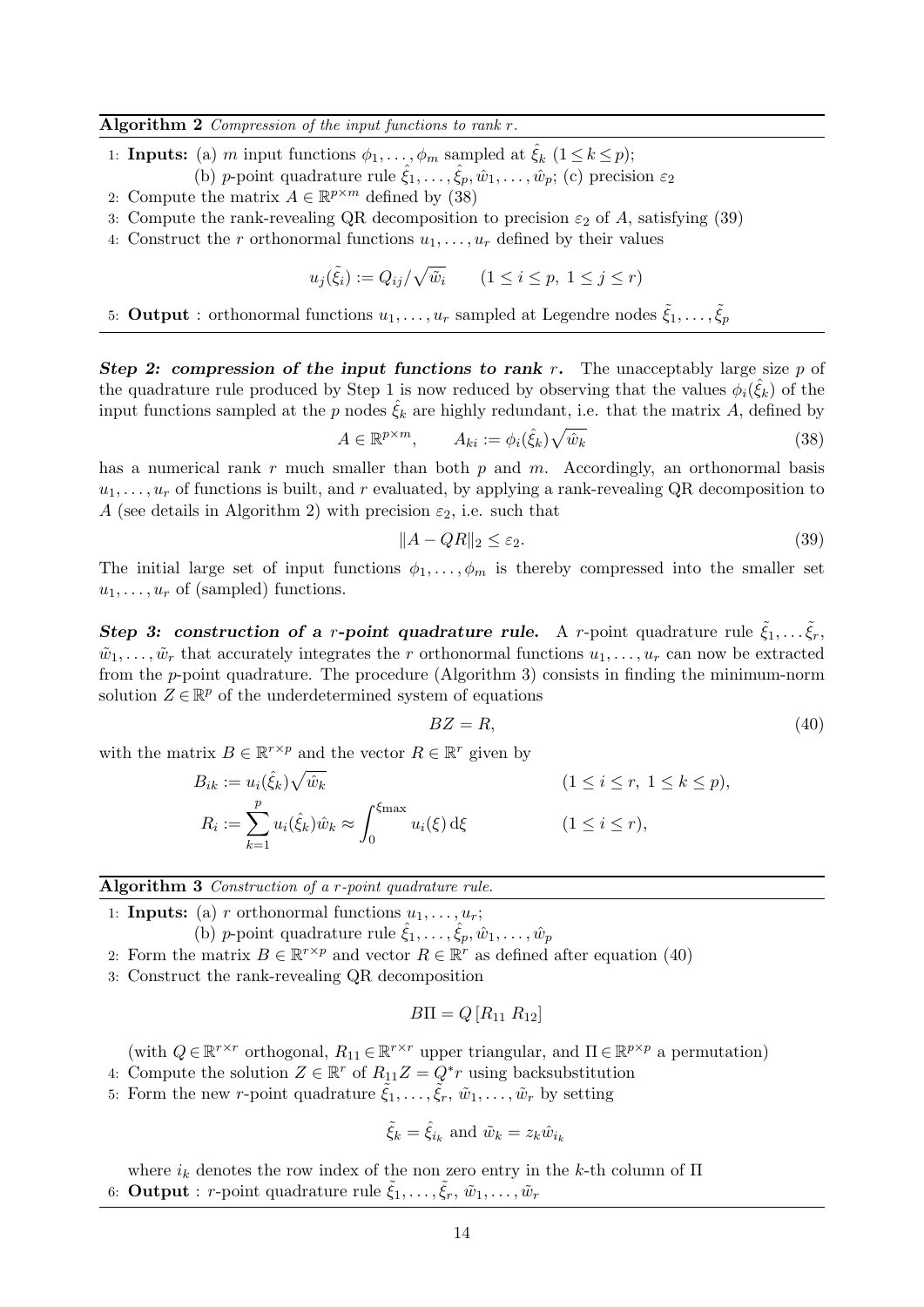and defining the nodes and weights on the basis of the r non-zero entries  $Z_{i_1}, \ldots, Z_{i_r}$  of Z by

$$
\tilde{\xi}_k = \hat{\xi}_{i_k}, \qquad \tilde{w}_k = Z_{i_k} \hat{w}_{i_k}.
$$

This r-point quadrature rule also accurately integrates the input functions  $\phi_1, \ldots, \phi_m$ . The size r of this quadrature rule, equal to the rank of the input functions sampled at the Legendre nodes, was usually observed to be in the 10–100 range, i.e. about 10 to 100 times smaller than p.

Step 4: Point-by-point reduction of quadrature using non-quadratic optimization. Observing that the  $n_{\xi}$  nodes  $\xi_k$  and weights  $w_k$  of a quadrature exact for the input functions  $(\phi_i)_{1\leq i\leq m}$  satisfy the nonlinear system of equations,

$$
R(\xi_1, \dots, \xi_n, w_1, \dots, w_n; \phi_i) := \sum_{k=1}^{n_{\xi}} \phi_i(\xi_k) w_k - \int_0^{\xi_{\text{max}}} \phi_i(\xi) d\xi = 0 \qquad (1 \le i \le m), \tag{41}
$$

the reduction of the number of quadrature nodes is a non-quadratic optimization problem whereby equations (41) applied to  $u_1, \ldots u_r$  instead of  $\phi_1, \ldots, \phi_m$  are to be satisfied in the least-squares sense. Beginning with the quadrature rule  $\tilde{\xi}_1,\ldots,\tilde{\xi}_r,\tilde{w}_1,\ldots,\tilde{w}_r$  produced by Algorithm 3, a procedure reducing a *n*-point quadrature rule  $\xi_1, \ldots, \xi_n, w_1, \ldots, w_n$  to a  $(n-1)$ -point quadrature rule by removing one node and rearranging the others so as to satisfy (41) in the least-squares sense is repeatedly applied until (41) can no longer be satisfied within a preset precision  $\varepsilon_3$ . Algorithm 4 implements this procedure in two steps.

Algorithm 4 Point-by-point reduction of the quadrature rule.

1: Inputs: (i) *r*-point quadrature rule  $\tilde{\xi}_1, \ldots, \tilde{\xi}_r, \tilde{w}_1, \ldots, \tilde{w}_r;$ (ii) p-point quadrature rule  $\hat{\xi}_1, \ldots, \hat{\xi}_p, \hat{w}_1, \ldots, \hat{w}_p$ 2: Initialization: (i)  $n := r, \{\xi_1, \ldots, \xi_n\} := {\{\tilde{\xi}_1, \ldots, \tilde{\xi}_r\}}, \{w_1, \ldots, w_n\} := {\{\tilde{w}_1, \ldots, \tilde{w}_r\}}$ (ii) flag\_reduce  $:= 1$ 3: while flag\_reduce  $= 1$  do 4: Step 1: renumber nodes  $\xi_1, \ldots, \xi_n$  according to their significance (Algorithm 5) 5: Step 2: attempt to remove a node from  $\xi_1, \ldots, \xi_n$ (Algorithm 6; sets flag\_reduce  $:= 0$  if node removal fails) 6: end while 7: Set  $n_{\xi} := n, \{\xi_1, \ldots, \xi_{n_{\xi}}\} := \{\xi_1, \ldots, \xi_n\}, \{w_1^{\xi}\}$  $\{x_1^{\xi}, \ldots, x_{n_{\xi}}^{\xi}\} := \{w_1, \ldots, w_n\}$ 8: **Output** : Final  $n_{\xi}$ -point quadrature rule  $\xi_1, \ldots, \xi_{n_{\xi}}, w_1^{\xi}$  $\zeta_1^{\xi}, \ldots, w_{n_{\xi}}^{\xi}$ 

In step 1 of Algorithm 4, the *significance*  $\eta_i$  of a quadrature node  $\xi_i$  of the current *n*-point rule is defined, for given j, as  $\eta_j := \|\Delta z^{(j)}\|$ , where  $\Delta z^{(j)}$  is the Gauss-Newton step direction associated with minimizing the L<sup>2</sup>-norm of the r-vector of residuals  $\{R(\{\xi_1,\ldots,\xi_n\}\backslash \xi_j, \{w_2,\ldots,w_n\}\backslash w_j; u_i)\}$ after removing  $(\xi_i, w_j)$  from the current rule. The significance  $\eta_i$  thus measures the perturbation induced to the quadrature rule by removal of node  $\xi_j$ . In practice,  $\Delta z^{(j)}$  is found as the minimumnorm solution of the underdertermined linear least-squares problem<sup>1</sup>  $\min_z ||J^{(j)}z - \Delta R^{(j)}||^2$  (with notations as in Algorithm 5). Algorithm 5 implements step 1, i.e. computes all  $\eta_j$  and reorders  $\xi_1, \ldots, \xi_n$  and  $w_1, \ldots, w_n$  along increasing  $\eta_i$ .

Then (step 2 of Algorithm 4), to actually downsample the current *n*-point quadrature rule by one node, the least-significant node  $\xi_1$  is removed from the quadrature rule and equations (41) are solved in the least-squares sense (using Gauss-Newton iterations) for  $\xi_2, \ldots, \xi_n, w_2, \ldots, w_n$ , in the expectation that removing the least-significant node maximises the chances of obtaining a  $n-1$ -node quadrature that achieves an acceptably small norm for the vector of residuals

<sup>&</sup>lt;sup>1</sup>There seems to be an error in [4] where the authors state  $\Delta z^{(j)} = \operatorname{argmin}_z ||J^{(j)}z - R||_2$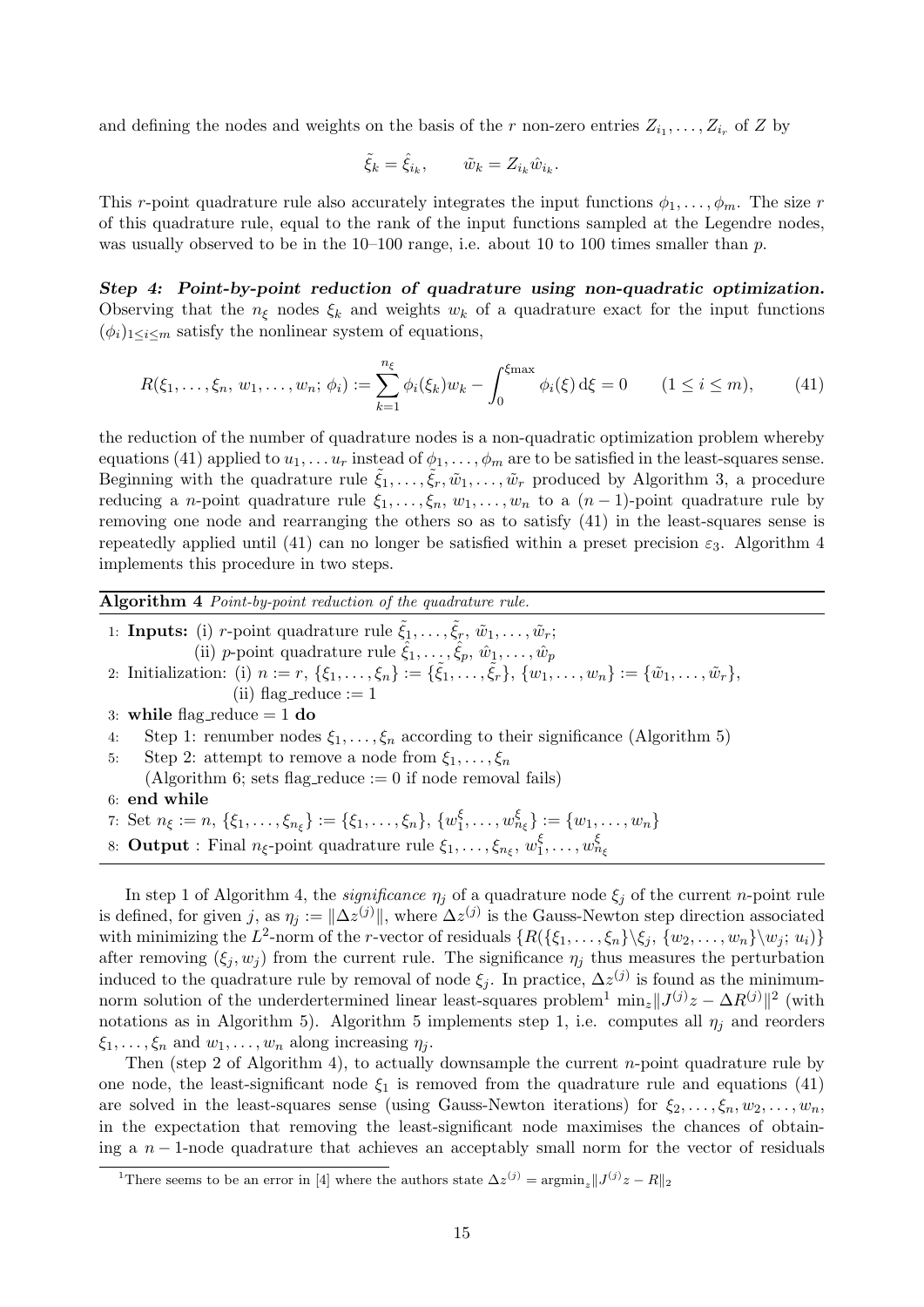# Algorithm 5 Rank nodes according to their significance (step 1 of Algorithm 4).

- 1: **Input:** *n*-point quadrature rule  $\xi_1, \ldots, \xi_n, w_1, \ldots, w_n$
- 2: Initialization: (i) Form the Jacobian matrix  $J \in \mathbb{R}^{r \times 2n}$  defined by

$$
J = [J^{\xi} \, J^w] \quad \text{with} \quad J^{\xi}_{ik} = u'_i(\xi_k) w_k, \ \ J^w_{ik} = u_i(\xi_k) \qquad (1 \le i \le r, \ 1 \le k \le n)
$$

(ii) Form the vector  $\Delta R \in \mathbb{R}^r$  defined (with R as in Algorithm 3, line 2) by

$$
\Delta R_i := -R_i + \sum_{\ell=1}^n u_i(\xi_\ell) w_\ell \quad (1 \le i \le r)
$$

(iii) Compute the inverse  $D := (JJ^t)^{-1}$ 

- 3: for  $j = 1 : n$  do
- 4: Use the Sherman-Morisson-Woodbury formula [4] to compute from D the matrix  $D^{(j)} := (J^{(j)}J^{(j)T})^{-1}$ , where  $J^{(j)}$  is obtained from J by deleting its jth and  $(j+n)$ th columns.
- 5: Form the vector  $\Delta R^{(j)} \in \mathbb{R}^r$  defined by  $\Delta R^{(j)} := \Delta R u(\xi_j) w_j$
- 6: Compute the damped minimum-norm Gauss-Newton step direction  $\Delta z^{(j)} := J^{(j)\mathrm{T}} D^{(j)} \Delta R^{(j)}$
- 7: Compute the significance  $\eta_j$  of the node j:  $\eta_j := \|\Delta z^{(j)}\|$
- 8: Renumber the nodes and weights so that  $\xi_1, \ldots, \xi_n$  are listed in order of increasing  $\eta_i$ .
- 9: end for

10: **Output:** *n*-point rule  $\xi_1, \ldots, \xi_n, w_1, \ldots, w_n$  reordered along increasing significance

 $R(\xi_2,\ldots,\xi_n,w_2,\ldots,w_n;u_i)$   $(1\leq i\leq r)$ . If the removal of  $\xi_1$  proves unsussessful, it is added back to the quadrature, and  $\xi_2$  is removed instead, and so on until either one node removal is successful (this removal is then made permanent, and the new  $n-1$  quadrature is used as starting point for the next downsampling attempt) or all node removals are unsuccessful (the quadrature before removal is then deemed to be the final GGQ rule). The iterative node removal producing the final GGQ rule (i.e. step 2 of Algorithm 4) is implemented in Algorithm 6.

**Algorithm 6** Attempt to remove a node from a given quadrature rule (step 2 of Algorithm 4).

- 1: **Inputs**: (a) *n*-point quadrature  $\xi_1, \ldots, \xi_n, w_1, \ldots, w_n$ ; (b) Precision  $\varepsilon_3$
- 2: flag\_remove := 0,  $j := 1$
- 3: while flag remove := 0 and  $j \leq n$  do
- 4: Set initial guess  $\{\tilde{\xi}_1^0, \ldots, \tilde{\xi}_{n-1}^0\} := {\xi_1, \ldots, \xi_n} \setminus {\xi_j},$
- 5:  $\{\tilde{w}_1^0, \ldots, \tilde{w}_{n-1}^0\} := \{w_1, \ldots, w_n\} \setminus \{w_j\}$
- 6: Use damped Gauss-Newton to obtain a  $(n-1)$ -point quadrature rule with nodes  $\tilde{\xi}_1, \ldots, \tilde{\xi}_{n-1}$  and weights  $\tilde{w}_1, \ldots, \tilde{w}_{n-1}$
- 7: Compute the approximation error

$$
\varepsilon_j := \left(\sum_{i=1}^r \left| \sum_{k=1}^{n-1} u_i(\tilde{\xi}_k) \tilde{w}_k - \int_0^{\xi_{\text{max}}} u_i(\xi) \,d\xi \right|^2\right)^{1/2}
$$

 $\quad \text{if} \; \varepsilon_j \leq \varepsilon_3 \; \text{then}$ 

9: 
$$
n := n - 1, \{\xi_1, \ldots, \xi_n\} := \{\tilde{\xi}_1, \ldots, \tilde{\xi}_n\}, \{w_1, \ldots, w_n\} := \{\tilde{w}_1, \ldots, \tilde{w}_n\}
$$

- 10: flag remove:  $=1$  {this quadrature is accepted}
- 11: else
- 12:  $j := j + 1$  {this quadrature is rejected, the next available removal is tried}
- 13: end if
- 14: end while
- 15: flag\_reduce = flag\_remove  $(=1 \text{ if reduction successful}, =0 \text{ otherwise})$
- 16: **Outputs**: (a) n, n–point quadrature rule  $\xi_1, \ldots, \xi_n, w_1, \ldots, w_n$ ; (b) flag\_reduce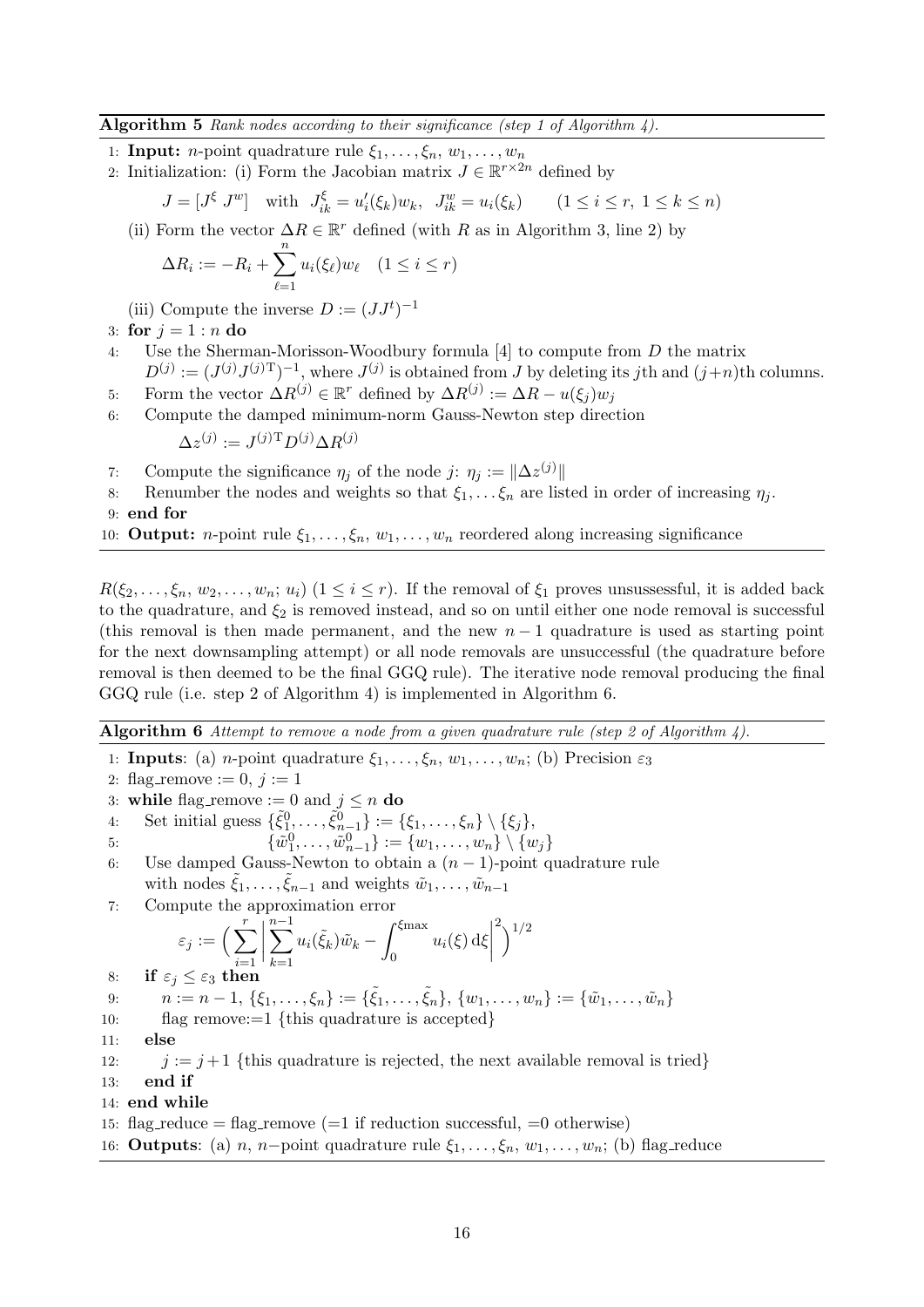#### 6 Numerical tests

In this section, computational aspects of the proposed multipole expansion of  $U_{\rm C}$  are investigated through numerical tests. The radial and angular quadrature are examined for accuracy assessment (Sec. 6.1) and empirical size adjustment (Sec. 6.2). Then, the overall complexity of the approach is estimated (Sec. 6.3). The latter task (and also, to a lesser extent, the former) is based on numerical experiments on sums of the form

$$
\boldsymbol{V}_{\!C}[\boldsymbol{t}] := \{ \boldsymbol{v}[\boldsymbol{t}]^{\mathrm{T}}(\boldsymbol{x}_1), \ldots, \boldsymbol{v}[\boldsymbol{t}]^{\mathrm{T}}(\boldsymbol{x}_M) \}^{\mathrm{T}}, \tag{42}
$$

with

$$
\boldsymbol{v}[\boldsymbol{t}](\boldsymbol{x}_i) = \sum_{j=1}^M \boldsymbol{U}_{\text{C}}(\boldsymbol{x}_i, \boldsymbol{x}_j) \boldsymbol{t}(\boldsymbol{x}_j) \qquad (\boldsymbol{x}_i \in \mathcal{X}_M, \; 1 \leq i \leq M),
$$

where the discrete set  $\mathcal{X}_M$  consists of M regularly-spaced points located on the surface of the rectangular box defined (in terms of an arbitrary reference length d) by

$$
-4d \le y_1, y_2 \le 4d, \qquad -4d \le y_3 \le -d. \tag{43}
$$

Note that the sets of evaluation and source points in (42) are taken identical merely for simplicity, as this is allowed by the non-singular nature of  $U_{\text{C}}(x, y)$  if  $x = y$ . The matrix-vector product  $V_{\text{C}}[t]$ defined by (42) is a somewhat simplified but representative (from a computational work standpoint) version of the component  $\mathcal{S}_{C}[t]$  of a discretized single-layer potential (7) evaluated on a BE mesh involving  $N = 3M$  DOFs. Where relevant, all the tests to follow assume material characteristics such that  $\mu = 3$ ,  $\rho = 1$  (in arbitrary units) and  $\nu = 0.25$ ; moreover, the following definition of a normalized frequency  $\eta_s$  will be used:

$$
\eta_{\rm S} = k_{\rm S} d. \tag{44}
$$

The GGQ-generating procedure features several tunable algorithmic parameters. The values used for the numerical experiments reported thereafter, given in Table 1, should be considered as typical (in that they allow the generation of satisfactorily-accurate GGQ rules for the present needs) rather than mandatory. The most crucial parameter is  $\varepsilon_2$ , which strongly influences the size  $n_{\xi}$  and accuracy of the final GGQ rule. Moreover, the initial adaptive Gauss-Legendre quadrature must be highly accurate, implying a very small value for  $\varepsilon_1$ . The GGQ generation was found to be less sensitive to the remaining parameters.

# 6.1 Assessment of quadrature accuracy

Accuracy of the radial quadrature. This first set of comparisons aims at checking the accuracy of the generalized Gaussian quadrature, which is a key component of the proposed treatment. For this purpose, the integral (29) is computed with the angular integration over  $\alpha$  performed analytically (for this set of tests only) in order to focus on the accuracy of the GGQ for the radial quadrature. The resulting evaluations of  $U^{\text{HS}}$  are compared to corresponding values  $(U^{\text{HS}}_{ij})_{\text{ref}}$ yielded by a code (provided by B.B. Guzina [22]) which computes the elastic layered half-space

| Discretization of $P \mid K = 30 \times 30 \times 30$ |                                                                 |
|-------------------------------------------------------|-----------------------------------------------------------------|
| Algorithm 1                                           | $\varepsilon_1 = 10^{-14}$ ; $\ell = 20$ ; Max # of levels = 35 |
| Algorithm 2                                           | $\varepsilon_2 = 10^{-4}$                                       |
| Algorithm 4                                           | $\varepsilon_3 = 10^{-8}$                                       |

Table 1: Used values of the main algorithmic parameters of the GGQ-generating procedure.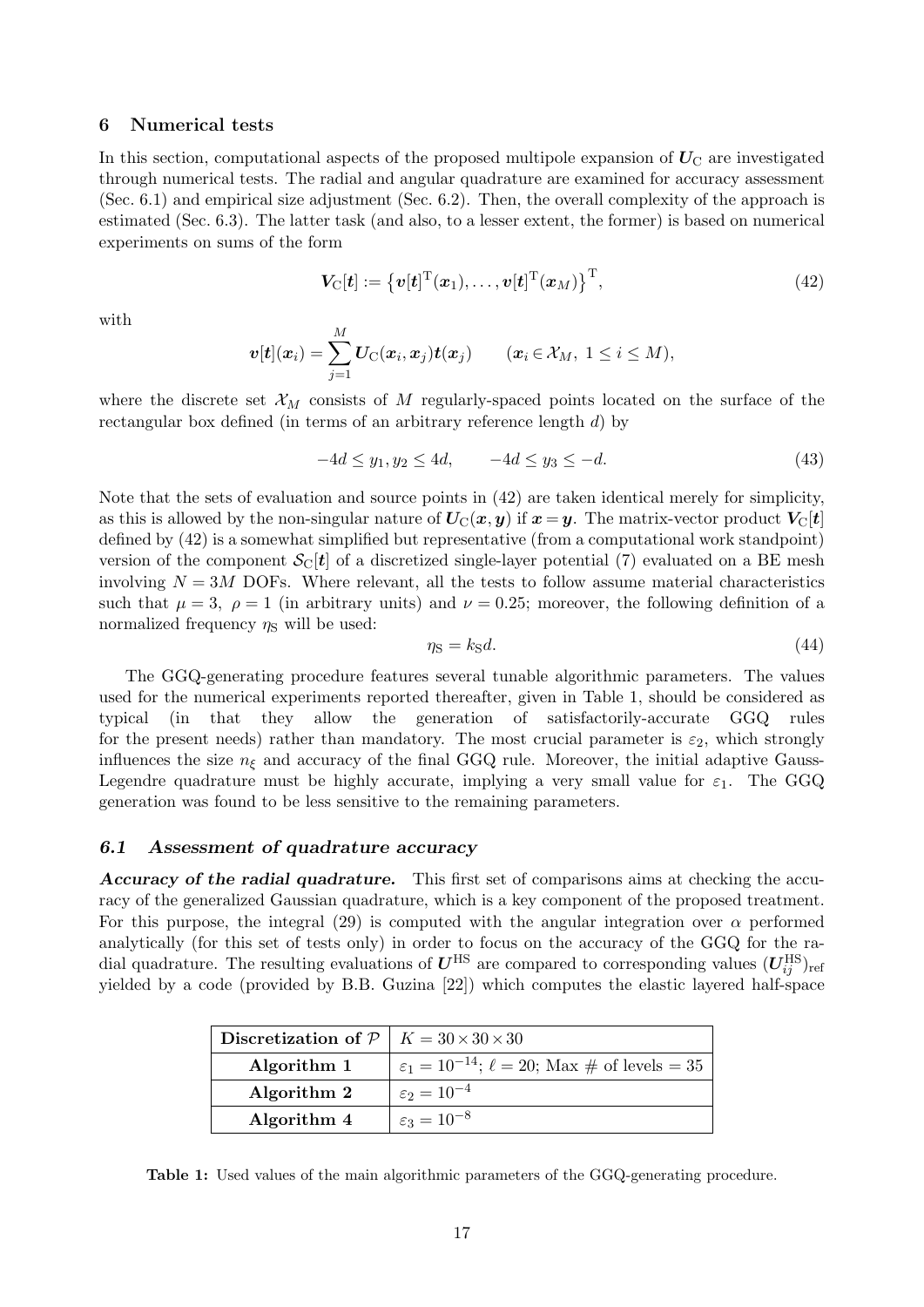Green's tensor in non-multipole fashion (using numerical evaluation of Bessel transforms). The contributions  $U_{\infty}$  and  $\bar{U}_{\infty}$  in decomposition (8) of  $U^{\text{HS}}$  are computed using the closed-form expression (13). The relative discrepancies  $\varepsilon_{ij}$  on the various components, and their maximum  $\bar{\varepsilon}$ , are evaluated according to

$$
\varepsilon_{ij} := \frac{\|\mathbf{U}_{ij}^{\text{HS}} - (\mathbf{U}_{ij}^{\text{HS}})_{\text{ref}}\|_{2}}{\|(\mathbf{U}_{ij}^{\text{HS}})_{\text{ref}}\|_{2}}, \qquad \bar{\varepsilon} := \max_{i,j} \varepsilon_{ij} \qquad (1 \le i, j \le 3). \tag{45}
$$

While the GGQ rule was set to accurately evaluate  $U^{\text{HS}}(x, y)$  for all  $(x, y)$  such that  $-4d \leq y_1, y_2 \leq$ 4d and  $-4d \leq y_3 \leq -d$ , the discrepancies (45) were evaluated for a source point at  $x = (2d, 3d, 2d)$ and observation points y on the line defined by  $y_1 = 0.5d$ ,  $y_2 = 0.75d$  and  $-4d \le y_3 \le -d$ , with the normalized frequency set to  $\eta_s = 1/\sqrt{3}$ . In Table 2, the relative discrepancies (45) on several components of  $U^{\hat{H\hat{S}}}$  are shown for various sizes  $n_{\xi}$  of the GGQ rule. As expected, the accuracy achieved on  $U^{\text{HS}}$  increases with  $n_{\xi}$ . Importantly, all the components have a similar level of accuracy, confirming the validity of using the same quadrature for all the components.

It is also important to check whether the accuracy is influenced by the small fictitious attenuation  $\gamma$  used for shifting the Rayleigh pole off the real  $\xi$ -axis (Sec. 4.2). Table 3 reports the discrepancy  $\bar{\varepsilon}$  (45) on entries of  $\tilde{U}^{\text{HS}}$ , the rank r of the set of input functions, the total number of Gauss-Legendre subintervals generated in Step 1 and the length of the smallest subinterval, for values of  $\gamma$  between  $10^{-3}$  and  $10^{-10}$ . Stable values of  $\bar{\varepsilon}$  that are commensurate to the requested quadrature precision  $\varepsilon_2$  are observed for  $10^{-8} \le \gamma \le 10^{-5}$ . Smaller values of  $\gamma$  result in accuracy degradation, presumably due to the onset of numerical cancellation effects, while larger values simply distort too much the original integral. Moreover, the depth of the adaptive interval subdivision of Step 1 is, as expected, seen to increase as  $\gamma$  decreases. The rank r finally appears to be insensitive on  $\gamma$ . Note that the implementation of  $U_{\text{ref}}^{\text{HS}}$  does not depend on  $\gamma$ , as the frequency is kept real-valued while the Rayleigh pole is avoided by using an integration path that is deformed into the complex  $\xi$ -plane [22]; this makes the above comparison valid.

Accuracy of the angular quadrature. Since the integrands of the angular integrals (34) of interest are smooth periodic functions of  $\alpha$ , a trapezoidal rule is known to converge rapidly [12]

| $n_{\xi}$ |                                                                                                                                           | $\varepsilon_{11}$ $\varepsilon_{12}$ | $\varepsilon_{13}$ | $\varepsilon_{31}$ | $\varepsilon_{33}$                                                                                                                                       |
|-----------|-------------------------------------------------------------------------------------------------------------------------------------------|---------------------------------------|--------------------|--------------------|----------------------------------------------------------------------------------------------------------------------------------------------------------|
|           | $12 \mid 4.1 \times 10^{-2}$ $1.9 \times 10^{-2}$ $1.5 \times 10^{-1}$ $2.1 \times 10^{-1}$ $2.7 \times 10^{-2}$                          |                                       |                    |                    |                                                                                                                                                          |
|           | $15 \begin{array}{ l} 4.4 \times 10^{-3} \end{array}$ $3.1 \times 10^{-3}$ $2.3 \times 10^{-2}$ $4.8 \times 10^{-2}$ $1.8 \times 10^{-2}$ |                                       |                    |                    |                                                                                                                                                          |
|           |                                                                                                                                           |                                       |                    |                    | $16 1.9\times10^{-3}$ $6.3\times10^{-4}$ $4.8\times10^{-3}$ $6.3\times10^{-3}$ $1.5\times10^{-3}$                                                        |
|           |                                                                                                                                           |                                       |                    |                    | $17 1.2\times10^{-3}$ $4.2\times10^{-4}$ $3.2\times10^{-3}$ $4.5\times10^{-3}$ $1.4\times10^{-3}$                                                        |
|           |                                                                                                                                           |                                       |                    |                    | $23\begin{array}{ l} 5.5 \times 10^{-5} \quad 1.9 \times 10^{-4} \quad 1.7 \times 10^{-4} \quad 1.6 \times 10^{-4} \quad 1.8 \times 10^{-4} \end{array}$ |

**Table 2:** Relative discrepancy (45) on entries of the Green's tensor  $U^{\text{HS}}$  for various values  $n_{\xi}$  of the radial quadrature rule density  $(\eta_S = 1/\sqrt{3}).$ 

|                             | $10^{-3}$          | $10^{-4}$ | $10^{-5}$ | $10^{-6}$ | $10^{-7}$ | $10^{-8}$                                                                                                         | $10^{-9}$  | $10^{-10}$ |
|-----------------------------|--------------------|-----------|-----------|-----------|-----------|-------------------------------------------------------------------------------------------------------------------|------------|------------|
|                             | $2 \times 10^{-3}$ |           |           |           |           | $3 \times 10^{-4}$ $2 \times 10^{-4}$ $2 \times 10^{-4}$ $2 \times 10^{-4}$ $2 \times 10^{-4}$ $5 \times 10^{-2}$ |            | $10^0$     |
| r                           |                    | 37        | 37        | 37        | 37        |                                                                                                                   |            |            |
| $#$ of subintervals         | 27                 | 38        | 49        | 59        | 68        | 160                                                                                                               | 170        | 174        |
| smallest subinterval length | $2 \times 10^{-3}$ | $10^{-4}$ |           |           |           | $7 \times 10^{-6}$ $9 \times 10^{-7}$ $6 \times 10^{-8}$ $9 \times 10^{-10}$                                      | $10^{-10}$ | $10^{-10}$ |

**Table 3:** Maximum relative discrepancy  $\bar{\varepsilon}$  (45) on entries of  $\boldsymbol{U}^{\text{HS}}$  for various values of the artificial attenuation  $\gamma$  ( $\eta$ <sub>S</sub> = 1/ $\sqrt{3}$ ).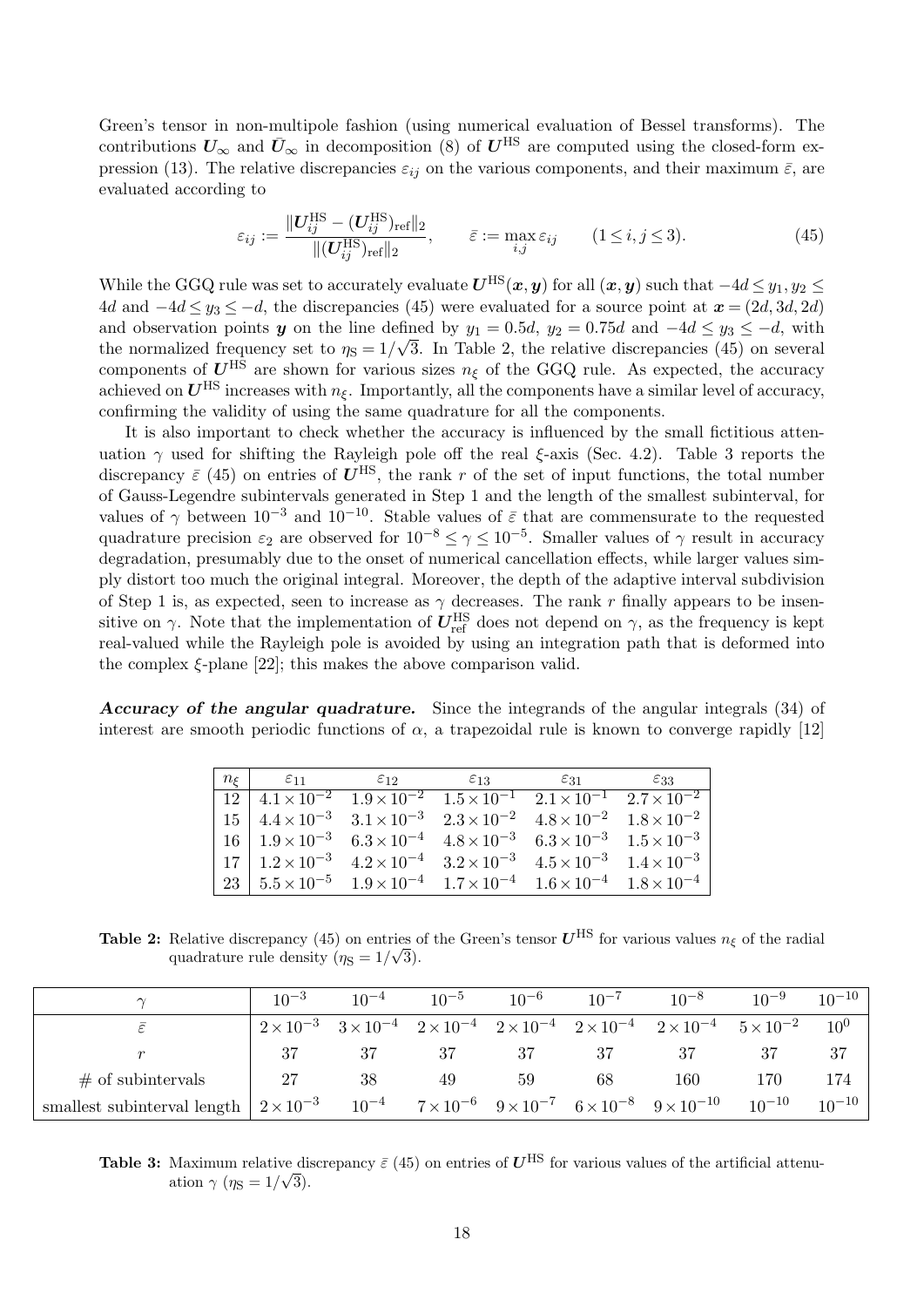| $\xi r_1 = \xi r_2$   1   5   10   15   20   25   30 |  |  |  |  |
|------------------------------------------------------|--|--|--|--|
| $\bar{n}_{\alpha}$   5 15 23 36 40 52 57             |  |  |  |  |

**Table 4:** Accuracy of the angular quadrature: for each value of  $\xi_{r_1}$  (with  $\xi_{r_1} = \xi_{r_2}$  here),  $\bar{n}_{\alpha}$  is the smallest size  $n_{\alpha}$  for which the relative error on all  $I_{m,n}$  given by (34) is below  $10^{-4}$ .

and is used in this work:

$$
\begin{cases}\n\alpha_j = \frac{2\pi(j-1)}{n_\alpha - 1} & (1 \le j \le n_\alpha), \\
w_j^\alpha = \frac{2\pi}{n_\alpha - 1} & (2 \le j \le n_\alpha - 1) \text{ and } w_1^\alpha = w_{n_\alpha}^\alpha = \frac{\pi}{n_\alpha - 1}.\n\end{cases}
$$

A quantitative illustration of the performance of this trapezoidal rule on integrals (34) is shown in Table 4, where the smallest value  $\bar{n}_{\alpha}$  of the size  $n_{\alpha}$  for which the relative error on all  $I_{m,n}$  defined by (34) (with respect to corresponding exact values (47)) is below  $10^{-4}$  is shown for a range of values of the parameter  $\xi r_1$  (with  $\xi r_1 = \xi r_2$  here). As expected,  $\bar{n}_{\alpha}$  depends on the chosen value of  $\xi$ , see further elaboration on this issue in Sec. 6.2.

#### 6.2 Adjustment of the radial and angular quadrature rules

The efficiency of the overall FMM dictates that the numbers  $n_{\xi}$ .  $n_{\alpha}$  of quadrature points be as small as possible. Moreover, for given clusters of source and observation points, the parameter space  $P$ , and thus the size of the quadrature rules, depends on the frequency. Assuming a surface discretization in the form of a BE mesh (or, more generally, of sets of source and observation points lying on a surface) whose density is set, for a given configuration, so as to feature a fixed number of nodes per S-wavelength, one has  $N = O(\eta_S^2)$ , which implies that  $n_{\xi}$  and  $n_{\alpha}$  depend on N for a given spatial configuration.

Number of points in the generalized Gaussian quadrature. To estimate the dependency of  $n_{\xi}$  on N, GGQ rules have been generated for several values of the frequency, such that  $1/\sqrt{3} \leq$  $\eta_{\rm S} \leq 10/\sqrt{3}$ . Table 5 shows the number p of points of the piecewise-Legendre quadrature produced by Step 1 of the GGQ rule generation for this set of frequencies. As expected, large values of  $p$ (ranging between 2, 540 and 13, 060) were obtained in all cases. Then, Fig. 3 plots the number of quadrature points r reached after Step 3 (which is equal to the rank of the input functions) and the number  $n_{\xi}$  of points of the final GGQ rule against  $\eta_{\rm S}$ . Again as expected, r (and hence  $n_{\xi}$ ) is much smaller than p, as it ranges here between 33 and 78. While the final number of points  $n<sub>\epsilon</sub>$ is smaller than r, the main reduction is achieved by Step 3. Both r and  $n_{\xi}$  are found by curve fitting to be of order  $O(\eta_S^{0.3})$ , see Fig. 3. As a result, for surface meshes, one has the estimations  $r = O(N^{0.15})$  and  $n_{\xi} = O(N^{0.15})$ .

Step 4 is claimed in [4] to reduce by about half the quadrature size (i.e.  $n_{\xi} \approx r/2$ ). This is not quite the case for the GGQ rules reported here (see Fig. 3), which might lead one to suspect a sub-optimal implementation of step 4. To clarify this, our implementation of the GGQ-generating algorithm has been also tested on other sets of input functions that are simpler (no singularity or Rayleigh pole involved) and not directly related to the present context. For example, the set of input functions (closely related to the one used in [4]) defined by

$$
\phi_{\ell}(\xi; z) = z^{\ell} e^{i\xi z} \qquad (z := x_1 + ix_2, \ 1 \le x_1, x_2 \le 4, \ 1 \le \ell \le 3),
$$

| $\sqrt{3}\eta_{\rm S}$ |  |                                                                                                                                  |  |  |  |
|------------------------|--|----------------------------------------------------------------------------------------------------------------------------------|--|--|--|
|                        |  | $p \mid 3,360 \quad 5,620 \quad 9,560 \quad 13,060 \quad 12,680 \quad 12,160 \quad 11,660 \quad 12,080 \quad 10,560 \quad 7,740$ |  |  |  |

Table 5: Number of quadrature points p obtained after Step 1 of the GGQ rule generation.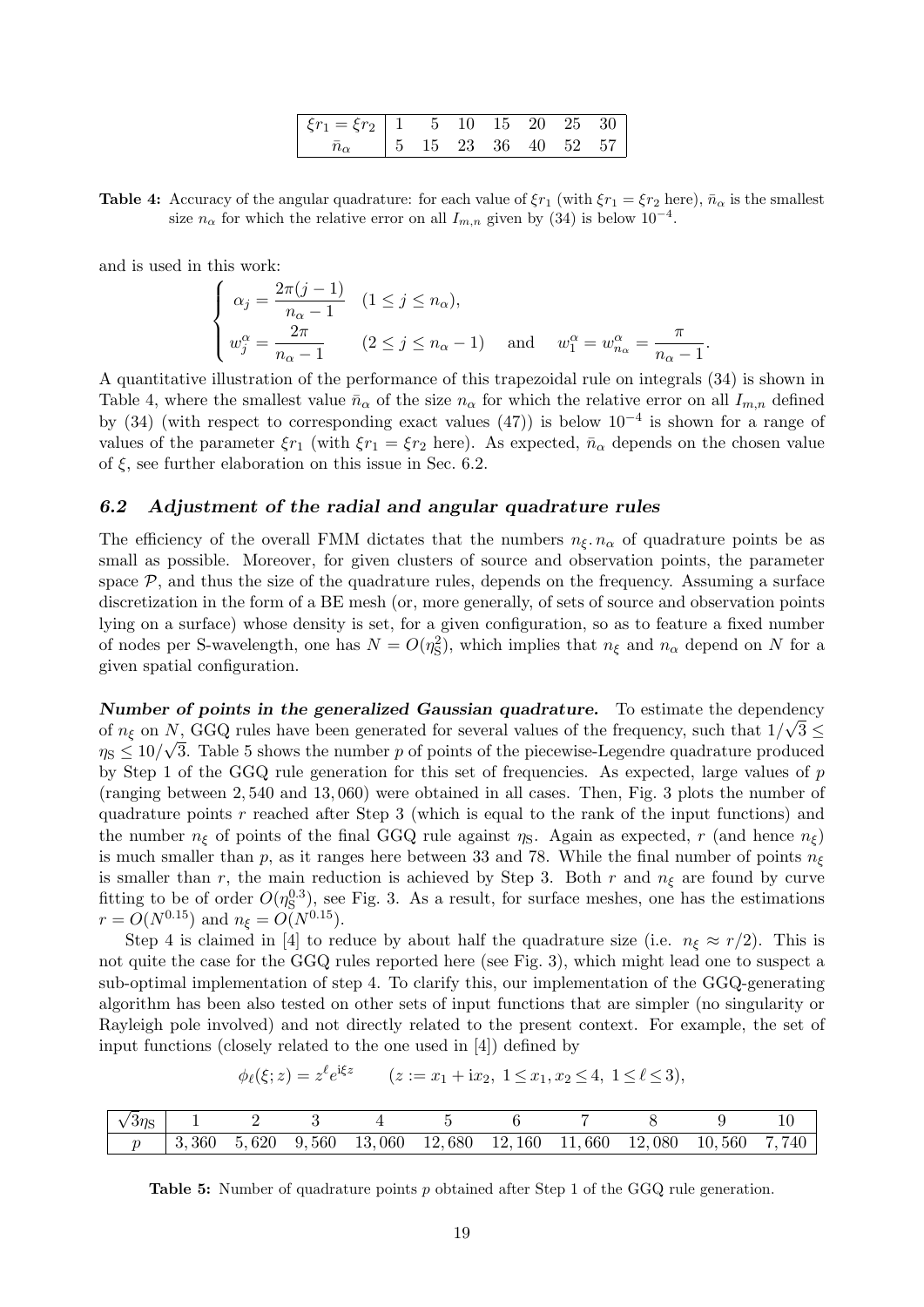

Figure 3: Rank r of the input functions and number of points  $n_{\xi}$  of the GGQ rule for a range of normalized frequencies  $\eta_{\rm S}$ .

where parameters  $x_1, x_2$  belong to the same domain, and are sampled in the same way, as in the previous tests, led to GGQ rules satisfying  $n_{\xi} \approx r/2$ , i.e. conforming to the behavior predicted in [4]. The efficiency of the final reduction from r to  $n<sub>\epsilon</sub>$  points thus appears to depend on the properties of the chosen input functions.

Table 6 shows the relative discrepancies (45) achieved using the quadratures produced by steps 1, 3 and 4 of the GGQ generation, for three normalized frequencies. It is clear that the final GGQ rule of size  $n_{\xi}$  achieves on  $\boldsymbol{U}^{\text{HS}}$  the same accuracy as the initial piecewise-Legendre quadrature of size p, despite p being considerably larger than  $n_{\xi}$ .

Finally, one notes that as source and evaluation points are chosen closer to the free surface,  $|x_3+y_3|$  decreases, making the  $O(e^{-\xi|x_3+y_3|})$  exponential decay of  $\hat{\mathbf{U}}^{\text{HS}}(\xi,\alpha,y_3)$  slower. This effect is expected to result in increased sizes of the radial GGQ rule. For example, considering sets of points  $\chi^{a,b,c}_{M}$  such that (a)  $-1.5d \leq y_3 \leq -0.5d$ , (b)  $-1.25d \leq y_3 \leq -0.25d$  or (c)  $-d \leq y_3 \leq -0.1d$  and setting  $\eta_S = 10$ , the generated GGQ rules have sizes  $n_{\xi}^{(a)} = 53$   $n_{\xi}^{(b)} = 82$ ,  $n_{\xi}^{(c)} = 144$ , respectively, corroborating the expected trend.

| $\eta$ <sub>S</sub>   | Step           | $\varepsilon_{11}$ | $\varepsilon_{12}$ | $\varepsilon_{13}$ | $\varepsilon_{31}$                                                                                             | $\varepsilon_{33}$ |
|-----------------------|----------------|--------------------|--------------------|--------------------|----------------------------------------------------------------------------------------------------------------|--------------------|
|                       | $\mathbf{1}$   |                    |                    |                    | $4.3 \times 10^{-5}$ $2.0 \times 10^{-4}$ $3.5 \times 10^{-4}$ $4.9 \times 10^{-4}$ $2.1 \times 10^{-4}$       |                    |
| $0.5/\sqrt{3}$        | 3              |                    |                    |                    | $4.6 \times 10^{-5}$ $2.0 \times 10^{-4}$ $3.6 \times 10^{-4}$ $5.1 \times 10^{-4}$ $2.1 \times 10^{-4}$       |                    |
|                       | $\overline{4}$ |                    |                    |                    | $4.4 \times 10^{-5}$ $2.0 \times 10^{-4}$ $3.5 \times 10^{-4}$ $4.9 \times 10^{-4}$ $2.1 \times 10^{-4}$       |                    |
|                       | $\mathbf{1}$   |                    |                    |                    | $5.3 \times 10^{-5}$ $1.5 \times 10^{-4}$ $1.1 \times 10^{-4}$ $1.3 \times 10^{-4}$ $2.0 \times 10^{-4}$       |                    |
| $\frac{1}{5}\sqrt{3}$ | 3              |                    |                    |                    | $5.3 \times 10^{-5}$ $1.5 \times 10^{-4}$ $1.1 \times 10^{-4}$ $1.3 \times 10^{-4}$ $2.0 \times 10^{-4}$       |                    |
|                       | 4              |                    |                    |                    | $5.4 \times 10^{-5}$ $1.5 \times 10^{-4}$ $1.1 \times 10^{-4}$ $1.3 \times 10^{-4}$ $2.0 \times 10^{-4}$       |                    |
|                       | $\mathbf{1}$   |                    |                    |                    | $\frac{1.6 \times 10^{-4} - 8.6 \times 10^{-5} - 1.3 \times 10^{-4}}{1.5 \times 10^{-4} - 2.1 \times 10^{-4}}$ |                    |
| $10/\sqrt{3}$         | 3              |                    |                    |                    | $1.6 \times 10^{-4}$ $8.6 \times 10^{-5}$ $1.3 \times 10^{-4}$ $1.5 \times 10^{-4}$ $2.1 \times 10^{-4}$       |                    |
|                       | 4              |                    |                    |                    | $1.6 \times 10^{-4}$ $8.6 \times 10^{-5}$ $1.3 \times 10^{-4}$ $1.5 \times 10^{-4}$ $2.1 \times 10^{-4}$       |                    |

**Table 6:** Relative discrepancy (45) on entries of the Green's tensor  $U^{\text{HS}}$  after each step of the GGQ generation, for three values of the non-dimensional frequency  $\eta_s$ .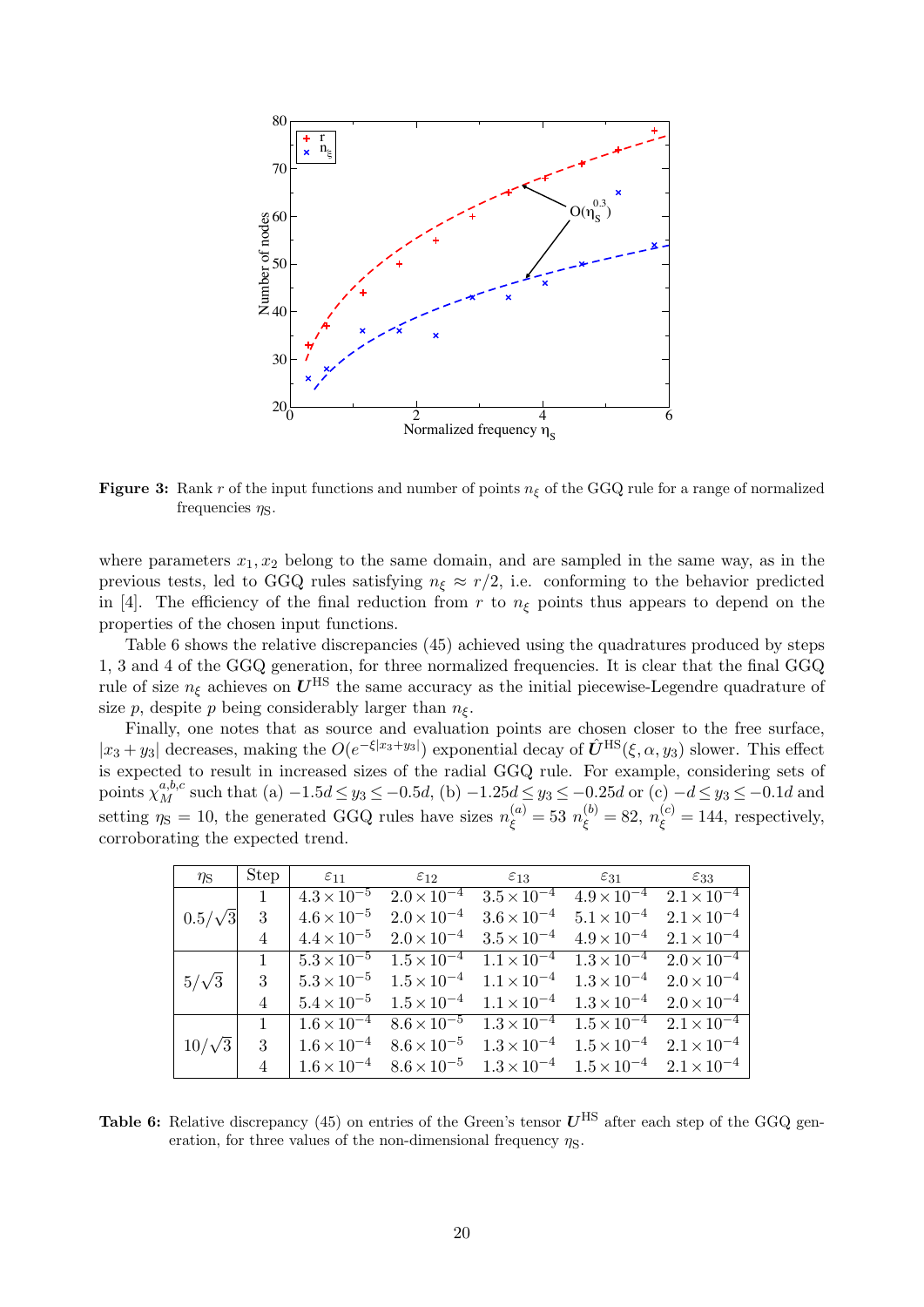

Figure 4: Relative discrepancy between computed and reference values of matrix-vector products (42) for five normalized frequencies and increasing number  $n_{\alpha}$  of quadrature nodes.



**Figure 5:** Number of points  $n_{\alpha}$  required to achieve a relative discrepancy of  $10^{-3}$ ,  $10^{-4}$  and  $10^{-5}$  with the reference value of (42) against the normalized frequency.

**Number of points in the angular quadrature.** The oscillation in the angular integrals of  $(30)$ , and hence the required size of the trapezoidal quadrature, increases with  $\xi$ . Here, the same trapezoidal rule is used for all  $\xi$ , so that  $n_{\alpha}$  should a priori be chosen according to the value of  $\xi_{\text{max}}$ . The latter depends in turn on the frequency through (33), which prompts one to seek a relation of the form  $n_{\alpha} = f(\eta s)$ . An empirical means towards this aim consists in evaluating the discrepancy between matrix-vector products (42) computed with the separation of variables and a reference value. Since computing the latter using the 1D non-multipole radial-integral representation of  $U_{\text{C}}$ would be too expensive for large  $N$ , reference values for  $(42)$  are instead evaluated by using the separation of variables, with a large value of  $n_{\alpha}$  (set to  $n_{\alpha} = 250$ ) to ensure accuracy. In Fig. 4, the relative discrepancy with the reference value of  $(42)$  is represented against  $n_{\alpha}$  for five normalized frequencies  $\eta_s = 2.89, 5.77, 8.66, 11.55,$  and 14.43, while Fig. 5 shows the value of  $n_\alpha$  required to achieve a relative discrepancy of  $10^{-3}$ ,  $10^{-4}$  and  $10^{-5}$  for a range of frequencies. As expected,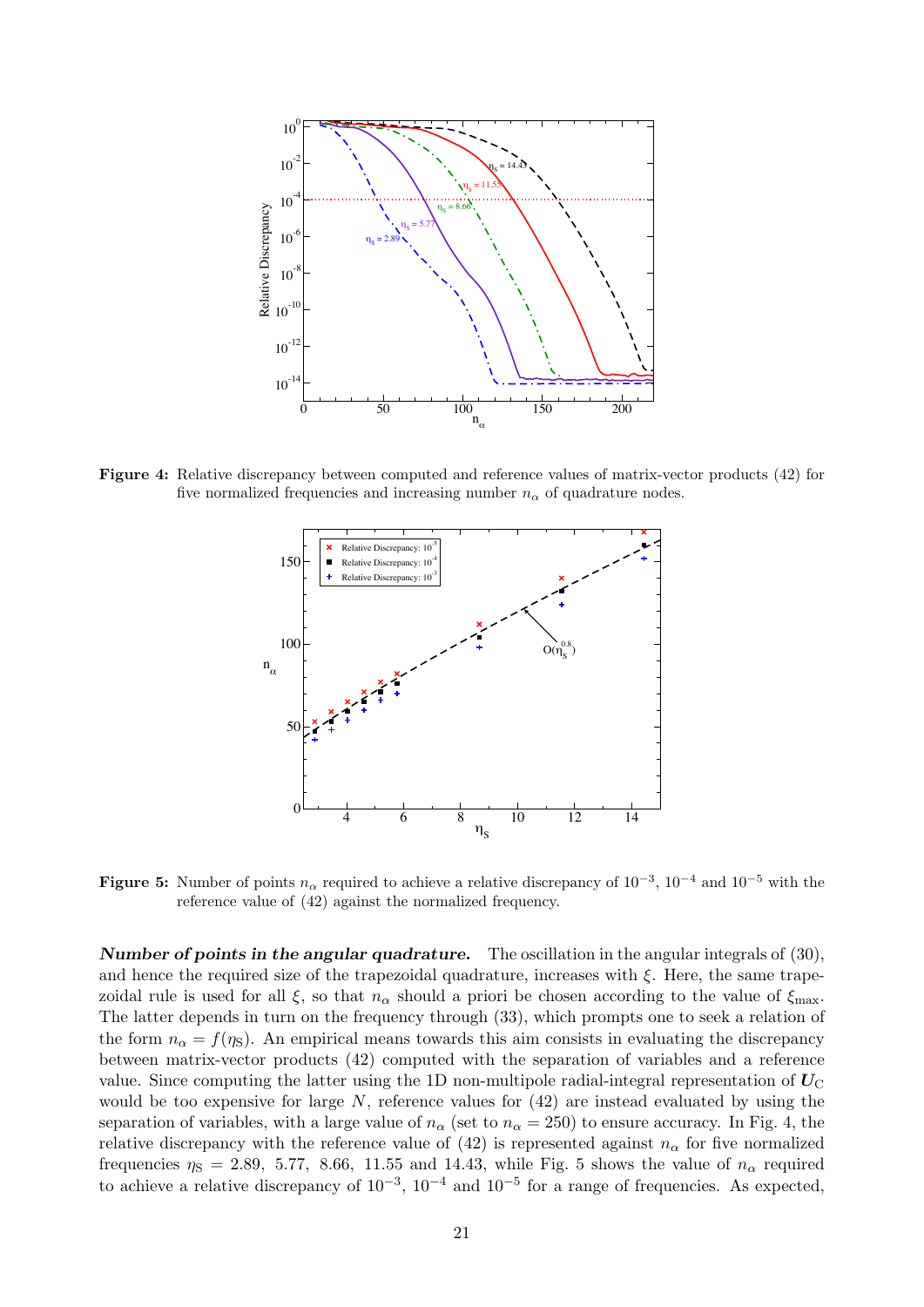| $\sqrt{3}n_S$          |     |        |         |        |                |         |         |
|------------------------|-----|--------|---------|--------|----------------|---------|---------|
| $N=3M$                 | 780 | 3696   | 8 2 5 6 | 15 048 | 23 328         | 34 452  | 46 056  |
| $\sqrt{3}\eta_{\rm S}$ |     |        |         |        | Тb             |         | 25      |
| $N=3M$                 |     | 61 248 | 77 028  |        | 96 360 215 496 | 386 760 | 601 704 |

Table 7: Fast evaluation of (42): considered frequencies and corresponding DOF counts.

the value of  $n_{\alpha}$  required to achieve a given accuracy increases with the frequency, with the relative discrepancy decreasing rapidly if  $n_{\alpha}$  increases. To achieve a constant accuracy over the range of frequencies,  $n_{\alpha}$  is found by curve-fitting to depend on the frequency according to  $O(\eta_{\rm S}^{0.8})$ , implying that  $n_{\alpha} = O(N^{0.4})$ . In order to achieve a good compromise between CPU time and accuracy, the setting  $n_{\alpha} = \lfloor 18 \eta_S^{0.8} + 6 \rfloor$  (where  $\lfloor z \rfloor$  is the largest integer  $\leq z$ ) is used in the following, allowing a relative precision of order  $10^{-4}$  for the angular integral. Higher accuracy might be obtained by a modest increase of  $n_{\alpha}$  (see Fig. 5), but  $10^{-4}$  is sufficient for engineering applications. A possible optimization, not addressed here, would aim at reducing the overall angular quadrature effort by allowing  $n_{\alpha}$  to depend on the location  $\xi$  of a GGQ node (and hence take reduced values for small ξ).

Predicted complexity for the accelerated matrix-vector product. The empirically-determined complexities of the radial and angular integrations imply that the expected overall complexity of (for example) one evaluation of an elastic potential is  $O(Nn_\xi n_\alpha) = O(N^{1.55})$ . Note that this estimation holds for the specific choice of spatial bounds of the clusters of source and evaluation points used for these tests, and may be affected by modifications of these bounds.

## 6.3 Complexity estimation for the accelerated matrix-vector product

Numerical verification of the overall complexity. The overall complexity of the evaluation of matrix-vector products  $V_{\text{C}}[t]$  of the form (42) is now investigated, the number and spacing of points of  $\mathcal{X}_M$  being adjusted in order to achieve a fixed density of twenty points per S-wavelength.

To check whether its actual computation conforms with the  $O(N^{1.55})$  complexity predicted from the behavior of the quadrature rules,  $V_C[t]$  is computed for a range of frequencies such that  $1/\sqrt{3} \leq \eta_{\rm S} \leq 25/\sqrt{3}$ , resulting in a DOF count range  $780 \leq N = 3M \leq 601,704$  (see Table 7). To simplify matters, a constant density such that  $t(x_i) = (1, 1, 1)$   $(1 \leq i \leq M)$  is used in  $V_{\mathbb{C}}[t]$ since this choice does not affect the computational work. The matrix-vector product  $V_C[t]$  is then evaluated in two ways for comparison purposes, using either (i) the proposed accelerated method, or (ii) the non-accelerated method based on analytical angular integration and the radial Bessel transform (with GGQ also used for radial integration). The expected complexity of method (ii) is  $O(n_{\xi}N^2) = O(N^{2.15}).$ 

Since the complexity depends on the number of GGQ nodes, Fig. 6 shows  $n_{\xi}$  as a function of N for the configuration and range of frequencies considered. Curve fitting yields  $n_{\xi} = O(N^{0.15})$  as before.

In Fig. 7, the CPU times recorded for computing (42) either with acceleration (blue symbols) or without acceleration (red symbols) are plotted against the model size  $N$ . The proposed acceleration method is seen to drastically reduce the CPU time compared to the standard treatment of the matrix-vector product, with respective observed complexities  $O(N^{1.55})$  and  $O(N^{2.15})$  as expected (the latter method being also based on a GGQ rule for the radial Fourier-Bessel integral). The present acceleration method performs a matrix-vector product for about  $N = 600,000$  DOFs in about 25mn (on a single-processor PC), whereas the same CPU time would only allow  $N \approx 10,000$ DOFs using the standard approach.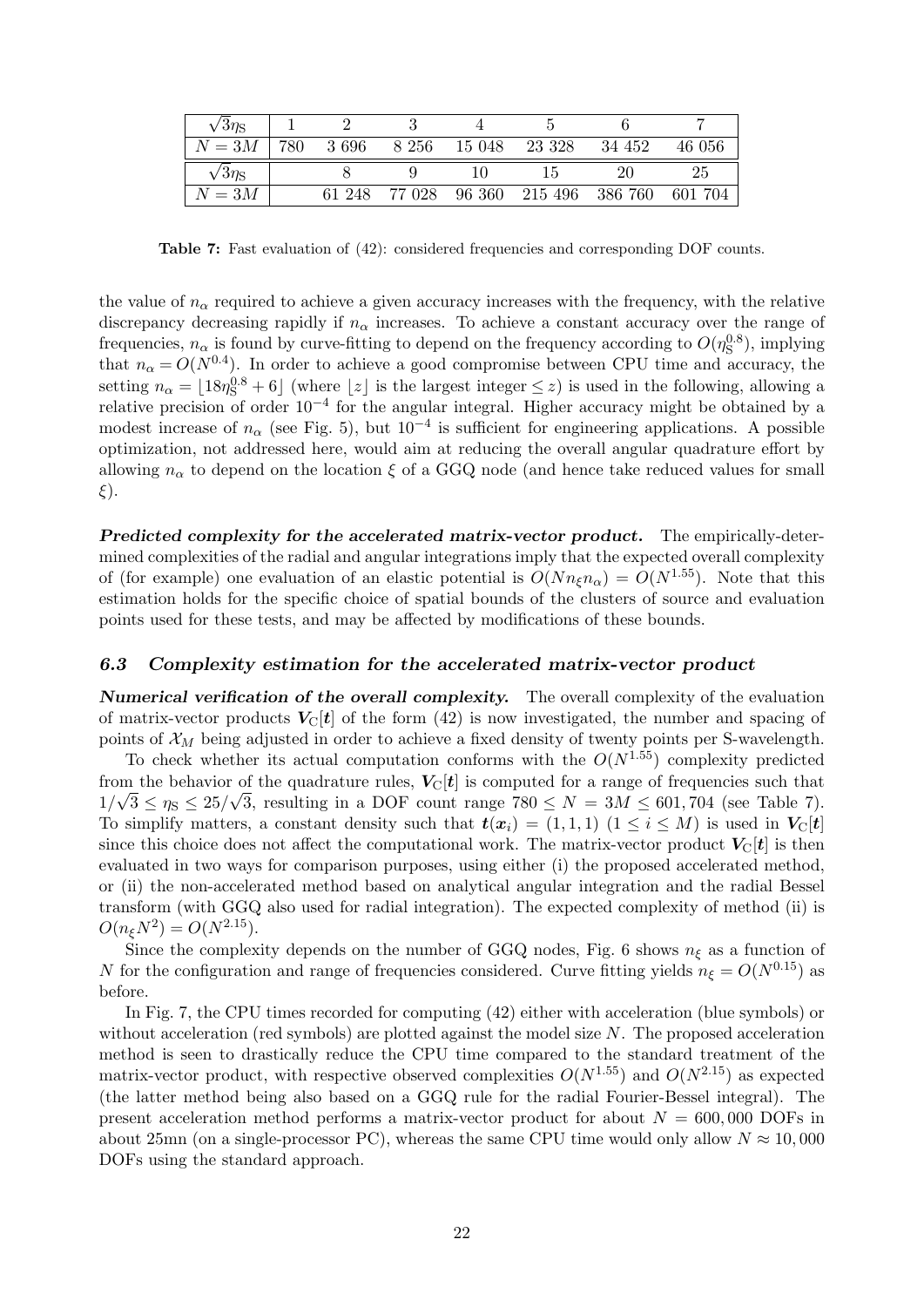

**Figure 6:** Fast evaluation of (42): size  $n_{\xi}$  of the GGQ rule against DOF count N.



Figure 7: Numerical estimation of complexity: matrix-vector product (42) computed with acceleration (blue line and symbols) or without acceleration (red line and symbols). In addition, the complexity of the FM-accelerated matrix-vector product based on  $U_{\infty}$  and  $\bar{U}_{\infty}$  is shown (green line and symbols).

Computation of the complete half-space Green's tensor. A complete FM-BEM for halfspace problems also requires computation of the contributions involving  $U_{\infty}$  and  $\bar{U}_{\infty}$ , see e.g. (10). In Fig. 7, the CPU time used in computing matrix-vector products (42) with  $U_{\rm C}$  replaced by  $U_{\infty}$  +  $\bar{U}_{\infty}$  and using the standard (diagonal-form) FMM are also shown (in green). While the complexities are different, the computing times needed for the evaluation of the complementary potential  $V_{\text{C}}[t]$ is roughly twice that required for either  $V_\infty[t]$  or  $\bar{V}_\infty[t]$  for the cluster sizes considered in this test.

Meshing the truncated free surface  $\Gamma_0$  typically results in a BE model sizes 10-20 times larger than that of the meshed irregularity  $S$  (for instance, a semi-spherical indentation of radius  $R$  with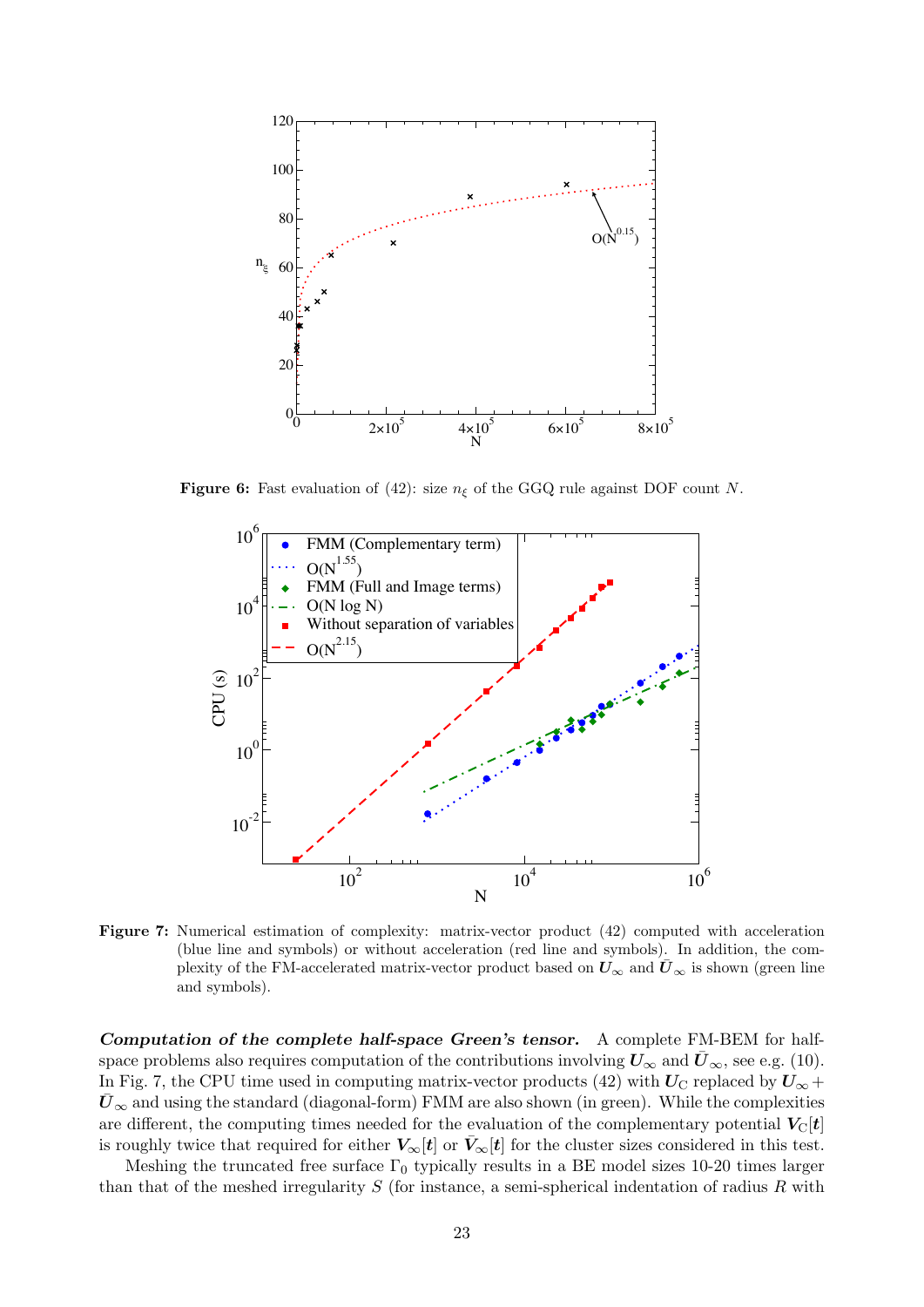a truncated free surface  $\Gamma_0(5R)$  [6] leads, with a uniform mesh density, to a DOF ratio of about 13). Hence a several-fold overall computational gain can be expected from using the half-space Green's tensor. Moreover, additional advantages in the proposed formulation lie in (i) substantial memory reduction, and (ii) avoidance of any loss of accuracy caused by artificial truncation.

# 7 Conclusions

The use of the elastodynamic half-space Green's tensor in the FM-BEM is a very promising avenue for enhancing the computational performances of 3D BEM applied to analyses arising from e.g. soil-structure interaction or seismology. By expressing the Green's tensor as a 2D Fourier integral (and, in particular, refraining from performing the angular integration despite the availability of exact formulae), a representation of the Green's tensor possessing the separated-variable form that permits multipole-like accelerated evaluation of elastic potentials was obtained. This is, to the authors' best knowledge, the first attempt at a fast multipole formulation of the elastodynamic half-space Green's tensor. To address the critical need of an efficient quadrature for the 2D Fourier integral, whose singular and oscillatory character precludes using usual (e.g. Gaussian) rules, generalized Gaussian quadrature rules have been used instead. The latter were generated by tailoring for the present needs the methodology of [4]. Numerical tests have been conducted to demonstrate the accuracy and numerical efficiency of the proposed FMM. In particular, a complexity significantly lower than that of the non-multipole version was shown to be achieved.

A full FM-BEM based on the proposed acceleration method for the half-space Green's tensor is currently under way. Among other things, this will permit comparisons between the accuracy of this new FM-BEM (which does not require meshing the free surface) and that of the FM-BEM based on the elastic full-space Green's tensor (which requires meshing the free surface) on examples representative of applications in seismology or soil-structure interaction. On the basis of the preliminary tests presented in this article, the additional computational effort required by the evaluation of the proposed FM-compatible form of the half-space Green's tensor will be largely compensated by the computational savings resulting from the substantial reduction of the BE model size brought by the free surface removal, with the overall analysis time expected to be reduced several-fold. Extensions of the present method to be investigated include a fast-multipole version of the Green's tensor for the layered half-space.

Acknowledgements. The authors wish to thank Bojan B. Guzina (University of Minnesota, USA), who kindly provided his code for computing visco-elastic Green's tensor for layered halfspaces.

## A Closed-form expressions of angular integrals

Closed-form expressions for integrals (34) can be derived straightforwardly from the integral representation of the Bessel function  $J_n$ , which reads

$$
J_n(z) = \frac{1}{\pi} \int_0^{\pi} \cos(z \sin \theta - n\theta) d\theta.
$$
 (46)

This results in the following identities:

$$
I_{0,0} = 2\pi J_0(\xi r),
$$
  
\n
$$
I_{0,1} = 2\pi i \sin \psi J_1(\xi r),
$$
  
\n
$$
I_{0,1} = 2\pi i \sin \psi J_1(\xi r),
$$
  
\n
$$
I_{0,2} = \pi J_0(\xi r) + \pi \cos 2\psi J_2(\xi r),
$$
  
\n
$$
I_{1,1} = -\pi \sin 2\psi J_2(\xi r).
$$
  
\n
$$
(47)
$$
  
\n
$$
I_{1,1} = -\pi \sin 2\psi J_2(\xi r).
$$

## B Hankel transform form of  $U_{\rm C}$

The complementary part in the half-space Green's tensor is given by

$$
\boldsymbol{U}_{\rm C}(\boldsymbol{x},\boldsymbol{y})=\int_{\mathbb{R}^2} e^{i(\xi_1(y_1-x_1)+\xi_2(y_2-x_2))}\,\hat{\boldsymbol{U}}_{\rm C}(\boldsymbol{\xi},y_3;\boldsymbol{x})\,\mathrm{d}\xi_1\mathrm{d}\xi_2,
$$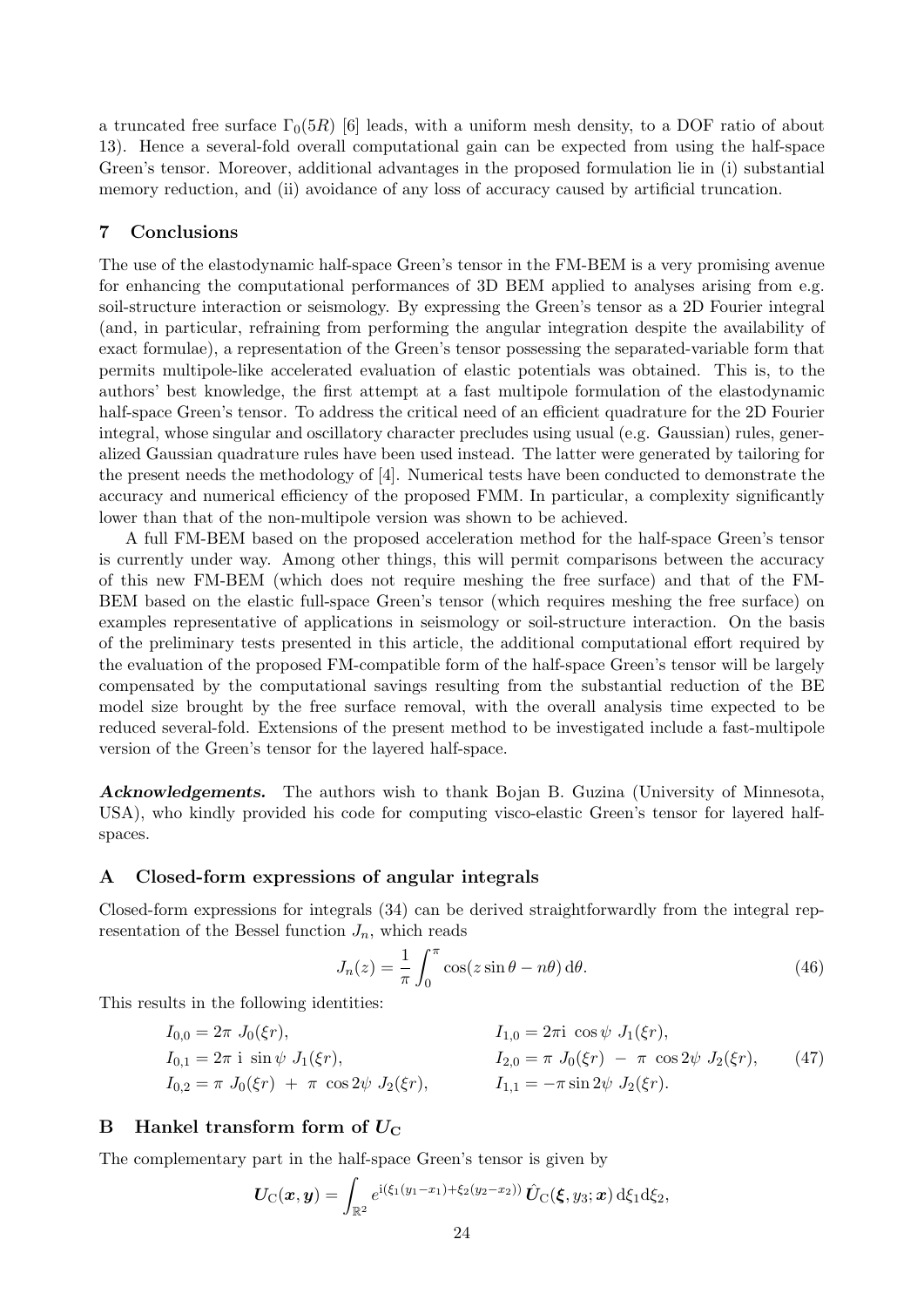with  $\hat{U}_{\text{C}}$  given by (26). Upon evaluating the angular integral with the help of (46), the following expressions for the Cartesian components of  $U_{\text{C}}$  are readily obtained:

$$
\boldsymbol{U}_{\rm C}^{1k}(\boldsymbol{x}, \boldsymbol{y}, \omega) = \frac{1}{4\pi\mu k_{\rm S}^2} \Big[ -(\delta_{1k} \cos 2\psi + \delta_{2k} \sin 2\psi) \int_0^{+\infty} A J_2(\xi r) \,\xi \,d\xi \n+ \delta_{1k} \int_0^{+\infty} A J_0(\xi r) \,\xi \,d\xi - 2\delta_{3k} \cos \psi \int_0^{+\infty} B J_1(\xi r) \,\xi \,d\xi \Big],
$$
\n
$$
\boldsymbol{U}_{\rm C}^{2k}(\boldsymbol{x}, \boldsymbol{y}, \omega) = \frac{1}{4\pi\mu k_{\rm S}^2} \Big[ (\delta_{2k} \cos 2\psi - \delta_{1k} \sin 2\psi) \int_0^{+\infty} A J_2(\xi r) \,\xi \,d\xi \n+ \delta_{2k} \int_0^{+\infty} A J_0(\xi r) \,\xi \,d\xi - 2\delta_{3k} \sin \psi \int_0^{+\infty} B J_1(\xi r) \,\xi \,d\xi \Big], \qquad (48)
$$
\n
$$
\boldsymbol{U}_{\rm C}^{3k}(\boldsymbol{x}, \boldsymbol{y}, \omega) = \frac{1}{4\pi\mu k_{\rm S}^2} \Big[ -2(\delta_{1k} \cos \psi + \delta_{2k} \sin \psi) \int_0^{+\infty} C J_1(\xi r) \,\xi \,d\xi \n+ 2\delta_{3k} \int_0^{+\infty} D J_0(\xi r) \,\xi \,d\xi \Big], \qquad (49)
$$

where  $k = 1, 2, 3$  denotes the force direction, y and x are the source and observation locations respectively, and with the additional definitions  $r := \sqrt{(y_1 - x_1)^2 + (y_2 - x_2)^2}$ ,  $(\frac{y_1 - x_1}{r}, \frac{y_2 - x_2}{r})$  $(\cos \psi, \sin \psi).$ Moreover, the kernel functions are defined (omitting for brevity the argument  $\xi$  in  $\beta$ ,  $s_P$ ,  $s_S$ ,  $\delta$ ) by

$$
A(\xi, \mathbf{x}, \mathbf{y}, \omega) = \frac{-\xi^2}{\delta s} \left[ 4s_5^2 s_1^2 e^{s_5(x_3+y_3)} + \beta^2 e^{s_5(x_3+y_3)} + 2\beta s_5 s_5 (e^{s_5x_3+s_5y_3} + e^{s_5x_3+s_5y_3}) \right],
$$
  
\n
$$
B(\xi, \mathbf{x}, \mathbf{y}, \omega) = \frac{-\xi}{\delta} \left[ 4\xi^2 s_5 s_5 e^{s_5(x_3+y_3)} + \beta^2 e^{s_5(x_3+y_3)} + 2s_5 s_5 \beta e^{s_5x_3+s_5y_3} + 2\beta \xi^2 e^{s_5x_3+s_5y_3} \right],
$$
  
\n
$$
C(\xi, \mathbf{x}, \mathbf{y}, \omega) = \frac{\xi}{\delta} \left[ 4\xi^2 s_5 s_5 e^{s_5(x_3+y_3)} + \beta^2 e^{s_5(x_3+y_3)} + 2\beta \xi^2 e^{s_5x_3+s_5y_3} + 2\beta s_5 s_5 e^{s_5x_3+s_5y_3} \right],
$$
  
\n
$$
D(\xi, \mathbf{x}, \mathbf{y}, \omega) = \frac{-s_5}{\delta} \left[ 4\xi^4 e^{s_5(x_3+y_3)} + \beta^2 e^{s_5(x_3+y_3)} + 2\beta \xi^2 e^{s_5x_3+s_5y_3} + 2\xi^2 \beta e^{s_5x_3+s_5y_3} \right]
$$

# C Input functions for the half-space Green's tensor

The input functions used in Algorithm 2 to define a quadrature for (29) are given by

$$
f_{1}(\bar{\xi}; p) = \frac{\bar{\xi}^{3} \bar{s}_{\bar{S}}^{2} \bar{s}_{\bar{P}}}{\bar{\delta}} \cos(p_{1}\bar{\xi}) e^{(p_{2}+p_{3})\bar{s}_{\bar{P}}},
$$
\n
$$
f_{2}(\bar{\xi}; p) = \frac{\xi^{3} \bar{\beta}^{2}}{\bar{\delta} \bar{s}_{\bar{P}}} \cos(p_{1}\bar{\xi}) e^{(p_{2}+p_{3})\bar{s}_{\bar{P}}},
$$
\n
$$
f_{3}(\bar{\xi}; p) = \frac{\xi^{3} \bar{\beta}^{2}}{\bar{\delta}} \sin(p_{1}\bar{\xi}) e^{(p_{2}+p_{3})\bar{s}_{\bar{P}}},
$$
\n
$$
f_{4}(\bar{\xi}; p) = \frac{\xi^{3} \bar{s}_{\bar{S}}^{2} \bar{s}_{\bar{P}}}{\bar{\delta}} \sin(p_{1}\bar{\xi}) e^{(p_{2}+p_{3})\bar{s}_{\bar{P}}},
$$
\n
$$
f_{5}(\bar{\xi}; p) = \frac{\bar{s}_{\bar{P}} \xi^{5}}{\bar{\delta}} \cos(p_{1}\bar{\xi}) e^{(p_{2}+p_{3})\bar{s}_{\bar{P}}},
$$
\n
$$
f_{6}(\bar{\xi}; p) = \frac{\xi^{3} \bar{\beta} \bar{s}_{\bar{S}}}{\bar{\delta}} \sin(p_{1}\bar{\xi}) e^{p_{2}\bar{s}_{\bar{S}}+p_{3}\bar{s}_{\bar{P}}},
$$
\n
$$
f_{8}(\bar{\xi}; p) = \frac{\xi^{5} \bar{s}_{\bar{P}} \bar{\beta}^{2}}{\bar{\delta}} \cos(p_{1}\bar{\xi}) e^{(p_{2}+p_{3})\bar{s}_{\bar{P}}},
$$
\n
$$
f_{10}(\bar{\xi}; p) = \frac{\xi^{2} \bar{\beta}^{2}}{\bar{\delta}} \cos(p_{1}\bar{\xi}) e^{(p_{2}+p_{3})\bar{s}_{\bar{P}}},
$$
\n
$$
f_{11}(\bar{\xi}; p) = \frac{\xi^{2} \bar{\beta}^{2}}{\bar{\delta}} \cos(p_{1}\bar{\xi}) e^{(p_{2}+p_{3})\bar{s}_{\bar{P}}},
$$
\n
$$
f_{12}(\bar{\xi}; p) = \frac{\xi^{2} \bar{\beta} \bar{s}_{
$$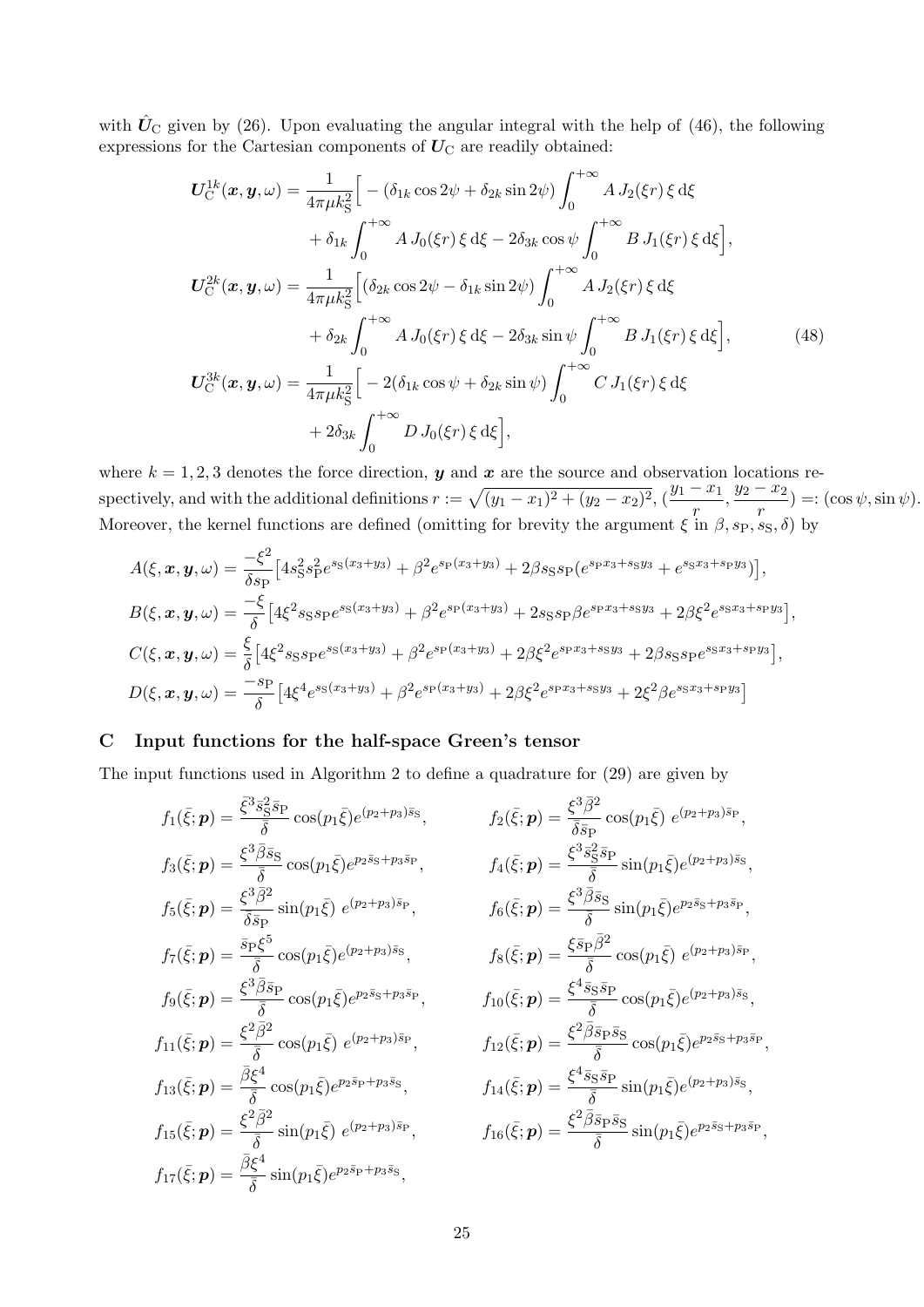where the non-dimensional variable  $\bar{\xi}$  and functions  $\bar{s}_P$ ,  $\bar{s}_S$ , and also the parameters  $\bm{p} = (p_1, p_2, p_3)$ , are as defined in the "Parameters" paragraph of Sec. 4.3, and with the additional definitions  $\beta(\xi) = k_S^2 \overline{\beta}(\overline{\xi}), \delta(\xi) = k_S^4 \overline{\delta}(\overline{\xi}).$ 

## References

- [1] Aubry, D. Clouteau, D. A regularized boundary element method for stratified media. In G. Cohen, L. Halpern, P. Joly (eds.), Mathematical and numerical aspects of wave propagation phenomena, pp. 660–668. SIAM (Philadelphia, USA) (1991).
- [2] Banerjee, P. K., Mamoon, S. M. A fundamental solution due to a periodic point force in the interior of an elastic half-space. Earthq. Eng. Struct. Dyn.,  $19:91-105$  (1990).
- [3] Bonnet, M. Boundary Integral Equation Method for Solids and Fluids. Wiley (1999).
- [4] Bremer, J., Gimbutas, Z., Rokhlin, V. A nonlinear optimization procedure for generalized gaussian quadrature. SIAM J. Sci. Comput.,  $32(4):1761-1788$  (2010).
- [5] Cakir, O. The multilevel fast multipole method for forward modelling the multiply scattered seismic surface waves. *Geophys. J. Int.*, **167**:663-678 (2006).
- [6] Chaillat, S., Bonnet, M., Semblat, J. F. A multi-level fast multipole BEM for 3-D elastodynamics in the frequency domain. Comput. Meth. Appl. Mech. Eng., 197:4233–4249 (2008).
- [7] Cheng, H., Crutchfield, W. Y., Gimbutas, Z., Greengard, L. F., Ethridge, J. F., Huang, J., Rokhlin, V., Yarvin, N., Zhao, J. A wideband fast multipole method for the Helmholtz equation in three dimensions. J. Comp. Phys., 216:300–325 (2006).
- [8] Cheng, H., Rokhlin, V., Yarvin, N. Non-linear Optimization, Quadrature and Interpolation. SIAM J. Optim., 9:901–223 (1999).
- [9] Clouteau, D., Aubry, D. Computational soil-structure interaction. In W. S. Hall, G. Oliveto (eds.), Boundary element methods for soil-structure interaction, pp. 61–125. Kluwer Academic Publishers (2004).
- [10] Darve, E. The Fast Multipole Method: Numerical Implementation. J. Comp. Phys., 160:195– 240 (2000).
- [11] Darve, E., Havé, P. Efficient fast multipole method for low-frequency scattering. J. Comp. Phys., 197:341–363 (2004).
- [12] Davis, P. J., Rabinowitz, P. Methods of numerical integration. Academic Press (1975).
- [13] Durán, M., Godoy, E., Nédélec, J.C. Theoretical aspects and numerical computation of the time-harmonic Green's function for an isotropic elastic half-plane with an impedance boundary condition. ESAIM: Mathematical Modelling and Numerical Analysis, 44(4):671–692 (2010).
- [14] Eringen, A. C., Suhubi, E. S. Elastodynamics, Vol. II-Linear Theory. Academic Press (1975).
- [15] Filon, L.N.G. On a quadrature formula for trigonometric integrals. Proceedings of the Royal Society of Edeinburg, 49:38–47 (1928).
- [16] Fujiwara, H. The fast multipole method for solving integral equations of three-dimensional topography and basin problems. Geophys. J. Int., 140:198–210 (2000).
- [17] Gradshteyn, I. S., Ryzhik, I. M. Tables of integrals, series and products (seventh edition). Elsevier (2007).